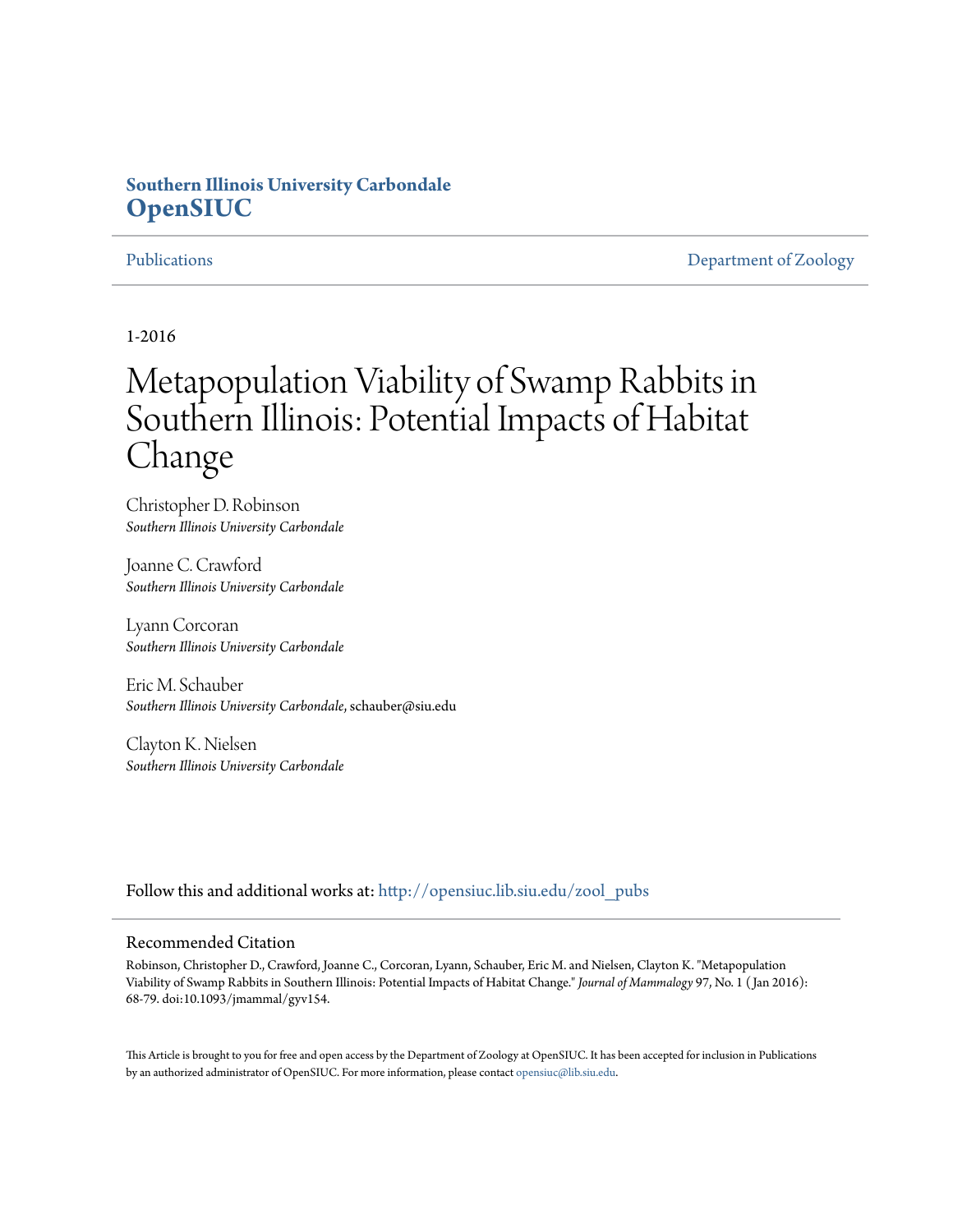

Journal of Mammalogy

# **Metapopulation viability of swamp rabbits in southern Illinois: potential impacts of habitat change**

| Journal:                      | Journal of Mammalogy                                                                                                                                                                                                                                                                                                                    |
|-------------------------------|-----------------------------------------------------------------------------------------------------------------------------------------------------------------------------------------------------------------------------------------------------------------------------------------------------------------------------------------|
| Manuscript ID                 | JMAMM-2014-039.R3                                                                                                                                                                                                                                                                                                                       |
| Manuscript Type:              | <b>Feature Article</b>                                                                                                                                                                                                                                                                                                                  |
| Date Submitted by the Author: | n/a                                                                                                                                                                                                                                                                                                                                     |
| Complete List of Authors:     | Robinson, Christopher; Southern Illinois University<br>Crawford, Joanne; Southern Ilinois University, Carbondale and Department<br>of Forestry<br>Corcoran, Lyann; Southern Illinois University<br>Schauber, Eric; Southern Illinois University, Cooperative Wildlife Research<br>Lab<br>Nielsen, Clayton; Southern Illinois University |
| Keywords:                     | bottomland, corridors, dispersal, fragmentation, metapopulation, Illinois,<br>population viability analysis, swam rabbit, Sylvilagus aquaticus, model                                                                                                                                                                                   |
|                               |                                                                                                                                                                                                                                                                                                                                         |

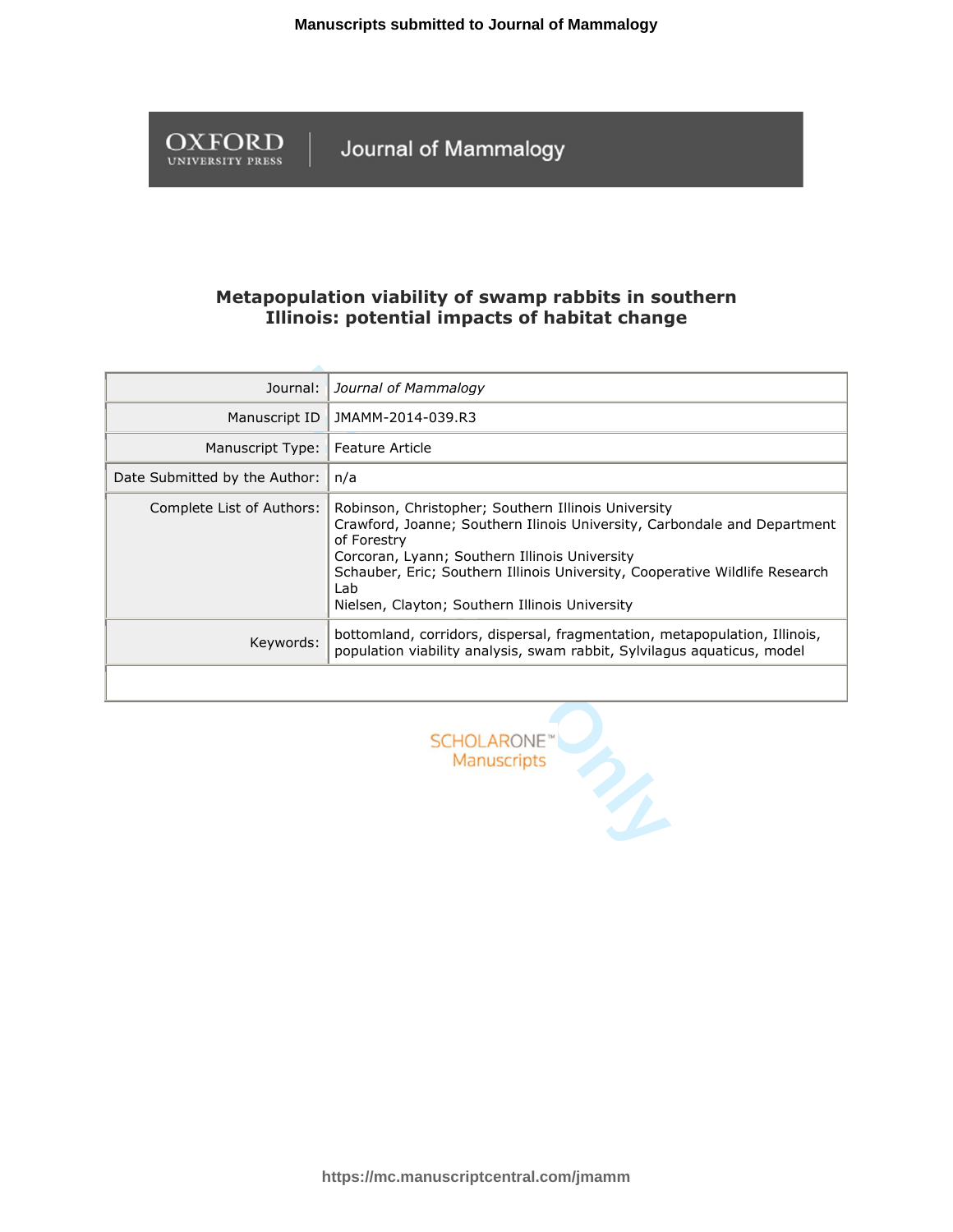| 1                       |                |                                                                                            |  |
|-------------------------|----------------|--------------------------------------------------------------------------------------------|--|
| $\overline{\mathbf{c}}$ |                |                                                                                            |  |
| 3                       |                |                                                                                            |  |
|                         |                |                                                                                            |  |
| 4                       |                |                                                                                            |  |
| 5                       |                |                                                                                            |  |
| 6                       | 1              | Corresponding Author:                                                                      |  |
| $\overline{7}$          | $\mathbf{2}$   | Eric Schauber                                                                              |  |
| 8                       | 3              | SIU Cooperative Wildlife Research Laboratory                                               |  |
| 9                       | $\overline{4}$ | Mailcode 6504                                                                              |  |
| 10                      | 5              | Carbondale, IL 62901                                                                       |  |
| 11                      | 6              | Schauber@siu.edu                                                                           |  |
| 12                      | 7              | 618-453-6940 (voice) 618-453-6944 (fax)                                                    |  |
| 13                      | 8              |                                                                                            |  |
| 14                      | 9              |                                                                                            |  |
| 15                      | 10             | RH: SWAMP RABBIT METAPOPULATION VIABILITY                                                  |  |
| 16                      |                |                                                                                            |  |
| 17                      | 11             |                                                                                            |  |
| 18                      |                |                                                                                            |  |
| 19                      | 12             | Metapopulation viability of swamp rabbits in southern Illinois: potential impacts of       |  |
| 20                      |                |                                                                                            |  |
| 21                      | 13             | habitat change                                                                             |  |
| 22                      |                |                                                                                            |  |
| 23                      | 14             |                                                                                            |  |
| 24                      |                |                                                                                            |  |
| 25                      | 15             | Christopher D. Robinson, Joanne C. Crawford, Lyann Corcoran, Eric M. Schauber*, and        |  |
| 26                      |                |                                                                                            |  |
| 27                      | 16             | Clayton K. Nielsen                                                                         |  |
| 28                      |                |                                                                                            |  |
| 29                      | 17             |                                                                                            |  |
| 30                      |                |                                                                                            |  |
| 31                      | 18             | Cooperative Wildlife Research Laboratory, Mailcode 6504, Southern Illinois University,     |  |
| 32                      |                |                                                                                            |  |
| 33                      | 19             | Carbondale, IL 62901, USA (CDR, JCC, LC, EMS, CKN)                                         |  |
| 34                      |                |                                                                                            |  |
| 35                      | 20             | Department of Zoology, Mailcode 6501, Southern Illinois University, Carbondale, IL 62901,  |  |
| 36                      |                |                                                                                            |  |
| 37                      | 21             | USA (CDR, LC, EMS)                                                                         |  |
| 38                      |                |                                                                                            |  |
| 39                      | 22             | Department of Forestry, Mailcode 4411, Southern Illinois University, Carbondale, IL 62901, |  |
| 40                      |                |                                                                                            |  |
| 41                      | 23             | USA (JCC, CKN)                                                                             |  |
| 42                      |                |                                                                                            |  |
| 43                      | 24             | Center for Ecology, Mailcode 317, Southern Illinois University, Carbondale, IL 62901, USA  |  |
| 44                      | 25             | (JCC, EMS, CKN)                                                                            |  |
| 45                      |                |                                                                                            |  |
| 46                      | 26             |                                                                                            |  |
| 47                      |                |                                                                                            |  |
| 48                      | 27             |                                                                                            |  |
| 49                      |                |                                                                                            |  |
| 50                      |                |                                                                                            |  |
| 51                      |                |                                                                                            |  |
| 52                      |                |                                                                                            |  |
| 53                      |                |                                                                                            |  |
| 54                      |                |                                                                                            |  |
| 55                      |                |                                                                                            |  |
| 56                      |                | $\mathbf 1$                                                                                |  |
| 57                      |                |                                                                                            |  |
| 58                      |                |                                                                                            |  |
| 59                      |                |                                                                                            |  |
| 60                      |                |                                                                                            |  |
|                         |                |                                                                                            |  |

**https://mc.manuscriptcentral.com/jmamm**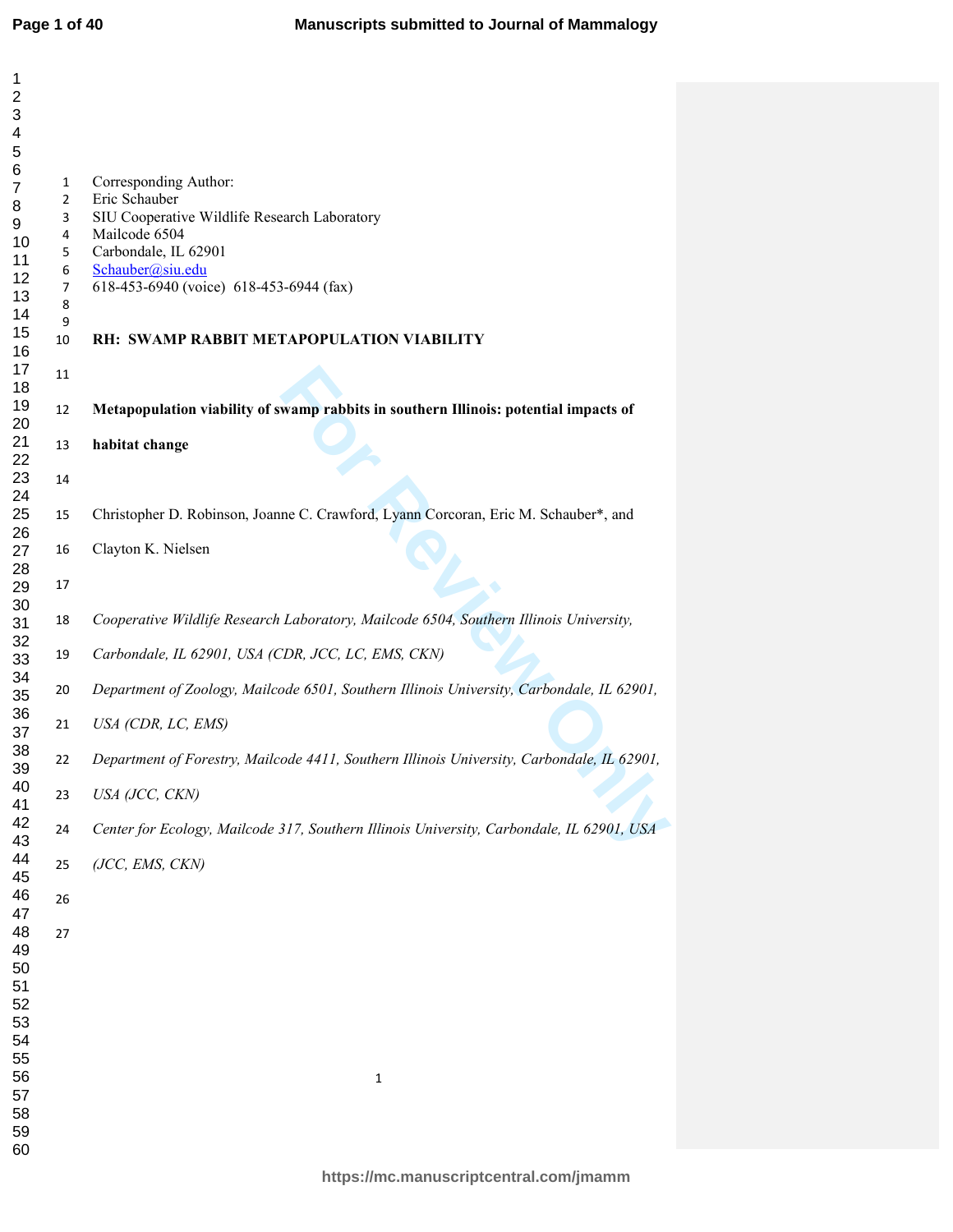| 28 | Swamp rabbits (Sylvilagus aquaticus) in southern Illinois exist as a metapopulation             |
|----|-------------------------------------------------------------------------------------------------|
| 29 | due to fragmentation of the bottomland hardwood forests in which they live. This                |
| 30 | fragmentation makes their persistence in Illinois uncertain. We used population viability       |
| 31 | analysis (PVA) to estimate the probability of persistence of the swamp rabbit metapopulation    |
| 32 | in Illinois, using a habitat suitability map we created and life history parameters drawn from  |
| 33 | the literature. We varied the parameters used in our PVA from 50 to 150% of the initial value   |
| 34 | to compare their effects on extinction risk and to direct future management and research. We    |
| 35 | tested the effects of potential habitat loss and fragmentation by removing patches individually |
| 36 | and in groups from the analysis, and by adding 60, 120, and 180 m to the edge of all patches.   |
| 37 | We also tested the potential effect of dispersal corridors by increasing dispersal between      |
| 38 | connected patches. Under baseline conditions, the model suggests a 0% chance of quasi-          |
| 39 | extinction (90% metapopulation decline) of swamp rabbits within 25 (or even 50) years.          |
| 40 | Changes in fecundity values and the effects of catastrophic flooding had the greatest effect on |
| 41 | extinction risk, and changes in no other parameter yielded any appreciable impact. Removing     |
| 42 | the largest patches from the population increased the 25-year risk of extinction to 4%,         |
| 43 | whereas any other modifications to the habitat did not change the extinction risk. We suggest   |
| 44 | that managers focus on sustaining habitat quality, particularly upland habitats adjacent to     |
| 45 | occupied bottomland hardwood forests to improve the likelihood of swamp rabbit persistence      |
| 46 | in Illinois.                                                                                    |
| 47 |                                                                                                 |
| 48 | Key words: bottomland, corridors, dispersal, fragmentation, Illinois, metapopulation, model,    |
| 49 | population viability analysis, swamp rabbit, Sylvilagus aquaticus                               |
| 50 |                                                                                                 |
| 51 | *Correspondent: Schauber@siu.edu                                                                |
|    |                                                                                                 |
|    |                                                                                                 |
|    | $\mathbf 2$                                                                                     |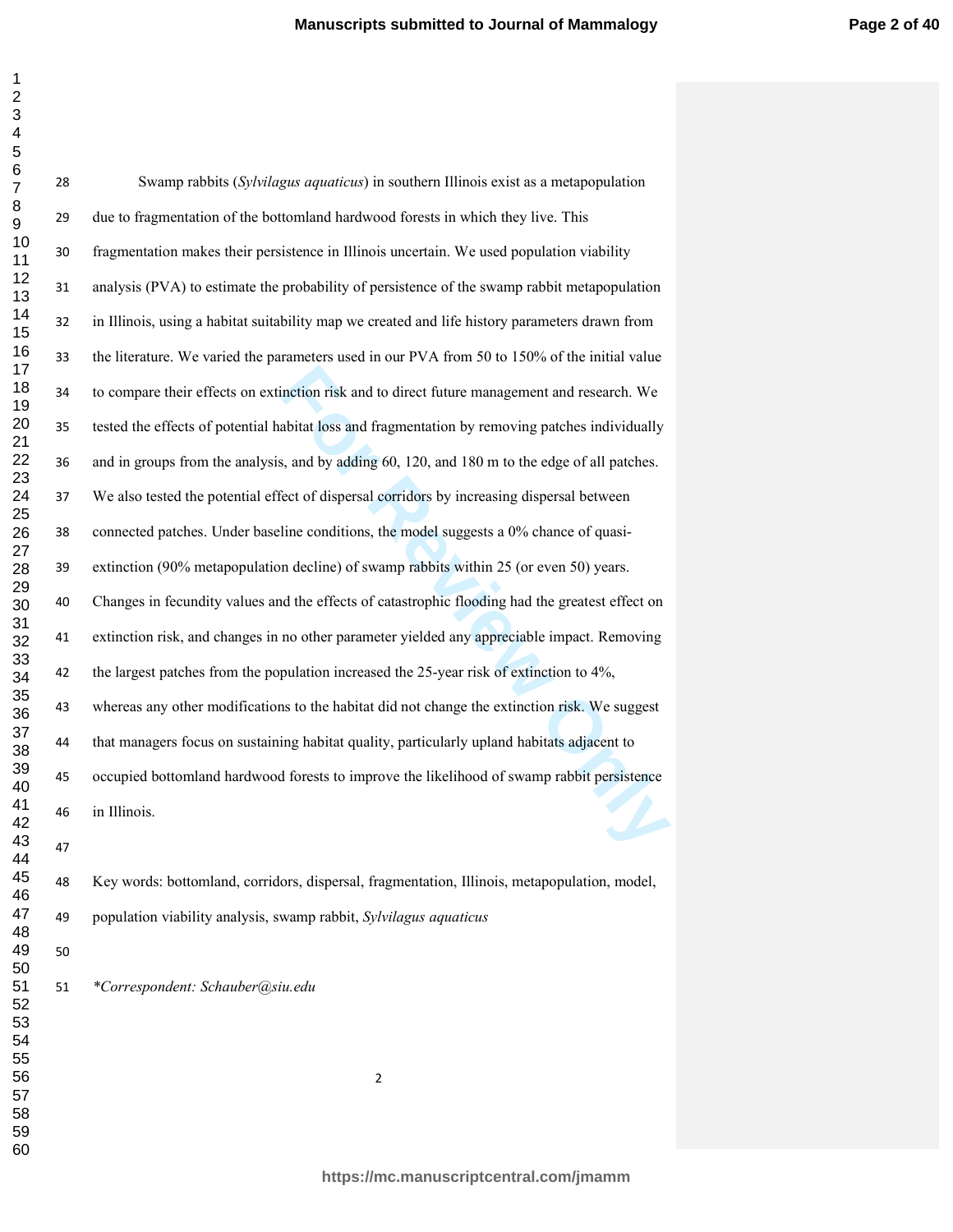$\mathbf{1}$  $\overline{2}$ 

Habitat fragmentation can have immediate and long-term harmful effects ranging from the genetic level to the community level (Bowers et al. 1996; Dooley and Bowers 1998; Haag et al. 2010; Krauss et al. 2010). Habitat fragments are typically surrounded by a hostile matrix, which can act as a deterrent to dispersal attempts, reduce survival of individuals that do attempt to disperse, and provide suitable habitat for predators or competitors that may not have encountered the patch inhabitants otherwise (Rolstad 1991; Wilcove et al. 1997; Åström and Pärt 2013).

d many kinds of wildlife, including those inhabiting<br>n the Mississippi River floodplain. Swamp rabbits (Sylvilagus<br>kwood forest specialists (Allen 1985) found throughout much<br>lain, making them an important indicator specie Habitat loss has affected many kinds of wildlife, including those inhabiting bottomland hardwood forests in the Mississippi River floodplain. Swamp rabbits (*Sylvilagus aquaticus*) are bottomland hardwood forest specialists (Allen 1985) found throughout much of the Mississippi River floodplain, making them an important indicator species for the integrity of bottomland hardwood forests in this area. They are classified as endangered in Indiana (Indiana Department of Natural Resources 2013) and rare in Missouri (Dailey et al. 1993; Scheibe and Henson 2003), and population declines have been noted throughout their range (Platt and Bunch 2000). Swamp rabbit abundance in Illinois has apparently declined since the 1970s, and swamp rabbits are now patchily distributed along the major rivers and some interior river drainages in the southern portion of the state (Kjolhaug et al. 1987; Barbour et al. 2001). Given this spatial structure, swamp rabbits are thought to exist as a metapopulation (i.e., a system of local populations connected by dispersing individuals— Hanski and Gilpin 1991), with small and large patches that may share dispersers scattered across the landscape (Woolf and Barbour 2002; Roy Nielsen et al. 2008). Human activities substantially affect habitat quality for swamp rabbits, which

predominantly prefer early-successional forests with close proximity to wooded wetlands (Scharine et al. 2009, 2011). Selective logging or burning can replace natural disturbances that create early-successional habitat (Lorimer 2001), leading to high-quality habitat in the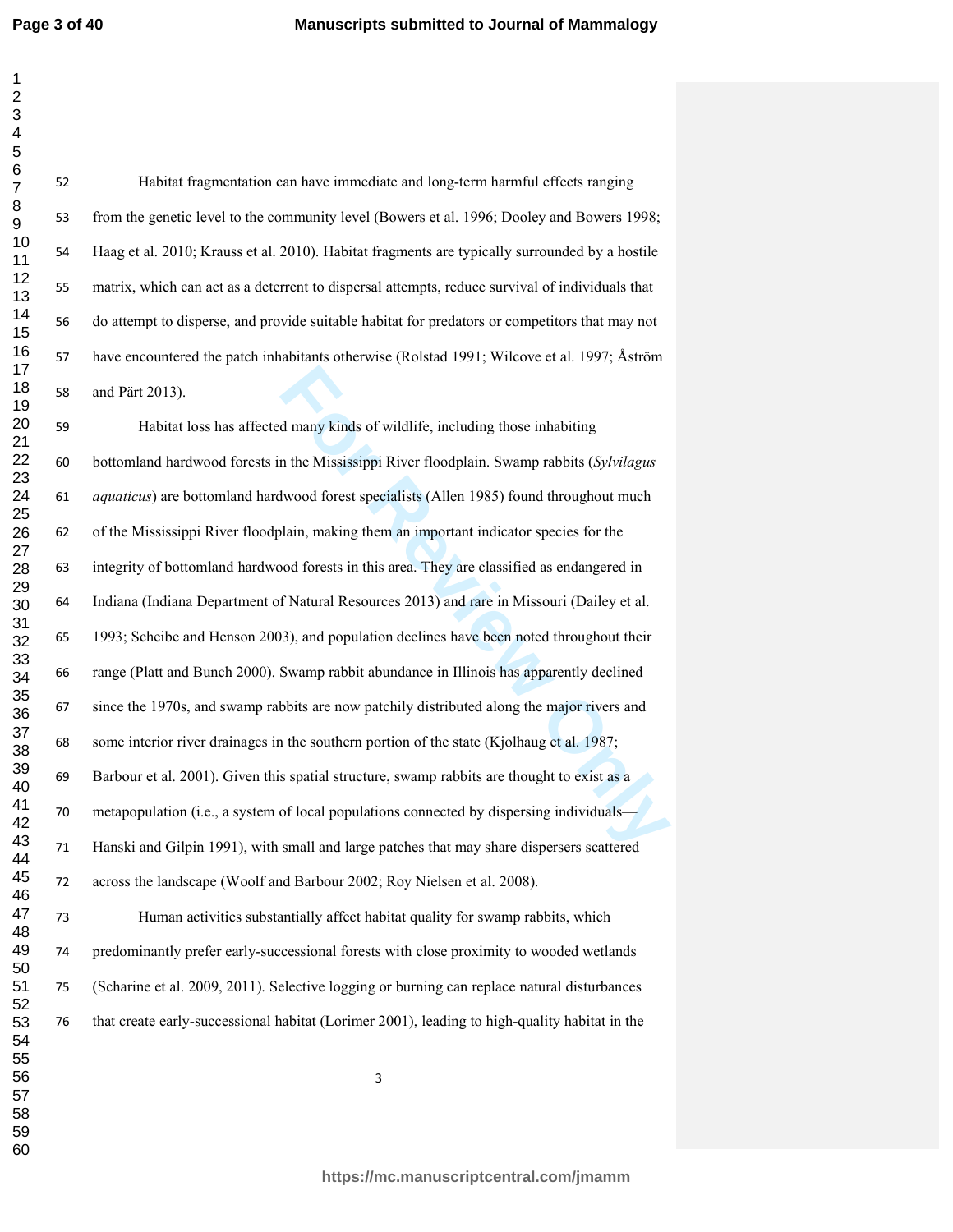long-term, but clear-cutting large areas of land can have the opposite effect of selective disturbance, decreasing the amount of high-quality habitat for swamp rabbits. Allen (1985) suggested that conversion of land to agricultural production is the most significant cause of swamp rabbit habitat loss, and considerable losses in swamp rabbit habitat have occurred throughout their range, most notably near the northern edge (Sole 1994; Zollner et al. 2000a; Fowler and Kissell 2007; Vale 2008).

act of past and future habitat alterations on swamp rabbits,<br>licting the fate of the species in Illinois under a range of<br>alation viability analysis (PVA) uses quantitative models to<br>bulation or metapopulation, predict the Given the potential impact of past and future habitat alterations on swamp rabbits, managers are interested in predicting the fate of the species in Illinois under a range of possible action scenarios. Population viability analysis (PVA) uses quantitative models to assess the future status of a population or metapopulation, predict the success of potential recovery strategies, and identify aspects of a population (e.g., life history stages or demographic processes) that should receive the highest priority in research and management (Morris et al. 2002; Possingham et al. 2002; Ralls et al. 2002). Because PVAs are only as accurate as the parameters and assumptions used to create them, their use in management has been debated (Brook et al. 2002; Ellner et al. 2002). For instance, estimating parameters accurately can be troublesome for rare species, on which these analyses are typically performed (Holmes 2001; Ludwig and Walters 2002; Possingham et al. 2002; Ratcliffe et al. 2005), and most population viability analyses include stochasticity, incorporating demographic and environmental variances that can be even more problematic to estimate than average values (Beissinger and Westphal 1998; O'Grady et al. 2004). Although imperfect, population viability analyses can make useful comparisons between management tools (Starfield 1997; McCarthy and Broome 2000; Staples et al. 2004; Bakker and Doak 2009). Population viability analyses have been implemented for swamp rabbits in the past, using field data collected through a number of studies in Illinois, Indiana, and Missouri. Woolf and Barbour (2002) and Roy Nielsen et al. (2008) both used spatially explicit stage-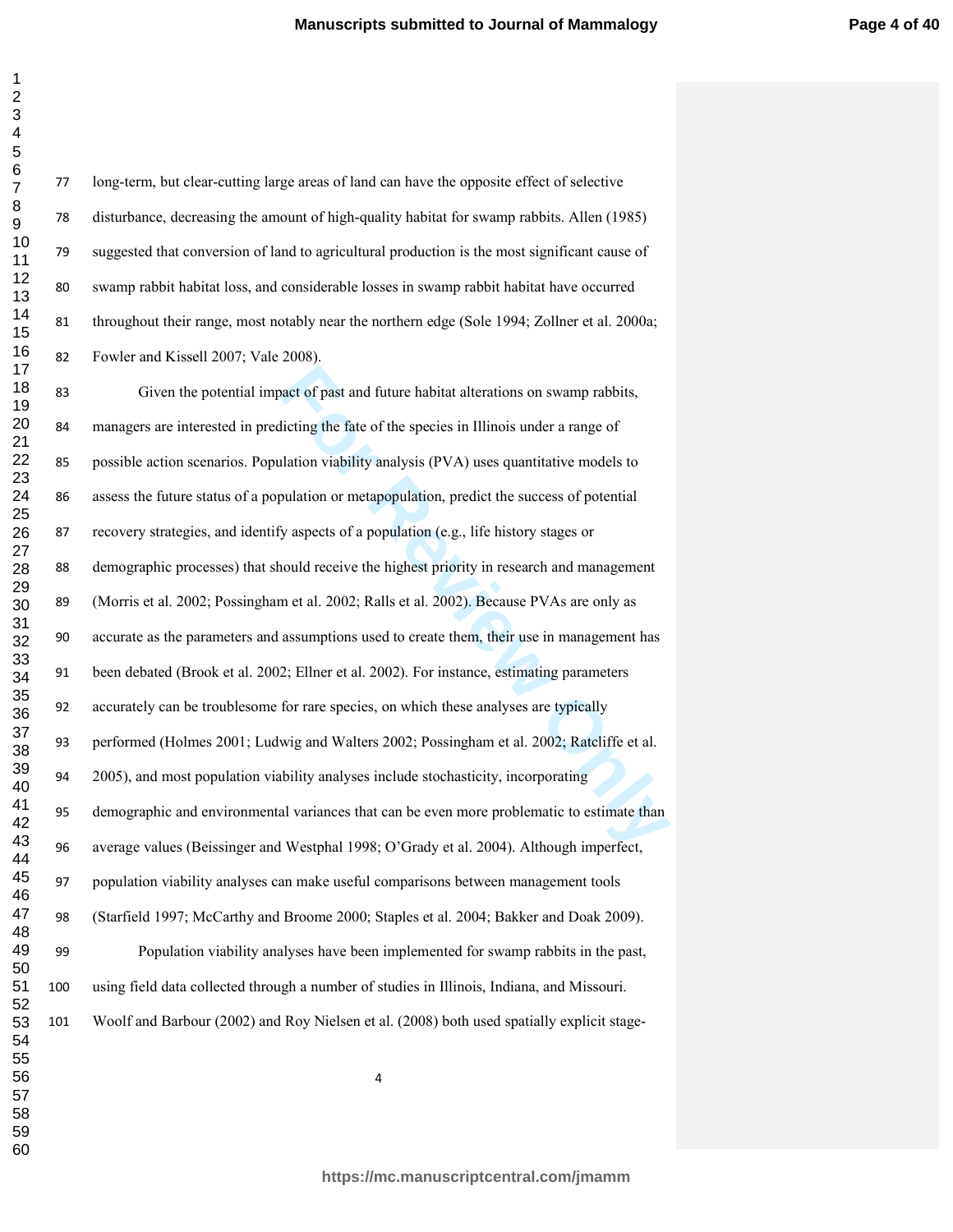| 1                         |
|---------------------------|
| Ş                         |
| S                         |
| 4                         |
|                           |
|                           |
| $\frac{6}{1}$             |
|                           |
| 8<br>9<br>10              |
|                           |
|                           |
|                           |
|                           |
|                           |
|                           |
|                           |
|                           |
|                           |
|                           |
|                           |
| 1123416789                |
|                           |
|                           |
|                           |
|                           |
|                           |
|                           |
|                           |
|                           |
|                           |
|                           |
|                           |
|                           |
|                           |
|                           |
|                           |
|                           |
|                           |
|                           |
|                           |
|                           |
|                           |
|                           |
|                           |
| -<br>39                   |
| 40                        |
| $\mathbf{4}^{\cdot}$<br>1 |
| 42                        |
| 43<br>Š                   |
| 44                        |
|                           |
| 45                        |
| 46                        |
| 47                        |
| 48                        |
| 49                        |
| 50                        |
|                           |
| $\mathbf{51}$<br>Į        |
| 52                        |
| 5.<br>ξ                   |
| 54                        |
| 55                        |
| 56<br>ć                   |
| 57                        |
|                           |
| 58                        |
| 59                        |

| 102 | structured models and predicted slight negative trends in swamp rabbit populations over time.    |
|-----|--------------------------------------------------------------------------------------------------|
| 103 | Woolf and Barbour (2002) predicted an 8.4% chance of the southern Illinois metapopulation        |
| 104 | falling below 1,000 individuals over 25 years, and Roy Nielsen et al. (2008) predicted a slight  |
| 105 | $(< 10\%)$ decline in patch occupancy over 25 years in Indiana. However, both assumed high       |
| 106 | (see below) maximum carrying capacities (1.5 rabbits / ha) based on localized trapping           |
| 107 | (Kjolhaug 1986). Woolf and Barbour (2002) also assumed that all patches within 200 m of          |
| 108 | each other were parts of the same modeled patch, and they used an average dispersal distance     |
| 109 | of 3 km; Roy Nielsen et al. (2008) also chose a high average dispersal distance of 1.5 km.       |
| 110 | These parameter choices may explain why their models yielded such optimistic results. More       |
| 111 | recent genetic evidence indicates that swamp rabbits in Illinois show limited success in         |
| 112 | dispersing (Berkman et al. 2015), with strong genetic differentiation among subpopulations       |
| 113 | separated by $\leq$ 5 km. Also, a recent, extensive study of swamp rabbit home range size and    |
| 114 | overlap in southern Illinois suggests that typical densities are likely well below 1.5 rabbits / |
| 115 | ha (Crawford 2014). Our 1st objective was to examine how these recent findings affect the        |
| 116 | prognosis for swamp rabbit persistence in southern Illinois. We also expanded on earlier         |
| 117 | PVAs by modeling specific changes to the habitat, including changes in fragmentation and         |
| 118 | the addition of dispersal corridors, with the goal of suggesting future management practices.    |
| 119 |                                                                                                  |
| 120 | <sup>1</sup> IL<br><b>MATERIALS AND METHODS</b>                                                  |
| 121 | Mapping suitable habitat and potential corridors.—Following methods used by                      |

#### **MATERIALS AND METHODS**

*Mapping suitable habitat and potential corridors.—*Following methods used by LaRue and Nielsen (2008, 2011), we applied the analytical hierarchy process (AHP *—*Saaty 1980) to convert expert survey results into a habitat suitability map for the southern 28 counties of Illinois. This region largely consists of agricultural land and upland forests but has bottomland hardwood forests in the Cache, Kaskaskia, Saline, Mississippi, Ohio, and Big Muddy watersheds. The AHP hierarchy for identifying potential swamp rabbit habitat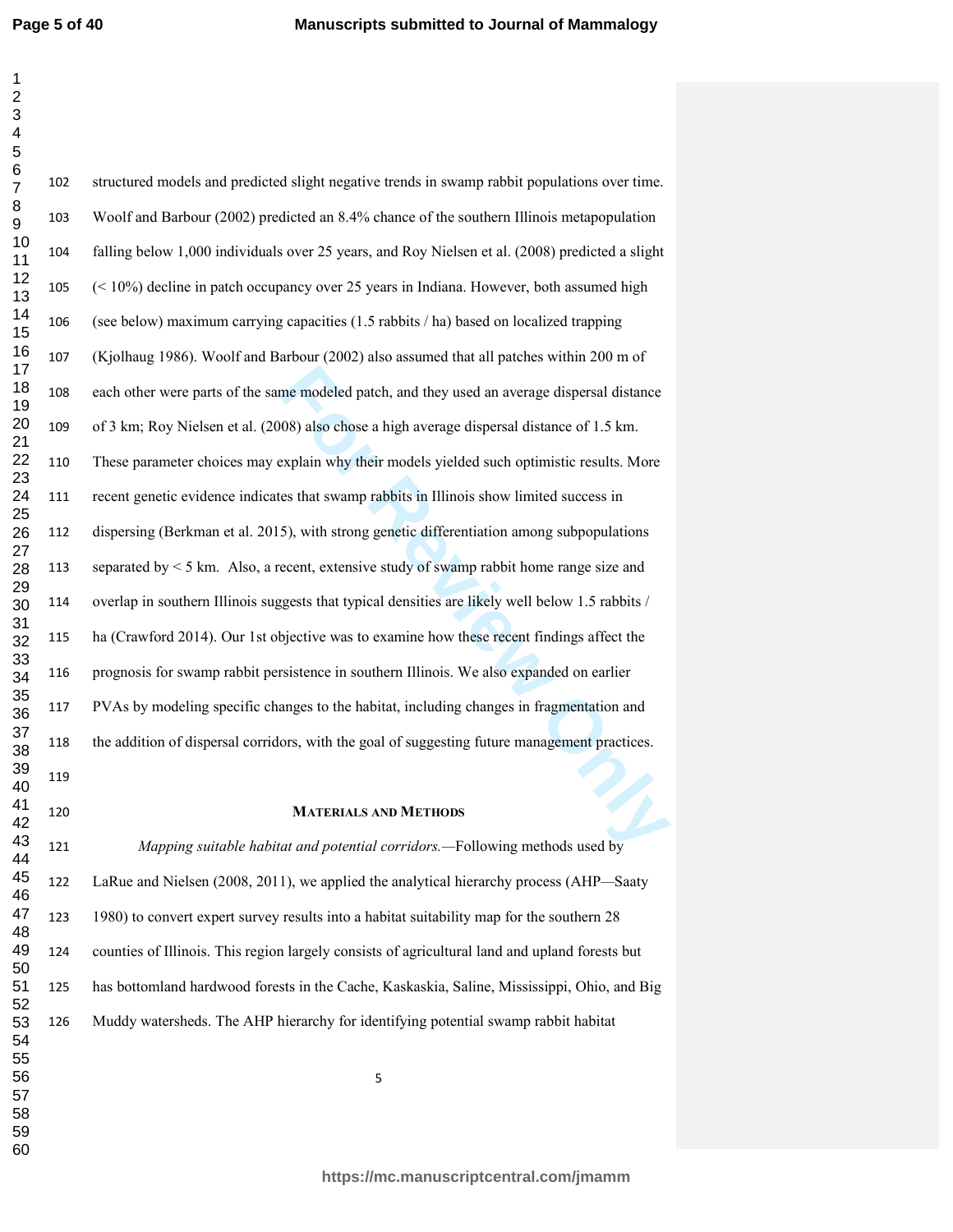$\mathbf{1}$ 

**For All Solution** is the state from 1/9 to 9. For instance, of agriculture and upland forest attributes of the "land cover" indicate that the expert considers agriculture to be one-sixth as eas a rating of 1 would indica involved: the goal (suitable swamp rabbit habitat), factors, and attributes within the factors. We solicited expert opinion of the relative importance of habitat factors (landcover type, road type, waterbody classification, and percent canopy cover) and relative suitability of attributes within each factor (e.g., wetland forest within the "landcover type" factor; Table 1). We asked 12 researchers and managers familiar with swamp rabbit ecology to rate pairs of habitat factors in terms of relative importance and pairs of attributes in terms of relative habitat suitability for swamp rabbits, using a continuous rating scale from 1/9 to 9. For instance, when comparing the suitability of agriculture and upland forest attributes of the "land cover" feature, a rating of 1/6 would indicate that the expert considers agriculture to be one-sixth as suitable as upland forest, whereas a rating of 1 would indicate equal suitability. Six surveys were returned. Pairwise rating scores were made comparable by:

 $a_{ij}^* = a_{ij} / \sum_{k=1}^n a_{kj}$ 

139 where  $a_{ij}$  is the raw score (relative importance or suitability) for attribute or factor *i* relative to 140 attribute or factor *j,*  $a^*_{ij}$  is the normalized score, and *n* is the number of attributes or factors 141 being compared (Kovacs et al. 2004). Then, weight  $(w_i)$  of each attribute or factor was calculated as follows:

$$
\mathcal{W}_i = \sum_{j=1}^n \boldsymbol{a}^*_{ij}
$$

  Finally, these weights were averaged across the 6 experts who returned surveys.

145 We applied these weightings to assess the suitability of each  $30 \times 30$ -m pixel based on its attribute value for each habitat factor: land cover type (United States Geological Survey 2006, 2008), forest canopy cover (United States Geological Survey 2001), water bodies (United States Department of Commerce 2011), and roads (United States Department of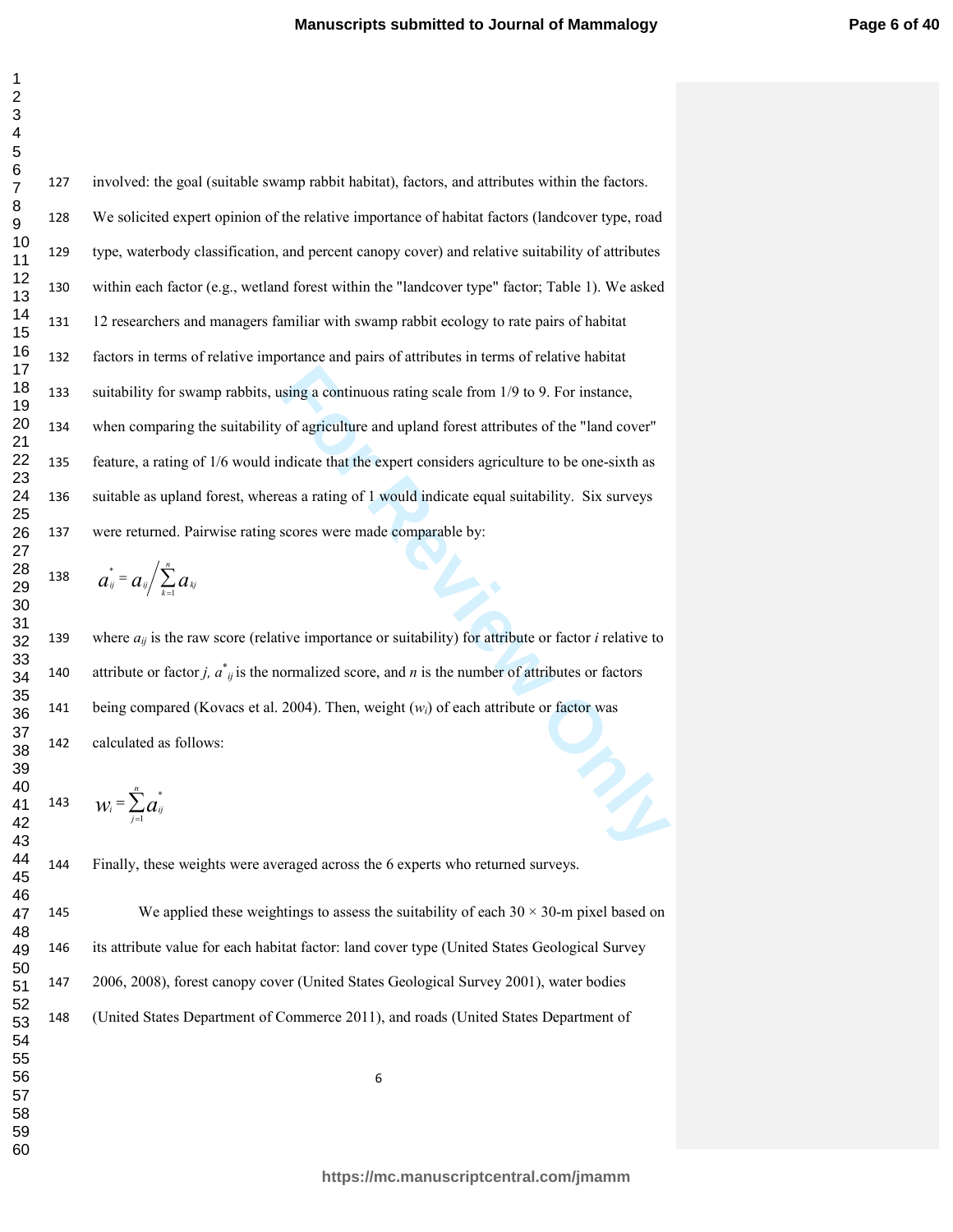| 1                         |
|---------------------------|
| Z                         |
|                           |
|                           |
|                           |
|                           |
|                           |
|                           |
|                           |
|                           |
|                           |
|                           |
|                           |
|                           |
|                           |
|                           |
|                           |
|                           |
|                           |
|                           |
|                           |
|                           |
|                           |
|                           |
|                           |
|                           |
|                           |
|                           |
|                           |
|                           |
|                           |
|                           |
|                           |
|                           |
|                           |
|                           |
|                           |
|                           |
|                           |
|                           |
|                           |
|                           |
| -<br>39                   |
| 40                        |
| $\mathbf{4}^{\cdot}$<br>1 |
| $\overline{4}$            |
| 4:<br>Š                   |
| 44                        |
| 45                        |
|                           |
| 46                        |
| 47                        |
| 48                        |
| 49                        |
| 50                        |
| 5<br>1                    |
| 52                        |
| 5.<br>ś                   |
| 54                        |
| 55                        |
|                           |
| 56<br>ć                   |
| 57                        |
| 58                        |
| 59<br>J                   |

**Follow Example 10** important to swamp rabbit biology (Chapman<br>
converted the canopy cover data from a continuous variable<br>
see geospatial data layers were then reclassified by multiplying<br>
at factor weights. We summed we Commerce 2011). We modified some of the data layers for our analysis. Roads, streams, and water-bodies used in the habitat model were given a 0.25-km buffer. The road dataset contained 5 classes, but we combined "Primary highway with limited access" and "Primary road without limited access" into 1 class (Highways). Stream and water-body classes were grouped based on perennial/intermittent status and divided into streams, water bodies, or shorelines. The 2001 National Land Cover Dataset contained 30 classes, but we grouped similar classes into 8 categories thought to be important to swamp rabbit biology (Chapman and Feldhamer 1981). We also converted the canopy cover data from a continuous variable into 4 categories (Table 1). These geospatial data layers were then reclassified by multiplying attribute weights by the relevant factor weights. We summed weights over all attributes and 159 factors for each pixel using the Raster Calculator in **ArcGIS 10.1** (ESRI 2012) to generate a habitat suitability value for that pixel. We divided the observed range of habitat suitability values into 5 categories based on observed breaks in the data. We considered the highest 2 categories (highest 34% of values) to be suitable habitat 163 for use in our model. We chose the 34% cutoff values based on an apparent break in the distribution of suitability values and because swamp rabbits in southern Illinois studied by Scharine et al. (2009) and Crawford (2014) tended to be located in these categories. Allen (1985) suggested that areas of contiguous habitat >100 ha are required to support a swamp rabbit population, but Scharine et al. (2009) located swamp rabbits in habitat patches < 25 ha. Due to the presence of swamp rabbits in patches far smaller than 100 ha (Kjolhaug 1986;

Porath 1997; Scheibe and Henson 2003; Scharine et al. 2009), we included suitable habitat areas > 50 ha, as well as patches 25-50 ha that were within 2 km of a patch > 50 ha. We

anticipated that swamp rabbits would rarely disperse as far as 2 km, but included such

isolated patches to better evaluate how decreased fragmentation could influence the

likelihood of persistence (discussed below). From these areas, we used those patches with

**Comment [EMS1]:** Fixed

**Comment [CLB2]: Please cite software here as** (Author Year) and in lit cit as Author. Year. Title. Publisher. Please add this citation to the lit cit. For example: (ESRI 2014) and in lit cit: ESRI. 2014. ArcGIS. Ver. 10.2.1. Environmental System Research Institute, Inc. Redlands, California.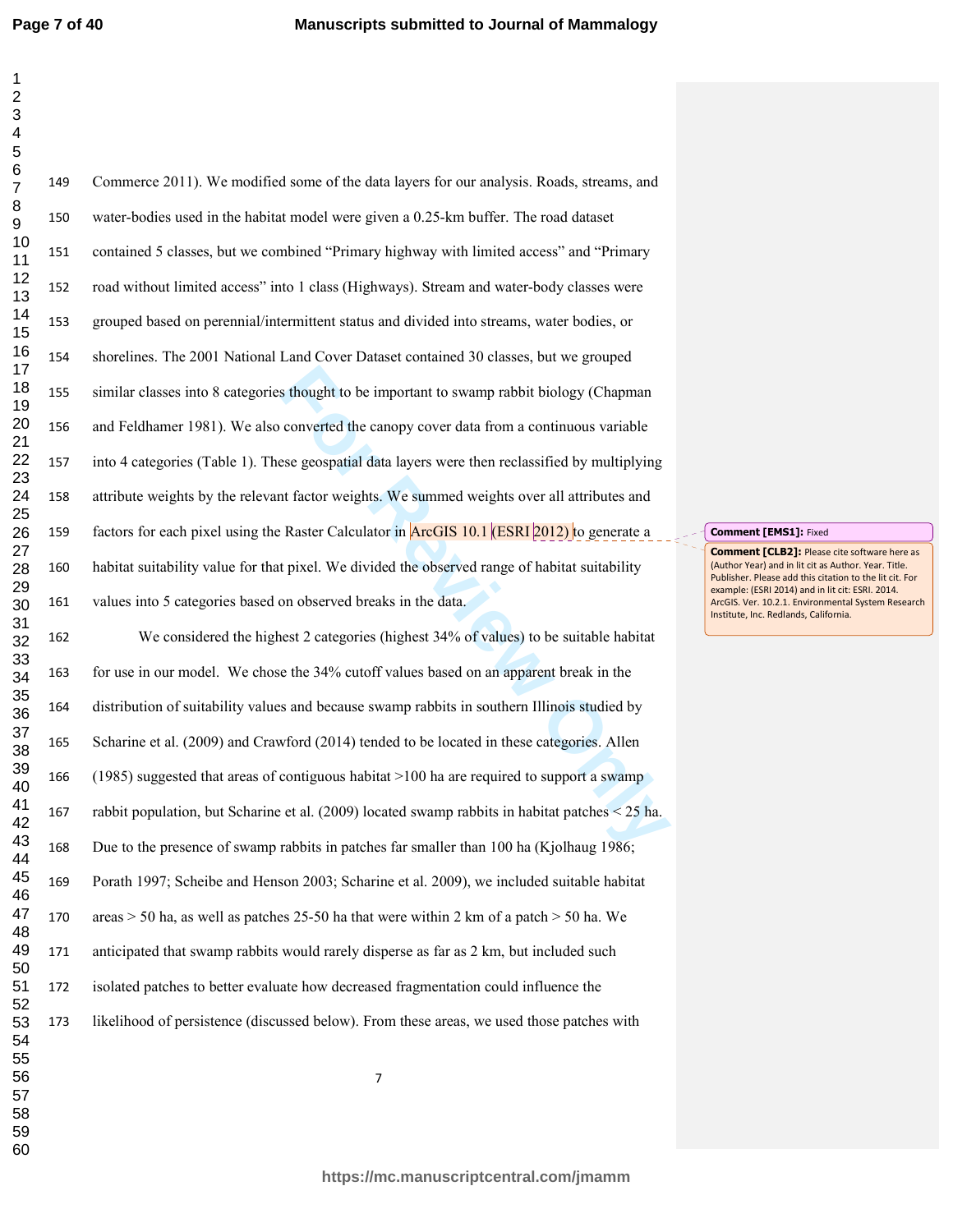| 1              |
|----------------|
| $\overline{2}$ |
|                |
|                |
|                |
|                |
|                |
|                |
|                |
|                |
|                |
|                |
|                |
|                |
|                |
|                |
|                |
|                |
|                |
|                |
|                |
|                |
|                |
|                |
|                |
|                |
|                |
|                |
|                |
|                |
|                |
|                |
|                |
|                |
|                |
|                |
|                |
|                |
|                |
|                |
| 39             |
| 40             |
| 41             |
| 42             |
| 43<br>ξ        |
| 44             |
| 45             |
| 46             |
| 47             |
|                |
| 48<br>49       |
|                |
| 50             |
| 51             |
| -<br>52        |
| 53             |
| 54             |
| 55             |
| 56<br>ì        |
| 57             |
| 58             |
| 59             |
| 60             |
|                |

 $\mathbf{1}$ 

| 174 | confirmed swamp rabbit presence in the past 30 years (Kjolhaug 1986; Porath 1997; Woolf         |
|-----|-------------------------------------------------------------------------------------------------|
| 175 | and Barbour 2002; Scharine et al. 2009; Crawford 2014) to run simulations.                      |
| 176 | Berkman et al. (2015) found limited genetic connectivity of swamp rabbit populations            |
| 177 | in the Cache River watershed of Illinois and suggested that forested corridors may improve      |
| 178 | metapopulation viability by increasing dispersal between populations. We used ArcGIS to         |
| 179 | conduct least-cost path analysis, to identify the most permeable portions of the Cache River    |
| 180 | watershed for potential dispersal (Singleton et al. 2002; Adriaensen et al. 2003; LaRue and     |
| 181 | Nielsen 2008). This analysis is based on simulating movement over a resistance map, in          |
| 182 | which each pixel is assigned a resistance to movement based on its habitat characteristics and  |
| 183 | cost is the total resistance encountered over the length of a path (Singleton et al. 2002;      |
| 184 | Wikramanayake et al. 2004; LaRue and Nielsen 2008). We employed the AHP to assign each          |
| 185 | pixel a resistance to dispersal using the same methodology, habitat factors and attributes, and |
| 186 | experts as for the map of habitat suitability. We used the resulting resistance map to generate |
| 187 | least-cost paths 1 pixel wide between occupied habitat patches.                                 |
| 188 | Population viability analysis.—Like Woolf and Barbour (2002), we used a Lefkovitch              |
|     |                                                                                                 |
| 189 | matrix model (Caswell 2001) to simulate rabbit population dynamics in each patch. The           |
| 190 | model included a juvenile and adult stage with 1-year time steps and assumed a pre-breeding     |
| 191 | census, such that the juvenile class comprised individuals nearly 1 year old; therefore,        |
| 192 | fecundity parameters incorporated survival of individuals through their 1st year. This model    |
| 193 | also assumed a female-only population, and allowed patch carrying capacity to differ based      |
| 194 | on patch size and suitability.                                                                  |
| 195 | We used the program RAMAS GIS, version 5.0 (Akçakaya 2005) to run all                           |
| 196 | simulations for this study. We ran all simulations with 2,500 repetitions for 25 simulated      |
| 197 | years, and our primary outputs were the distribution of population sizes each year, as well as  |

the probability (i.e., proportion of repetitions) of the total metapopulation abundance (i.e.,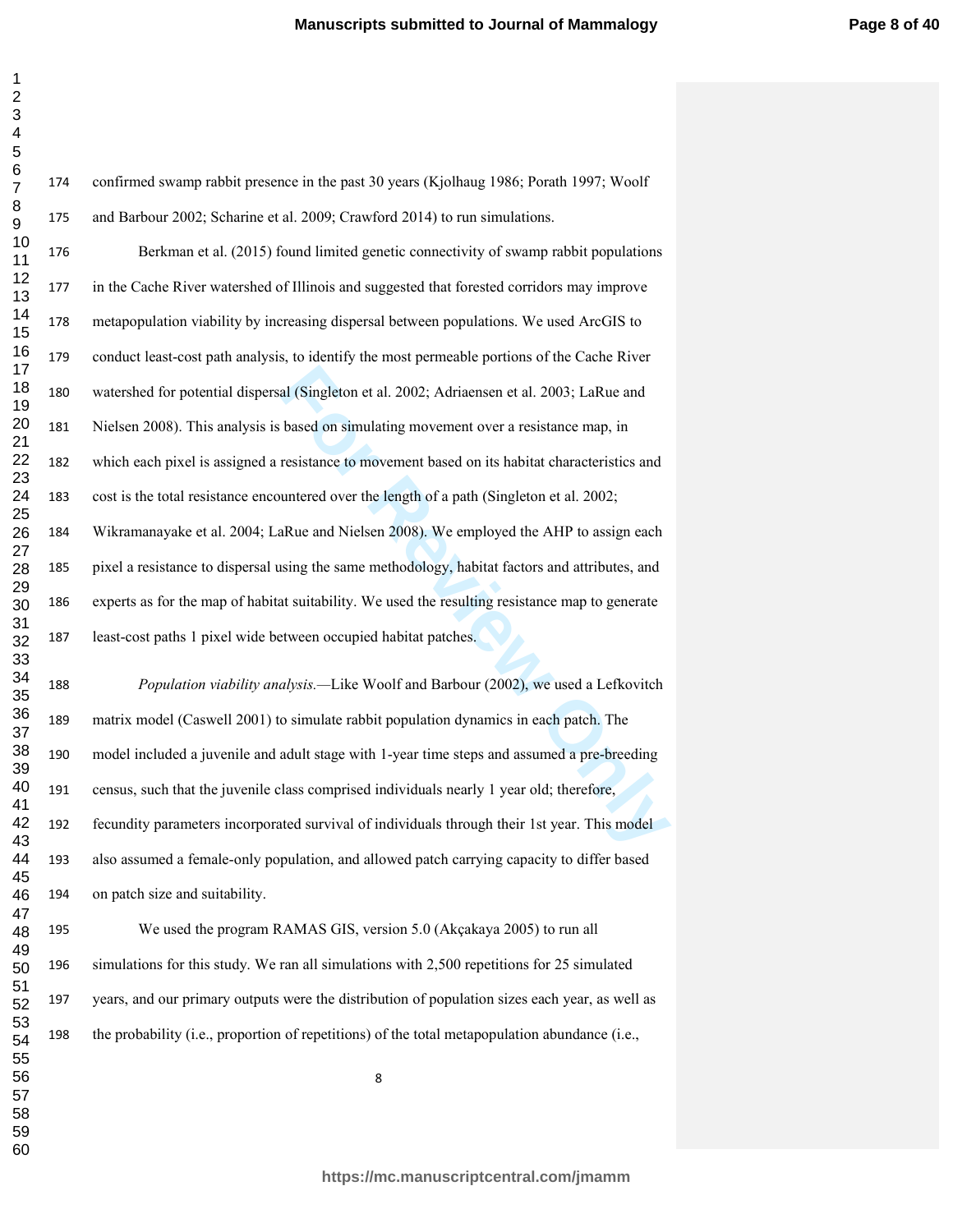$\mathbf{1}$  $\overline{2}$ 

| 1<br>$\overline{c}$        |                 |
|----------------------------|-----------------|
| 3                          |                 |
| 4<br>5                     |                 |
| 6<br>7                     | 19              |
| 8                          | 20              |
| 9<br>10                    | 20              |
| 11                         |                 |
| 12<br>13<br>14<br>15<br>16 | $_{20}$         |
|                            | 20              |
| 17                         | 20              |
| 18<br>19                   | $\overline{20}$ |
| 20<br>21                   | $\overline{20}$ |
| 22                         | 20              |
| 23<br>24                   | 20              |
| 25<br>26                   | 20              |
| 27<br>28                   | $\overline{21}$ |
| 29<br>30                   | 1               |
| $\frac{31}{2}$             | $\overline{21}$ |
| 32<br>33                   | 21              |
| $\frac{8}{34}$<br>-<br>35  | $\overline{21}$ |
| 36<br>37                   |                 |
| 38<br>39                   | $\overline{21}$ |
| 40<br>41                   | $\mathbf{1}$    |
| 42                         | 21              |
| 43<br>44                   | 21              |
| 45<br>46                   | 1               |
| 47<br>48                   |                 |
| 49<br>50                   |                 |
| 51                         |                 |
| -<br>52<br>53              |                 |
| 54<br>55                   |                 |
| 56<br>57                   |                 |
| 58                         |                 |
| 59<br>60                   |                 |

| 199 | number of female rabbits alive) dropping below our quasi-extinction threshold (Ginzburg et                             |
|-----|------------------------------------------------------------------------------------------------------------------------|
| 200 | al. 1982), which we set at $10\%$ of the total regional carrying capacity, within 25 years. We                         |
| 201 | then compared these outputs between simulations run with varying parameter values                                      |
| 202 | (intermediate value versus 50 to 150% of intermediate value) and management scenarios (i.e.,                           |
| 203 | changes to the habitat suitability map based on possible interventions). Because the                                   |
| 204 | estimated quasi-extinction probability under intermediate parameter values was essentially                             |
| 205 | 0% (see "Results"), we also examined the effects of simulated habitat management                                       |
| 206 | interventions using a fecundity value 40% lower than the intermediate value.                                           |
| 207 | The maximum female carrying capacity $(K_{\text{max},i})$ of each patch (i) equaled the patch                          |
| 208 | area divided by the mean size of swamp rabbit home ranges, as we assumed a uniform                                     |
| 209 | distribution of individuals. We used an intermediate home range size of 1.93 ha (2.54 ha with                          |
| 210 | a 24% overlap, based on core areas (50% isopleths from fixed kernel utilization distributions)                         |
| 211 | of $n = 60$ swamp rabbits—Crawford 2014). Depending on the relative amounts of patch i                                 |
| 212 | made up of suitable and highly suitable habitat, the intermediate carrying capacity (and initial                       |
| 213 | abundance) of each patch ( $K_i$ ) ranged from 0.8 $K_{\text{max},i}$ (all suitable) to $K_{\text{max},i}$ (all highly |
| 214 | suitable). As per Woolf and Barbour (2002), we chose to model density dependence as a                                  |
| 215 | ceiling, in which the population in each patch $(N_i)$ increases based on the density-independent                      |
| 216 | matrix model until they reach or exceed $K_i$ , at which point additional individuals above $K_i$ are                  |
| 217 | removed from the population (Akçakaya 2005). In intermediate-parameter runs, we kept $K_i$                             |
| 218 | constant through time.                                                                                                 |

219 In RAMAS GIS, dispersal rates  $(m_{ij})$  are calculated from each patch to all other patches based on a migration-distance function:

$$
m_{ij} = a \cdot \exp\left(\frac{-D_{ij}^c}{b}\right) \text{ if } D_{ij} < D_{max}
$$
\n
$$
m_{ij} = 0 \text{ if } D_{ij} > D_{max},
$$

**Equation 1** 

**https://mc.manuscriptcentral.com/jmamm**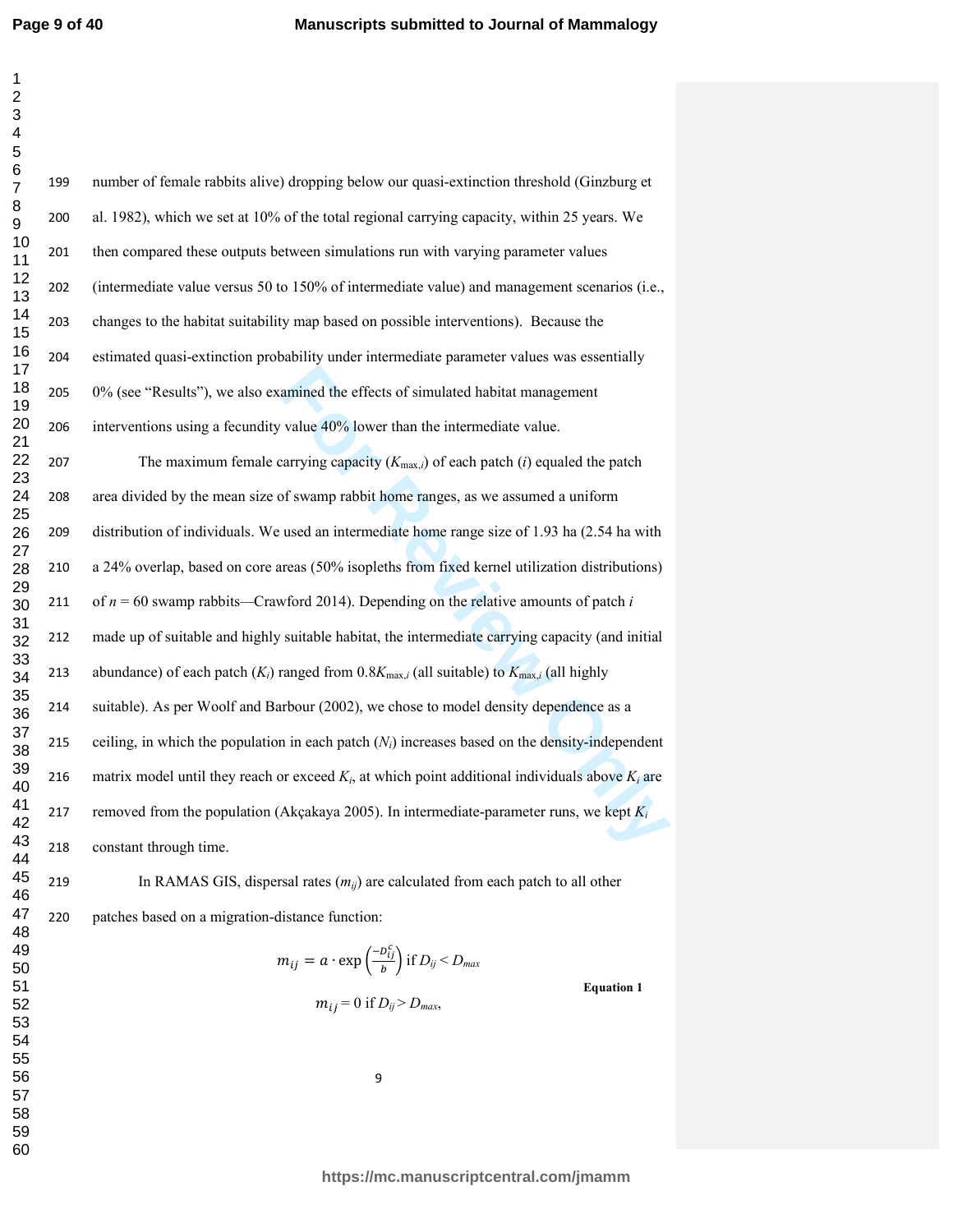| 221  | where $m_{ij}$ is the proportion of animals in patch <i>i</i> that successfully disperse to patch <i>j</i> in each    |
|------|-----------------------------------------------------------------------------------------------------------------------|
| 222  | year, and $D_{ij}$ is the shortest straight-line distance (km) between the edges of the two patches.                  |
| 223  | $D_{max}$ represents the maximum dispersal distance, and $a, b$ , and $c$ define the shape of the                     |
| 224  | migration-distance curve: $a$ is the maximum dispersal rate (i.e., maximum fraction of                                |
| 225  | individuals from a patch that successfully disperse to any single other patch), $b$ is the average                    |
| 226  | dispersal distance (km) when $c = 1$ , and c determines the shape of the curve.                                       |
| 227  | Dispersal data for swamp rabbits are limited, but Forys (1995) found that the Lower                                   |
| 228  | Keys marsh rabbit (Sylvilagus palustris hefneri) had an average dispersal distance of 300 m.                          |
| 229  | However, marsh rabbits evolved in a naturally patchy habitat (Forys and Humphrey 1996)                                |
| 230  | and cottontail rabbits (Sylvilagus spp.) do not typically disperse long distances (Shields 1960;                      |
| 231  | Chapman and Trethewey 1972; Fenderson et al. 2014), which suggests 300 m is likely an                                 |
| 232  | overestimate for swamp rabbit dispersal. Genetic evidence also indicates limited successful                           |
| 233  | dispersal of swamp rabbits within one watershed in Illinois (Berkman et al. 2015), so we used                         |
| 234  | an average dispersal distance $b=200$ m. Since Akçakaya and Raphael (1998) suggested that                             |
| 235  | only a small portion of individuals in a patch will actually disperse to a single neighboring                         |
| 236  | patch, we set <i>a</i> equal to 0.1. We set the intermediate value of parameter $c = 1$ (exponential                  |
| 237  | dispersal kernel). Despite their rarity, long-distance dispersers are generally more important                        |
| 238  | than short-distance dispersers to the persistence and genetic mixing of a metapopulation                              |
| 239  | (Johst et al. 2002; Trakhtenbrot et al. 2005). We therefore set $D_{max} = 4$ km, although dispersal                  |
| 240  | in the model beyond 1.5 km was vanishingly rare based on the intermediate values of $\overline{a}$ , $\overline{b}$ , |
| 241  | and $c$ .                                                                                                             |
| 2.42 | We used on intermediate enough sympathy at $2.62$ heard on sympathy analysis of 70                                    |

 $\mathbf 1$  $\overline{2}$  $\overline{\mathbf{4}}$  $\overline{7}$ 

We used an intermediate annual survival rate of 0.3 based on survival analysis of 79 radiocollared swamp rabbits in southern Illinois (Crawford 2014). Swamp rabbits are legal game species in Illinois, and this estimate included mortality due to hunting. Due to a lack of 245 data, we assumed that survival rates of juveniles (1 year old) and adults  $(>1$  year old) were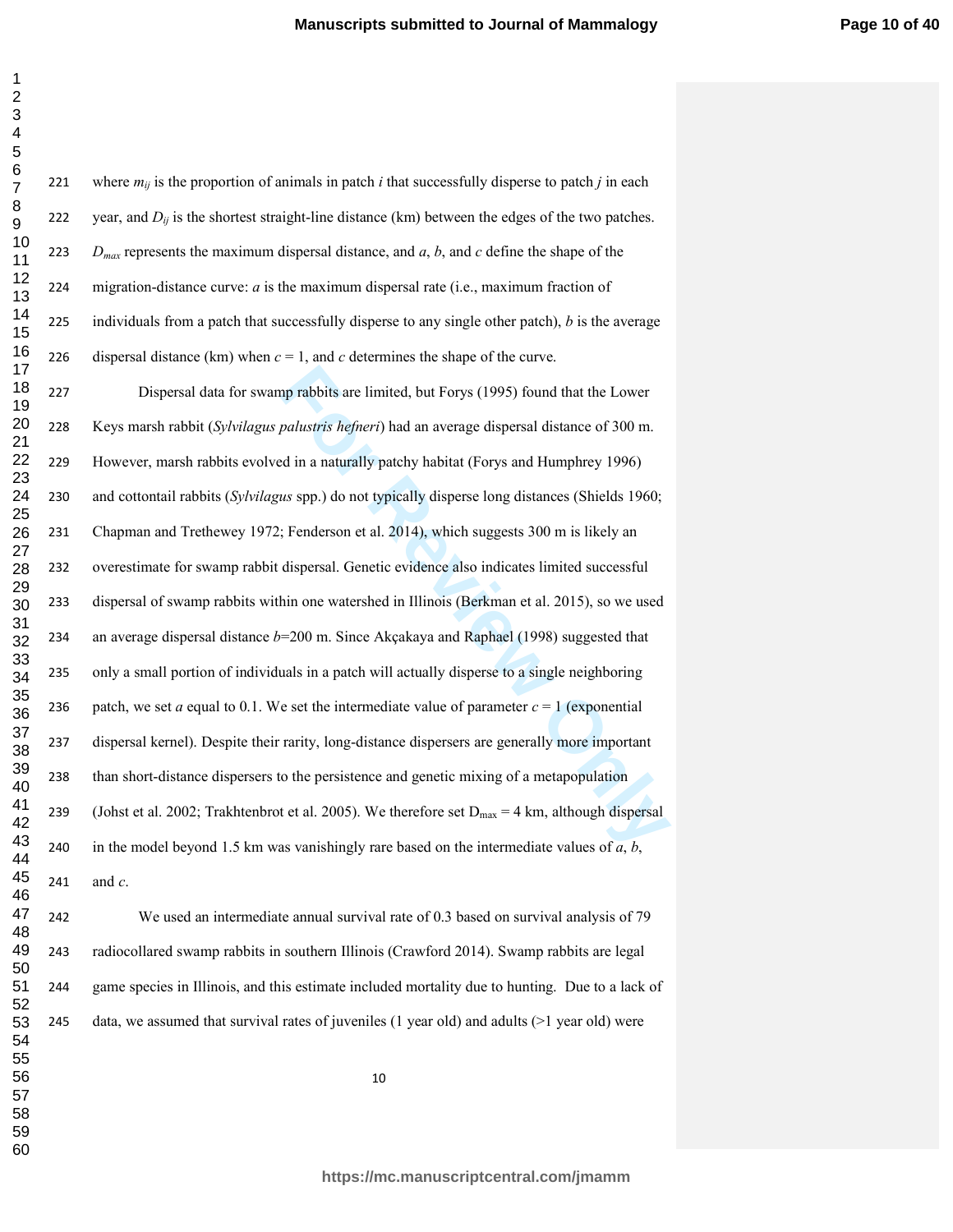ment equaled 4.48 multiplied by the 0.3 survival rate, or 1.344 year for both stages. In a simple 2-stage Lefkovitch matrix, fecundity values produce a baseline, deterministic estimate of 1.644.<br>
Hecundity values produce a equal. Using values from Holler et al. (1963) and Sorensen et al. (1968), both from Missouri, we estimated average numbers of litters per female per year and offspring per litter per female from these studies as 2.8 and 3.2, respectively. These estimates yielded an estimate of 8.96 offspring per year per female, which is similar to estimates from other studies (Hunt 1959; Toll et al. 1960; Hill 1967). We used an all-female model, so we halved this value to 4.48 female offspring per year per female. Since we assumed equal survival rates regardless of age, the fecundity matrix element equaled 4.48 multiplied by the 0.3 survival rate, or 1.344 female recruits per female per year for both stages. In a simple 2-stage Lefkovitch matrix, these intermediate survival and fecundity values produce a baseline, deterministic estimate of 255 the finite rate of increase:  $\lambda = 1.644$ . Flooding can increase swamp rabbit mortality by predation, starvation, hunting, and drowning, as well as decrease their reproduction due to embryo resorption (Conaway et al. 1960; Platt and Bunch 2000; Zollner et al. 2000b). The quantitative effect of catastrophic flooding on rabbit populations is poorly understood. Hamilton et al. (2010) estimated that severe flooding reduced monthly survival of riparian brush rabbits (*Sylvilagus bachmani riparius*) by about 33%, from 0.90-0.96 to 0.61-0.64. Previous floods had greatly reduced the number of riparian brush rabbits trapped, but rigorous estimates of effects on abundance and survival were not available. Woolf and Barbour (2002) assumed a 60% decline in population abundance during a catastrophic flood, so we used this as our intermediate value of the effect of catastrophes. As catastrophes are rare by definition, we assumed a 10% annual occurrence rate for our intermediate value, and catastrophes occurred regionally, impacting all patches simultaneously. The value of 10% roughly corresponds to the frequency of major floods based on river stage data from the United States Geological Survey (2011) and the US Army Corps of Engineers (2011). These intermediate values for the effect and occurrence rate of 270 catastrophic floods reduced deterministic  $\lambda$  to 1.545.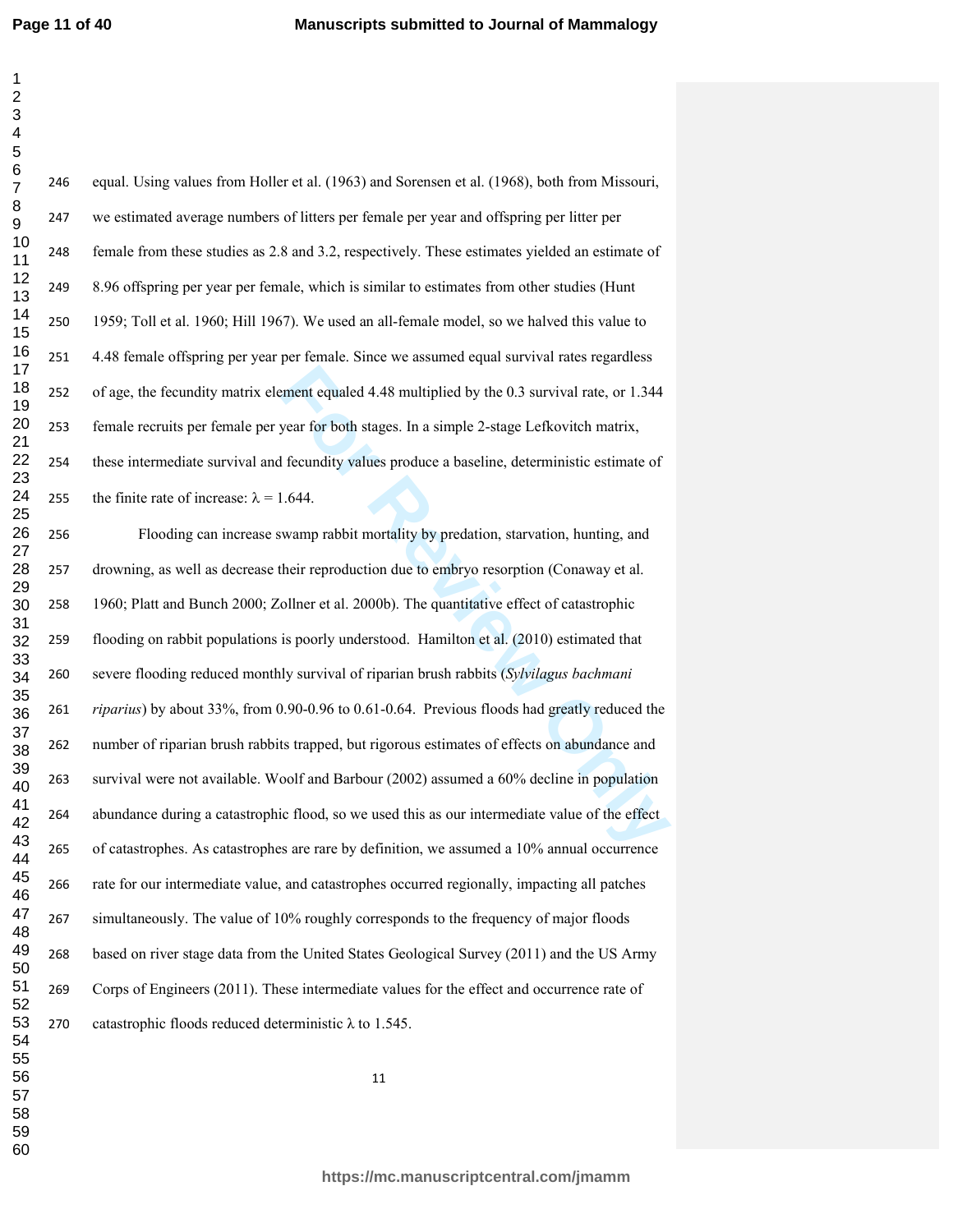| 1                                                   |
|-----------------------------------------------------|
| 2                                                   |
| $\mathbf{\hat{z}}$                                  |
| 34567.                                              |
|                                                     |
|                                                     |
|                                                     |
|                                                     |
|                                                     |
|                                                     |
|                                                     |
|                                                     |
|                                                     |
|                                                     |
|                                                     |
|                                                     |
|                                                     |
|                                                     |
|                                                     |
|                                                     |
|                                                     |
|                                                     |
| 89111213456789031                                   |
|                                                     |
| $\frac{1}{2}$<br>1                                  |
|                                                     |
|                                                     |
| 22<br>23<br>24<br>25<br>26<br>27<br>28              |
|                                                     |
|                                                     |
|                                                     |
|                                                     |
|                                                     |
| $^{29}$                                             |
|                                                     |
| 30<br>31<br>32<br>334<br>34<br>35<br>36<br>37<br>38 |
|                                                     |
|                                                     |
|                                                     |
|                                                     |
|                                                     |
|                                                     |
|                                                     |
|                                                     |
|                                                     |
|                                                     |
| 40                                                  |
| 41                                                  |
| 42                                                  |
|                                                     |
| 43                                                  |
| 44                                                  |
| 45                                                  |
| 46                                                  |
| 47                                                  |
|                                                     |
| 48                                                  |
| 49                                                  |
| 50                                                  |
| ر<br>51<br>52                                       |
| $\overline{ }$                                      |
| 3                                                   |
| E<br>×                                              |
| 54                                                  |
| 55                                                  |
| 56<br>ì                                             |
| 57                                                  |
| 58                                                  |
| 59                                                  |
| ۱                                                   |

| 272 | modeling population growth. For demographic stochasticity, RAMAS selects the number of                                        |
|-----|-------------------------------------------------------------------------------------------------------------------------------|
| 273 | survivors per patch per year from a binomial distribution and the number of offspring per                                     |
| 274 | patch per year from a Poisson distribution. For environmental stochasticity, RAMAS samples                                    |
| 275 | each vital rate from a lognormal distribution (Akçakaya 2005); means and standard                                             |
| 276 | deviations for these distributions are set by the user. We estimated standard deviations by                                   |
| 277 | applying the coefficients of variation for fecundity and survival estimates of Lower Keys                                     |
| 278 | marsh rabbits to our values (Forys 1995; LaFever et al. 2008). The resulting standard                                         |
| 279 | deviations were 0.166, 0.076, and 0.051 for fecundity, juvenile survival, and adult survival,                                 |
| 280 | respectively.                                                                                                                 |
| 281 | Environmental conditions are typically more similar in nearby patches than in distant                                         |
| 282 | patches. We modeled spatial autocorrelation in survival and fecundity values between patches                                  |
| 283 | due to environmental similarities using the correlation-distance function:                                                    |
| 284 | $\rho_{ii} = x \times \exp(-D_{ii}^{z}/y)$                                                                                    |
| 285 | where $\rho_{ij}$ is the coefficient of correlation between patches <i>i</i> and <i>j</i> , and $D_{ij}$ is the distance (km) |
| 286 | between the centers of the two patches. The parameters $x, y$ , and $z$ define the shape of the                               |
| 287 | correlation-distance curve: x is the maximum correlation (as $D_{ij} \rightarrow 0$ ), y is the rate at which                 |
| 288 | correlation declines with increasing distance, and $z$ determines the shape of the curve. Woolf                               |
| 289 | and Barbour (2002) found no significant difference in persistence probability caused by                                       |
| 290 | varying environmental correlation values so we used their intermediate values: $x = 1$ , $z = 1$ ,                            |

RAMAS GIS allows for both demographic and environmental stochasticity in

285 where  $\rho_{ij}$  is the coefficient of correlation between patches *i* and *j*, and  $D_{ij}$  is the distance (km) between the centers of the two patches. The parameters *x*, *y*, and *z* define the shape of the 287 correlation-distance curve: *x* is the maximum correlation (as  $D_{ij} \rightarrow 0$ ), *y* is the rate at which correlation declines with increasing distance, and *z* determines the shape of the curve. Woolf and Barbour (2002) found no significant difference in persistence probability caused by 290 varying environmental correlation values so we used their intermediate values:  $x = 1$ ,  $z = 1$ , 291 and  $y = 40$ .

We performed a sensitivity analysis to test the effect of changes in parameters that could be measured or estimated inaccurately, or affected by management efforts. We individually varied each parameter in 5% increments from 50 to 150% of the intermediate value (Table 2), and we ran all simulations with 2,500 replications each for 25 simulated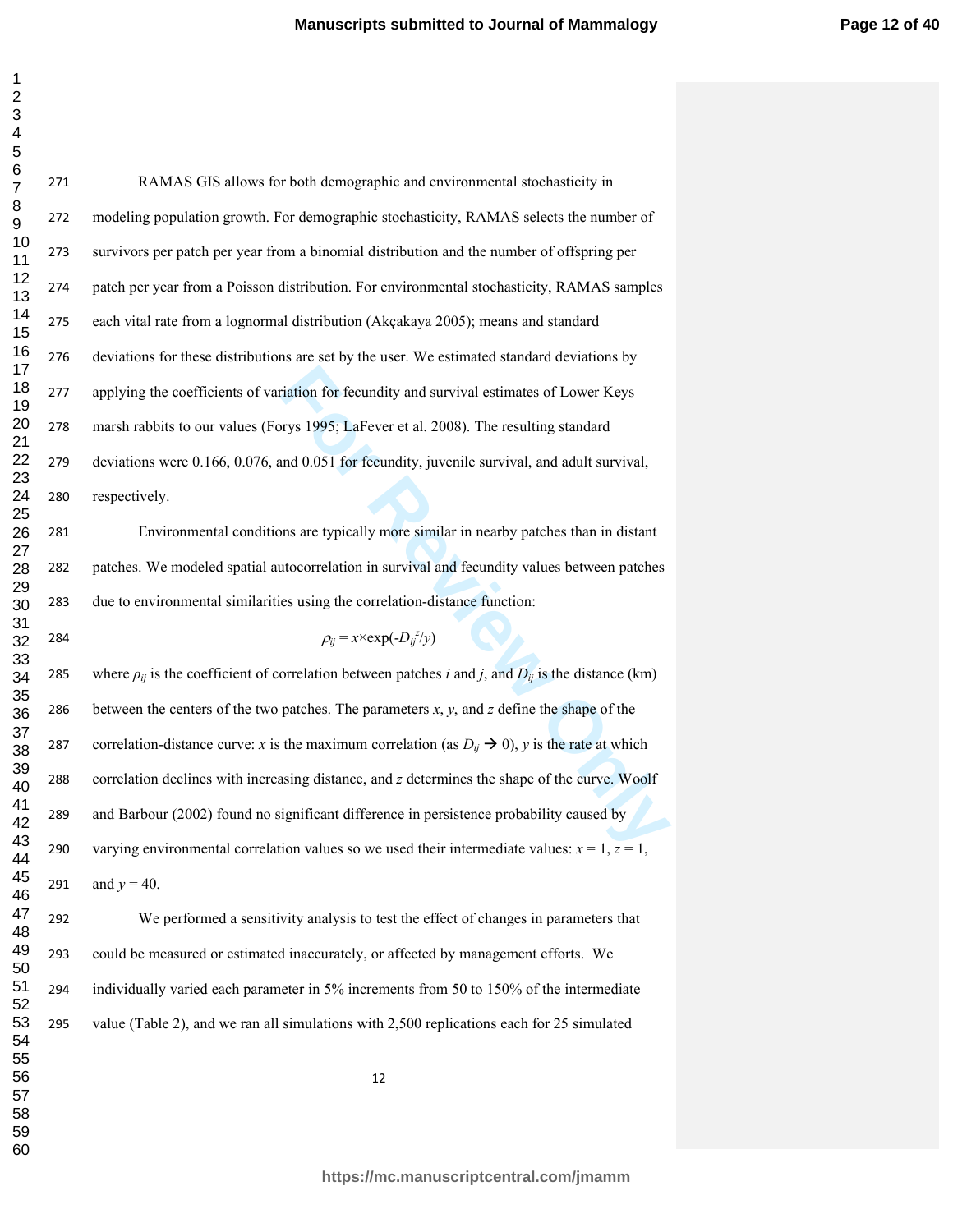$\mathbf{1}$  $\overline{2}$ 

years, using intermediate values for all other parameters. When varying mean survival and fecundity values, standard deviations (environmental stochasticity) changed accordingly, based on the coefficients of variation from Forys (1995) and LaFever et al. (2008). Although fecundity values incorporated survival to age 1, we kept the fecundity value constant when measuring sensitivity to survival rates. We also explored the effect of a trend in carrying capacity, such that the carrying capacity of each patch ( *i*) changed linearly from the initial 302 carrying capacity  $(K_{0,i})$  to the new carrying capacity at year 25  $(0.5K_{0,i} \leq K_{25,i} \leq 1.5 K_{0,i})$ .

Eventying capacity at year 25 ( $0.5K_{0,i} \leq K_{25,i} \leq 1.5 K_{0,i}$ ).<br>
at patches may be most important to swamp rabbit viability in<br>
at a time with replacement from the habitat map for each<br>
mulations removing the largest and To identify which habitat patches may be most important to swamp rabbit viability in Illinois, we removed one patch at a time with replacement from the habitat map for each simulation, and also ran two simulations removing the largest and smallest 25% of patches by population size. To estimate the effect of habitat fragmentation, we reduced fragmentation by adding 60, 120, and 180 m to the perimeters of all patches, such that the initial test was used as a "high fragmentation" comparison. We separated the effect of habitat fragmentation *per se* from that of habitat amount by setting the initial abundance and carrying capacity of each expanded patch equal to that of the original patch or the sum of all original patches (initial test) the expanded patch incorporated (i.e., total carrying capacity of the landscape was not changed). We found intermediate model results were so optimistic that a positive change caused by the addition of dispersal corridors would not be detected, so we set fecundity at 60% of the intermediate test and compared results to the corresponding test from the sensitivity analysis.

We used the model to assess the benefit of improving dispersal along corridors identified by our least-cost path analysis. Because corridors would likely be used by the small number of individuals near the start of the corridor in each patch, we tested the effect of these dispersal corridors by adding 5% to the dispersal rate between patches connected by corridors 320 (i.e. adding 0.05 to  $m_{ij}$  calculated via Equation 1), or in the case of one corridor that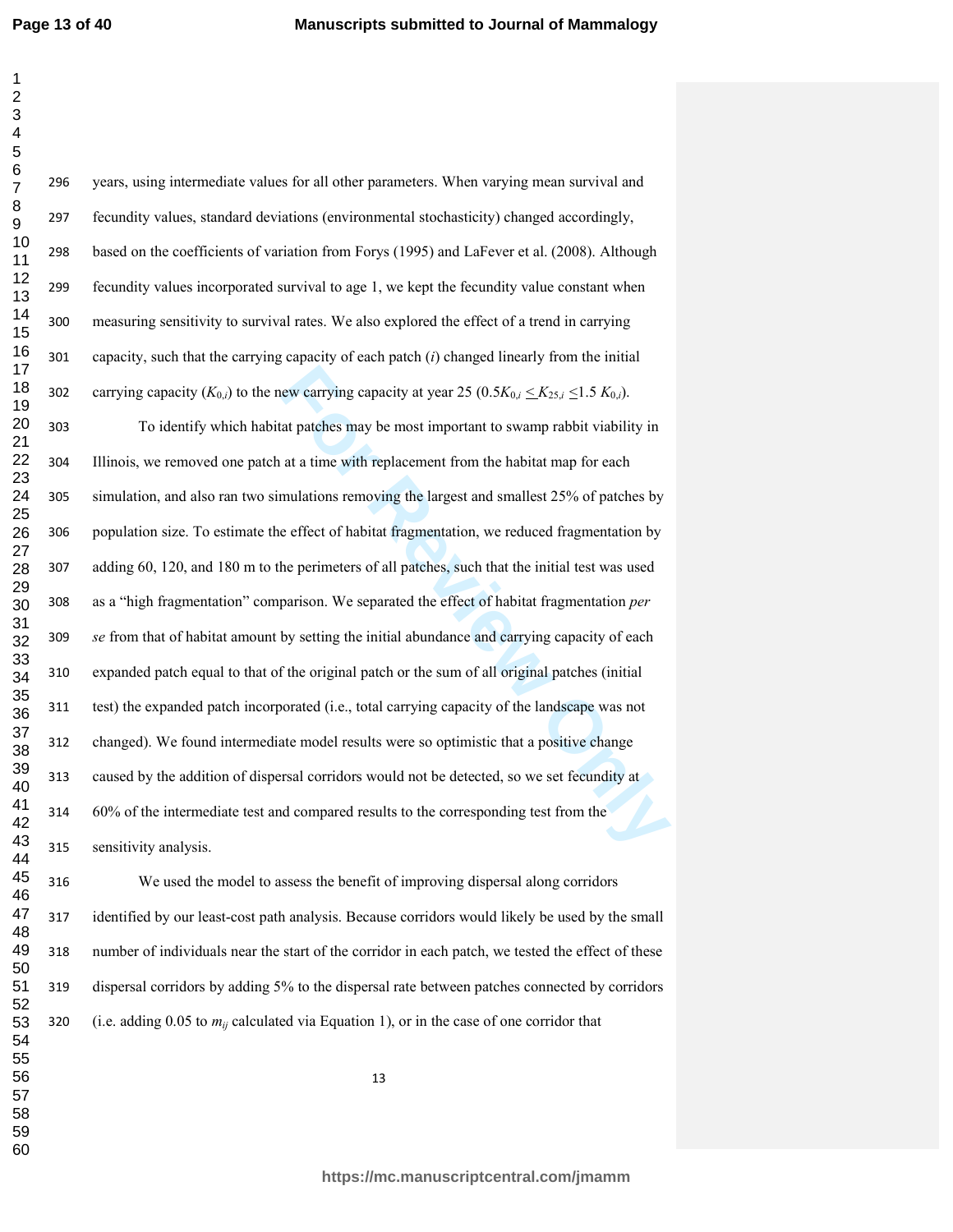connected seven patches, by adding 0.0083 to the migration rate for each connected pair of patches. Because we were testing the use of corridors to improve dispersal between patches, we did not artificially join connected patches as a single patch in our model. As with the habitat fragmentation tests, we set fecundity at 60%, using the corresponding tests from the sensitivity analysis as a comparison.

### **RESULTS**

**RESULTS**<br>at and potential corridors.—Experts deemed that land cover<br>for identifying suitable swamp rabbit habitat as well as<br>Among land cover types (attributes), wetland forest was<br>ap rabbits and open water and developed/ *Mapping suitable habitat and potential corridors.—*Experts deemed that land cover was the most important factor for identifying suitable swamp rabbit habitat as well as resistance to dispersal (Fig. 1). Among land cover types (attributes), wetland forest was deemed most suitable for swamp rabbits and open water and developed/barren lands were most resistant to dispersal (Table 1). Canopy cover and water bodies were both deemed intermediate in importance (Fig. 1), with high canopy cover and perennial stream/ditch providing highest suitability and lowest resistance (Table 1). Roads were considered to be relatively unimportant (Fig. 1), and unpaved roads were considered most suitable and least resistant to dispersal (Table 1).

The resulting map of habitat in southern Illinois (Fig. 2a) consisted of 62 patches of suitable and highly suitable swamp rabbit habitat totaling just under 12,000 ha, with mean and median patch sizes of 193 ha and 86 ha, respectively (range = 25-3,818 ha). Of these patches, 19 patches were < 50 ha, 17 patches were 50-100 ha, and 26 patches were > 100 ha, and the initial metapopulation abundance was 5,577 individuals, resulting in a quasi-extinction threshold of 558 individuals. Least-cost path analysis identified 31 potential dispersal corridors, ranging from 0.7 km to 19.1 km long, linking suitable habitat patches in the Cache River watershed (Fig. 2b).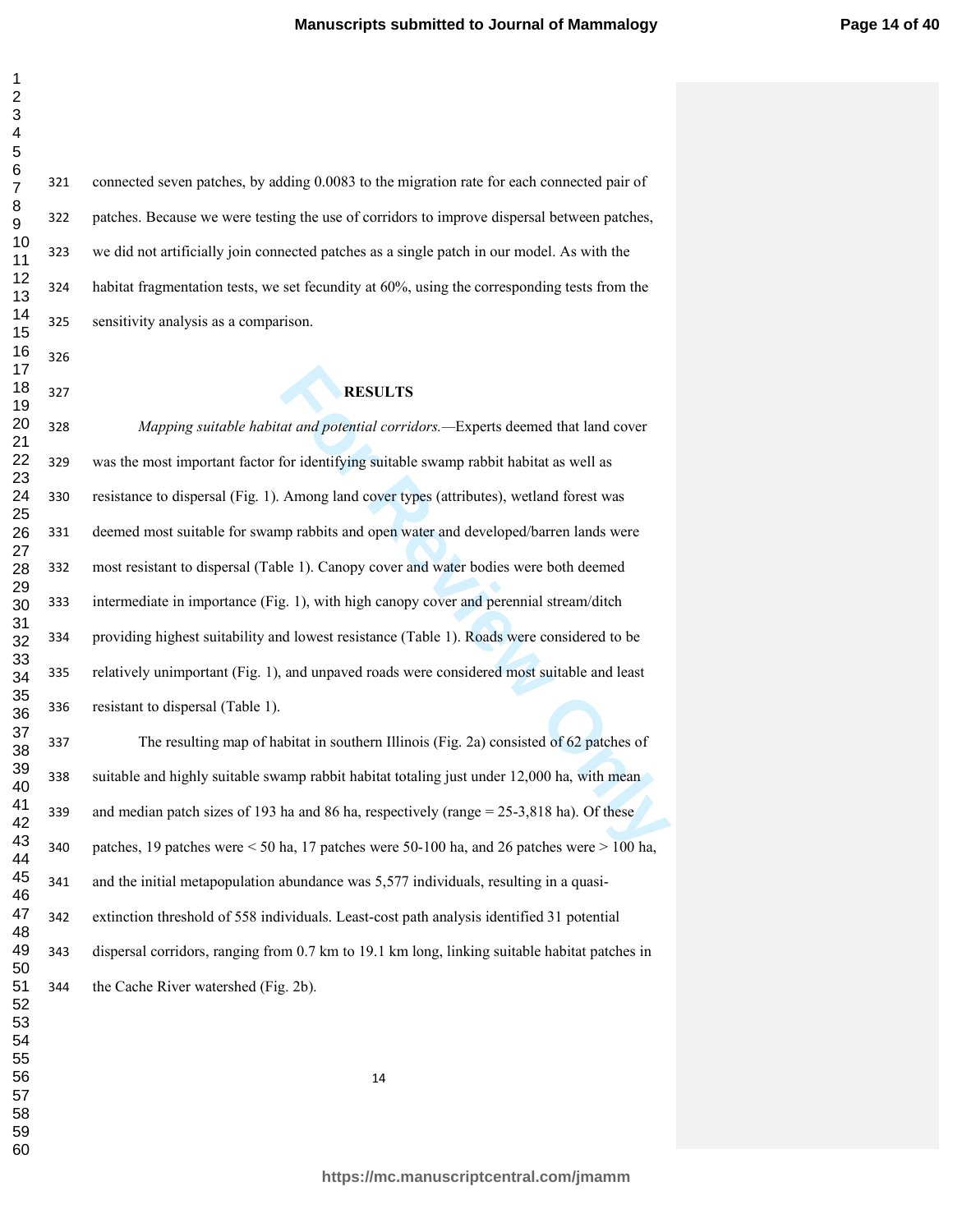| 1<br>$\overline{\mathbf{c}}$ |     |                                                                                                   |
|------------------------------|-----|---------------------------------------------------------------------------------------------------|
| 3                            |     |                                                                                                   |
| 4                            |     |                                                                                                   |
| 5<br>6<br>$\overline{7}$     | 345 | <i>Population viability analysis.</i> —The initial population viability analysis with             |
| 8<br>9                       | 346 | intermediate parameter values predicted relatively little change in the swamp rabbit              |
| 10<br>11                     | 347 | metapopulation of southern Illinois over the next 25 years, with a median final                   |
| 12<br>13                     | 348 | metapopulation abundance of 5,570 rabbits (0.13% decline; Fig. 3). The model estimated a          |
| 14<br>15                     | 349 | 0% chance of the swamp rabbit metapopulation declining below 10% of the initial abundance         |
| 16                           | 350 | (quasi-extinction) within 25 years (95% CI: 0-1.77%). Extending intermediate-parameter            |
| 17<br>18                     | 351 | simulations to 50 years resulted in minuscule changes to median final abundance (5,564)           |
| 19<br>20                     | 352 | rabbits) and quasi-extinction risk $(0\%)$ .                                                      |
| 21<br>22                     | 353 | Population growth and viability were most sensitive to changes in fecundity: the                  |
| 23<br>24                     | 354 | range of fecundity values we considered produced deterministic $\lambda$ values ranging from 0.97 |
| 25<br>26                     | 355 | to 2.32, and a 50% reduction in fecundity caused the risk of quasi-extinction to exceed 75%       |
| 27<br>28                     | 356 | (Fig. 4). Population growth and viability were moderately sensitive to changes in the effect      |
| 29<br>30                     | 357 | of catastrophic flooding, resulting in a quasi-extinction probability as high as 40% (Fig. 4)     |
| 31<br>32                     | 358 | despite deterministic $\lambda$ only varying between 1.50 and 1.60). No other parameters, when    |
| 33<br>34                     | 359 | changed, yielded an appreciable impact on the risk of quasi-extinction for the metapopulation     |
| 35<br>36                     | 360 | (i.e. quasi-extinction risk exceeding the 95% CI from the intermediate test).                     |
| 37<br>38                     | 361 | The removal of any single patch had no impact on the quasi-extinction risk of the                 |
| 39<br>40                     | 362 | overall metapopulation when compared to the original model $(0\%)$ , nor did removal of the       |
| 41<br>42                     | 363 | smallest 25% of patches, but removal of the largest 25% of patches (72% of the                    |
| 43<br>44                     | 364 | metapopulation abundance) increased the quasi-extinction risk to 4%. Simulations with             |
| 45<br>46                     | 365 | fecundity reduced by 40% yielded a probability of quasi-extinction of 20% (95% CI: 18-            |
| 47<br>48                     | 366 | 22%), which we use as a baseline for comparing with simulated habitat or corridor                 |
| 49<br>50                     | 367 | manipuations. Adding 60, 120, and 180 m to the edge of all patches increased the total patch      |
| 51<br>52                     | 368 | area to approximately 17,800 ha, 21,500 ha, and 24,600 ha, respectively, and adjusting for        |
| 53<br>54                     | 369 | this increase in habitat area to isolate the effects of habitat fragmentation per se did not      |
| 55<br>56                     |     | 15                                                                                                |
| 57                           |     |                                                                                                   |
| 58                           |     |                                                                                                   |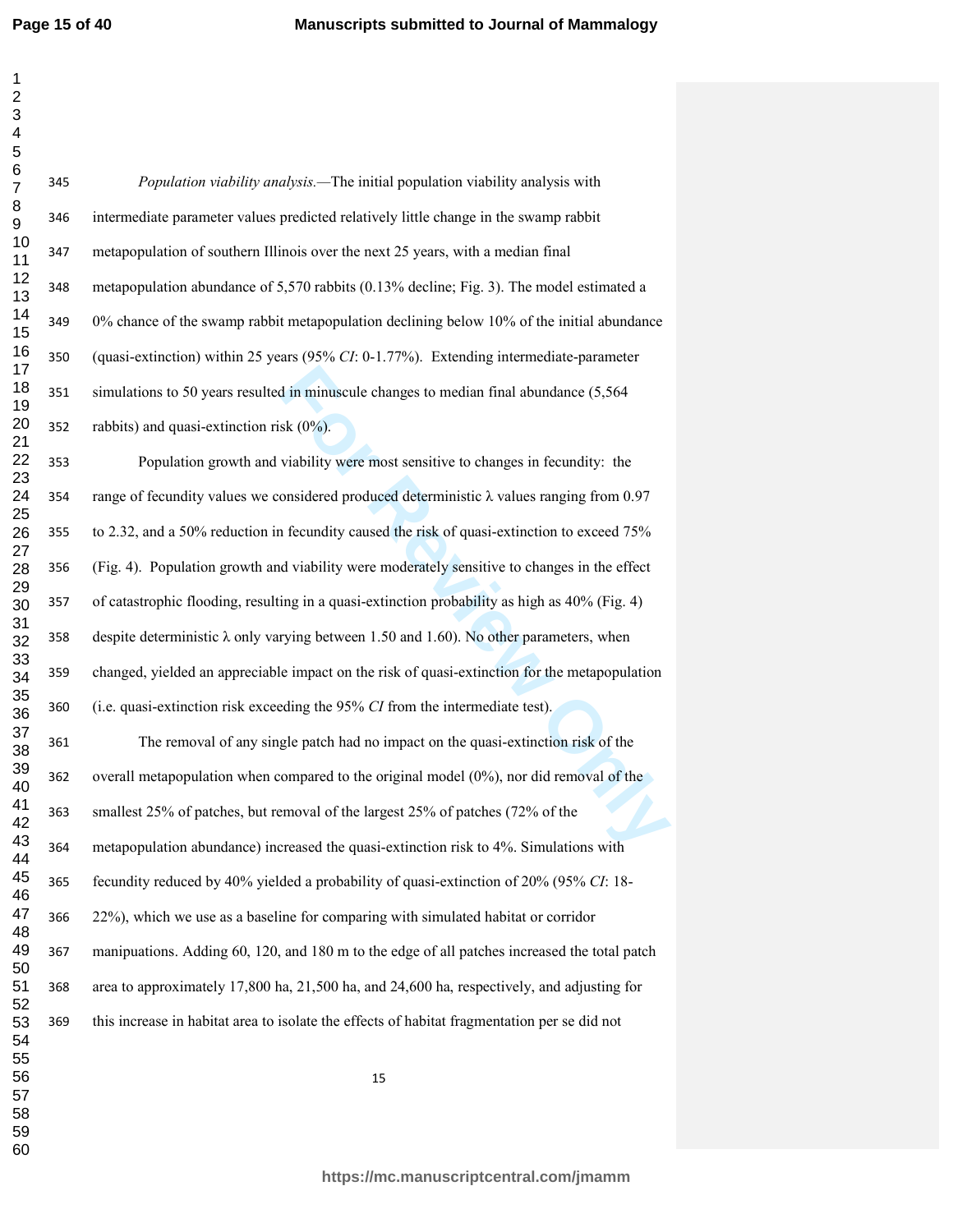substantially affect the quasi-extinction risk for any of the three scenarios (21%, 20%, and 20%, respectively). Adding corridors also yielded no appreciable change in the predicted probability of quasi-extinction (21%).

#### **DISCUSSION**

ined across its range, making an assessment of its viability in vation. Our findings suggest that swamp rabbit populations linois in the next 50 years. The predicted extinction risk was cundity and the effect of catastroph The swamp rabbit has high habitat specificity and the availability and abundance of swamp rabbit habitat have declined across its range, making an assessment of its viability in Illinois important to its conservation. Our findings suggest that swamp rabbit populations show no risk of extinction in Illinois in the next 50 years. The predicted extinction risk was most sensitive to changes in fecundity and the effect of catastrophes, and was relatively insensitive to changes in other parameter values. Our findings also suggest that efforts to increase connectivity, e.g., by adding dispersal corridors, will likely not benefit the overall metapopulation as much as efforts to increase the overall amount and quality of habitat. Our model suggests a 0% chance of quasi-extinction within 50 years, with a median percent decline of < 1%. Similarly to Woolf and Barbour (2002), our model was sensitive to few of its parameters. The model was most sensitive to changes in fecundity, and the fecundity value we used was estimated based on two studies of captive individuals from Missouri conducted over 40 years ago. The rabbits in these studies may have reproduced less than they would have in the wild due to high stress resulting from limited space in the enclosure, as crowding can lead to higher than normal rates of litter resorption (Conaway et al. 1960; Holler et al. 1963; Sorensen et al. 1968), which suggests that our fecundity value may be an underestimate yet still resulted in a 0% chance of extinction. Other studies have reported similar reproductive rates in captive and free-living *Sylvilagus*, however (e.g, Kirkpatrick and Baldwin 1974). Kjolhaug (1986) estimated an 18% annual survival rate for swamp rabbits in Illinois, which would not increase the likelihood of extinction based on our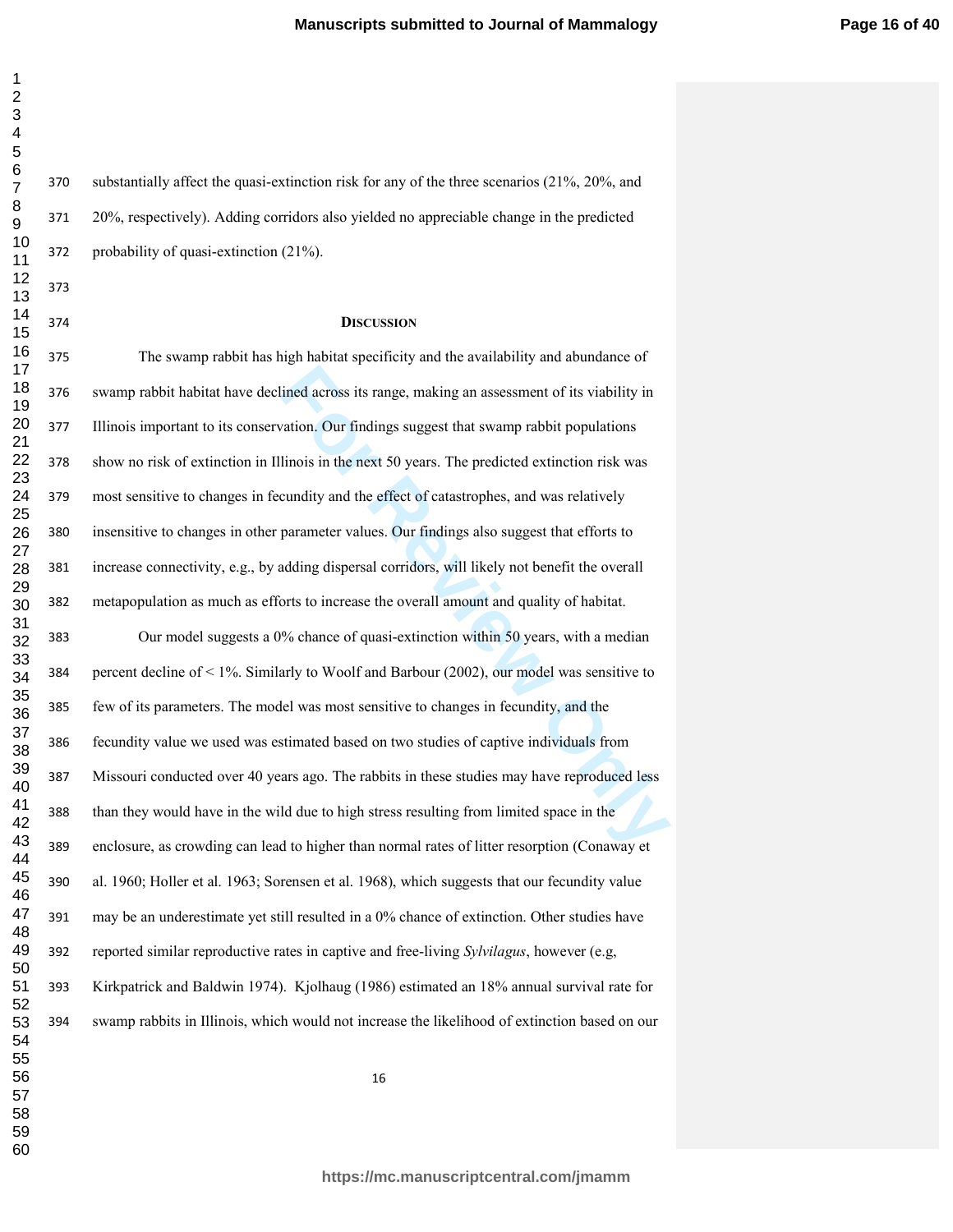$\mathbf{1}$  $\overline{2}$ 

| 1<br>$\mathbf 2$                                                                                                |                                                                                                                                                                                                                                                                                                                |                                                                                                 |  |  |  |
|-----------------------------------------------------------------------------------------------------------------|----------------------------------------------------------------------------------------------------------------------------------------------------------------------------------------------------------------------------------------------------------------------------------------------------------------|-------------------------------------------------------------------------------------------------|--|--|--|
| 3                                                                                                               |                                                                                                                                                                                                                                                                                                                |                                                                                                 |  |  |  |
| 4<br>$\,$ 5 $\,$                                                                                                |                                                                                                                                                                                                                                                                                                                |                                                                                                 |  |  |  |
| 6<br>$\overline{7}$                                                                                             | 395                                                                                                                                                                                                                                                                                                            | sensitivity analysis. However, when this new survival value was used to calculate fecundity,    |  |  |  |
| 8<br>9                                                                                                          | 396                                                                                                                                                                                                                                                                                                            | the risk of extinction increased to about 20%, suggesting that accurate estimates of both       |  |  |  |
| 10<br>11                                                                                                        | 397                                                                                                                                                                                                                                                                                                            | demographic rates are very important to achieve reliable estimates of absolute extinction risk. |  |  |  |
| 12<br>13                                                                                                        | 398                                                                                                                                                                                                                                                                                                            | Catastrophes also had a large impact on the risk of quasi-extinction. We based the              |  |  |  |
| 14<br>15                                                                                                        | 399                                                                                                                                                                                                                                                                                                            | occurrence rate of catastrophes on flood gauge measurements, but the actual occurrence rate     |  |  |  |
| 16<br>17                                                                                                        | 400                                                                                                                                                                                                                                                                                                            | of catastrophic floods that affect swamp rabbits in southern Illinois is unknown, and climate   |  |  |  |
| 18<br>19                                                                                                        | 401                                                                                                                                                                                                                                                                                                            | change models predict an increase in the occurrence of flooding events around the               |  |  |  |
| 20<br>21                                                                                                        | 402                                                                                                                                                                                                                                                                                                            | Mississippi River (Pinter et al. 2006) and at the global scale (Bouwer 2011; Wilby and          |  |  |  |
| 22<br>23                                                                                                        | 403                                                                                                                                                                                                                                                                                                            | Keenan 2012). Although the occurrence rate of catastrophes appeared to have no impact on        |  |  |  |
| 24<br>25                                                                                                        | 404                                                                                                                                                                                                                                                                                                            | extinction risk, the frequency of catastrophes would amplify the impact the effects             |  |  |  |
| 26<br>27                                                                                                        | 405                                                                                                                                                                                                                                                                                                            | catastrophes have on the population. The model was more sensitive to the effect that            |  |  |  |
| catastrophic floods have on swamp rabbit populations than occurrence rate, but the value for<br>406<br>28<br>29 |                                                                                                                                                                                                                                                                                                                |                                                                                                 |  |  |  |
| 30<br>31                                                                                                        | 407                                                                                                                                                                                                                                                                                                            | the effect of catastrophic floods was assumed with little empirical data to support it,         |  |  |  |
| 32<br>33                                                                                                        | 408                                                                                                                                                                                                                                                                                                            | suggesting more research is needed to determine their impacts. Severe flooding in 1976 and      |  |  |  |
| 34<br>35                                                                                                        | 409                                                                                                                                                                                                                                                                                                            | again in 1997 appeared to nearly eradicate the only known (at the time) population of riparian  |  |  |  |
| 36<br>37                                                                                                        | 410                                                                                                                                                                                                                                                                                                            | brush rabbits (United States Fish and Wildlife Service 1998), and Hamilton et al. (2010)        |  |  |  |
| 38                                                                                                              | 411                                                                                                                                                                                                                                                                                                            | estimated that a severe (but apparently brief) flood reduced survival rate of riparian brush    |  |  |  |
| 39<br>40                                                                                                        | 412                                                                                                                                                                                                                                                                                                            | rabbits by approximately 30%. However, the impact of flooding is likely to vary strongly        |  |  |  |
| 41<br>42                                                                                                        | 413                                                                                                                                                                                                                                                                                                            | with local topography as well as flood duration. Crawford (2014) reported that swamp            |  |  |  |
| 43<br>44                                                                                                        | 414                                                                                                                                                                                                                                                                                                            | rabbits in some but not all sites within the Cache River National Wildlife Refuge, Illinois,    |  |  |  |
| 45<br>46                                                                                                        | 415                                                                                                                                                                                                                                                                                                            | were able to find refuge from a severe and persistent flood event. Combined, these              |  |  |  |
| 47<br>48                                                                                                        | 416                                                                                                                                                                                                                                                                                                            | observations reinforce the need to ensure that upland refugia remaining near fragmented         |  |  |  |
| 50                                                                                                              | 49<br>populations vulnerable to flooding are given conservation priority.<br>417<br>51<br>The model appeared to be relatively insensitive to changes in home range area (which<br>418<br>52<br>determined carrying capacity) and the trend in carrying capacity, but our simulations showed<br>53<br>419<br>54 |                                                                                                 |  |  |  |
|                                                                                                                 |                                                                                                                                                                                                                                                                                                                |                                                                                                 |  |  |  |
|                                                                                                                 |                                                                                                                                                                                                                                                                                                                |                                                                                                 |  |  |  |
| 55<br>56<br>57                                                                                                  |                                                                                                                                                                                                                                                                                                                | 17                                                                                              |  |  |  |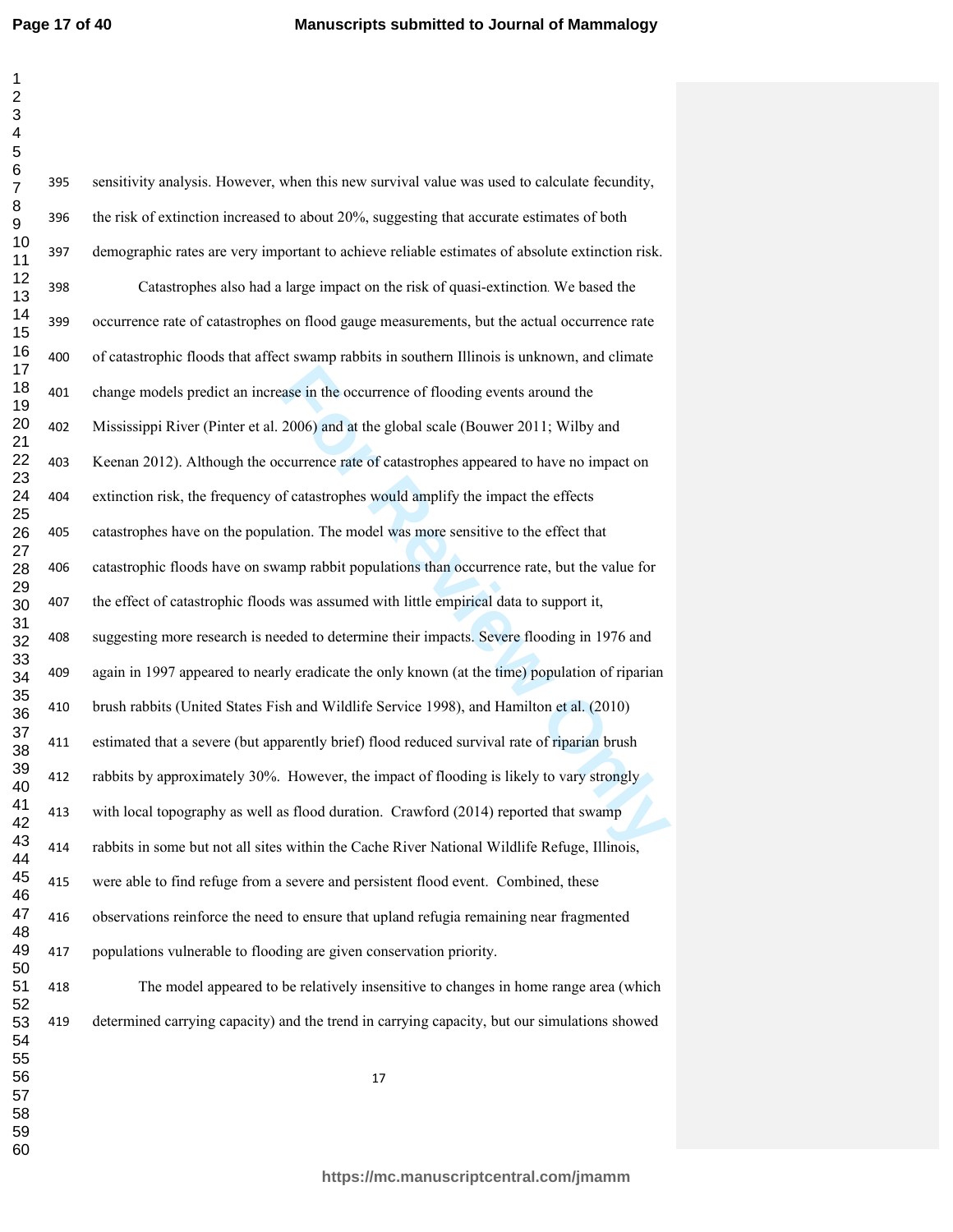| 420 | that the total metapopulation abundance tended to stay at approximately the total carrying        |
|-----|---------------------------------------------------------------------------------------------------|
| 421 | capacity of the landscape. Thus, home range area and temporal changes in suitability are          |
| 422 | likely to influence the overall abundance of the species in Illinois. Removal of any single       |
| 423 | patch had no appreciable impact on the extinction risk for the metapopulation as a whole,         |
| 424 | suggesting that individual patches are not crucial to metapopulation persistence, concurring      |
| 425 | with the results of our dispersal and connectivity tests. However, removal of the largest 25%     |
| 426 | of patches did yield a negative effect, pointing out that further habitat loss and degradation    |
| 427 | can reverse the current prediction of low extinction risk. Conversely, our results confirm that   |
| 428 | increasing the amount and suitability (and therefore local carrying capacity) of habitat can      |
| 429 | further increase the total swamp rabbit metapopulation size (i.e., number of rabbits).            |
| 430 | Swamp rabbit persistence in the model was relatively insensitive to changes in                    |
| 431 | average dispersal distance or maximum dispersal rates, as well as to the shape of the dispersal   |
| 432 | kernel (parameter $c$ ). Decreased fragmentation per se and addition of dispersal corridors also  |
| 433 | had little effect on model results, especially when compared to the effect of habitat loss, again |
| 434 | suggesting that habitat quality and quantity is more important to manage than habitat             |
| 435 | connectivity. Although this seems contrary to the logic behind a metapopulation, the              |
| 436 | intermediate parameter values resulted in very rare dispersal between patches at the average      |
| 437 | nearest neighbor distance of 2.09 km. Rare dispersal coupled with the strong baseline             |
| 438 | population growth rates meant that in situ population dynamics were much more important           |
| 439 | for persistence than metapopulation dynamics. Akçakaya et al. (2003) obtained similar             |
| 440 | results for metapopulation viability of California least terns (Sterna antillarum browni):        |
| 441 | where strong in situ population growth resulted in essentially zero near-term risk of             |
| 442 | extinction under intermediate parameter values, and greater sensitivity to demographic rates      |
| 443 | than dispersal parameters. In contrast, Medici and Desbiez (2012) found that dispersal was        |
| 444 | crucial for persistence of fragmented populations of lowland tapirs (Tapirus terrestris),         |
|     |                                                                                                   |

 $\mathbf 1$  $\overline{2}$  $\overline{\mathbf{4}}$  $\,6$  $\boldsymbol{7}$  $\bf 8$  $\boldsymbol{9}$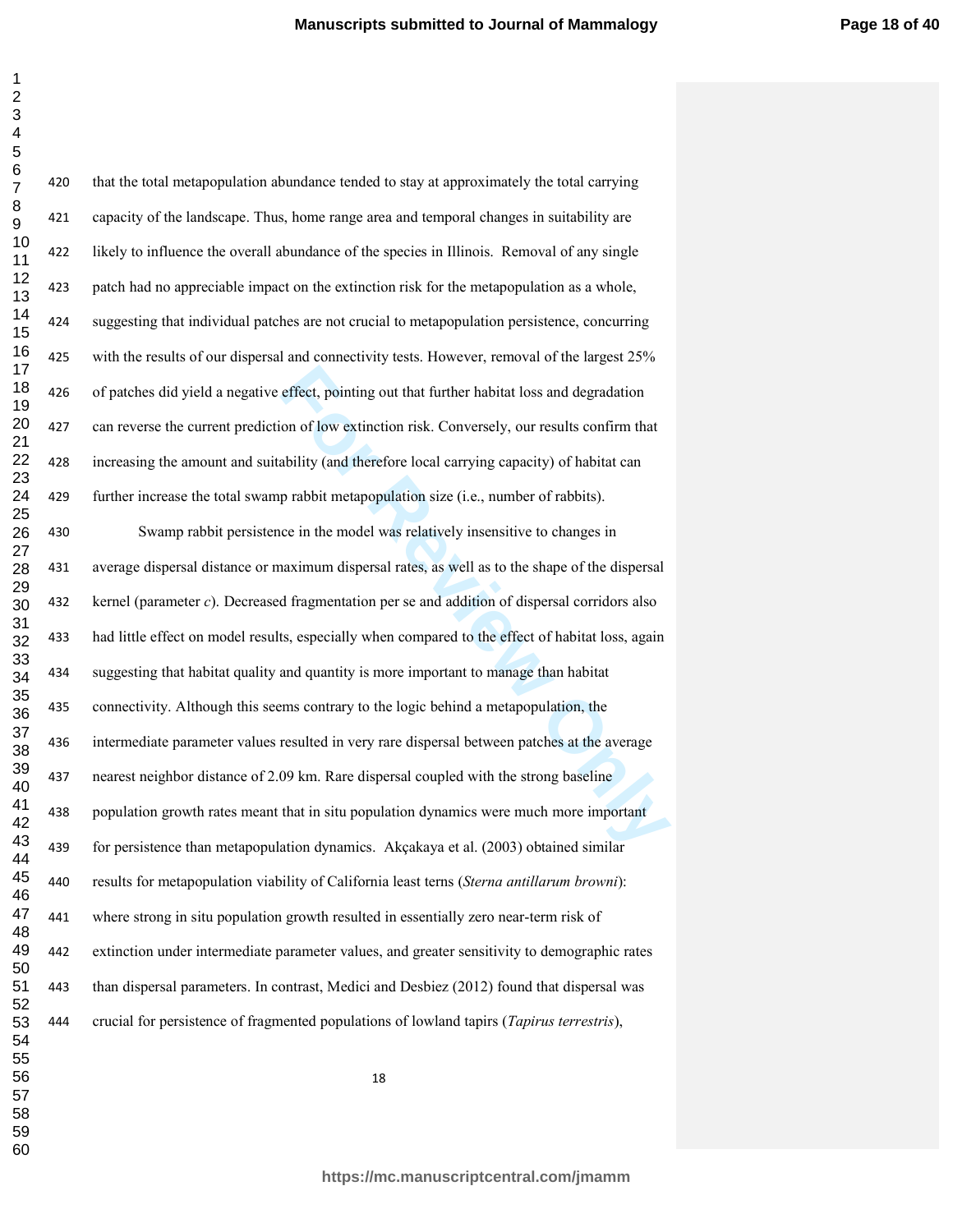extinction), but the amount and distribution of habitat as well<br>o change dramatically over longer time horizons.<br>on several assumptions that require further validation. The<br>to build our models assumed a clear dichotomy bet whose maximum population growth rates were much lower than we estimate for swamp rabbits. Frequent dispersal also enables persistence of American pikas (*Ochotona princeps*) in a metapopulation occupying a complex of small mine tailing patches (Moilanen et al. 1998; Smith and Nagy 2015), a system that differs from ours in that dispersal is frequent and extinction rates are very high because most patches typically only support a few individuals. We would expect connectivity to play a larger role for swamp rabbits over longer timescales (with increased probability of extinction), but the amount and distribution of habitat as well as flooding regimes are likely to change dramatically over longer time horizons. Our findings are based on several assumptions that require further validation. The habitat suitability map we used to build our models assumed a clear dichotomy between suitable and unusable habitat in southern Illinois, although swamp rabbits have been found in lower quality or smaller areas than the cut-off we chose (Rubert 2007; Scharine et al. 2009, 2011). Empirical validation or participation by a greater number of experts would improve 458 confidence in habitat suitability values. Also, we treated patches separated by  $>$  30 m as 2 separate patches, even though the patches may have been separated by a river or a lower quality wooded area. Small areas such as these that did not register as suitable habitat may not act as a barrier for a swamp rabbit in reality, suggesting our map may represent an artificially fragmented landscape. We also assumed that all patches identified were fully occupied at the start, although this is likely a false assumption (Kjolhaug 1986; Barbour et al. 2001). However, our results indicate that predicted persistence was much more sensitive to demographic parameters than to the amount or connectivity of suitable habitat. Even removing the patches containing most of the simulated rabbits in the model only increased the predicted probability of extinction to 4%. Our findings point to refining estimates of those demographic rates rather than estimates of habitat suitability as the most important avenue to increasing confidence in PVA results.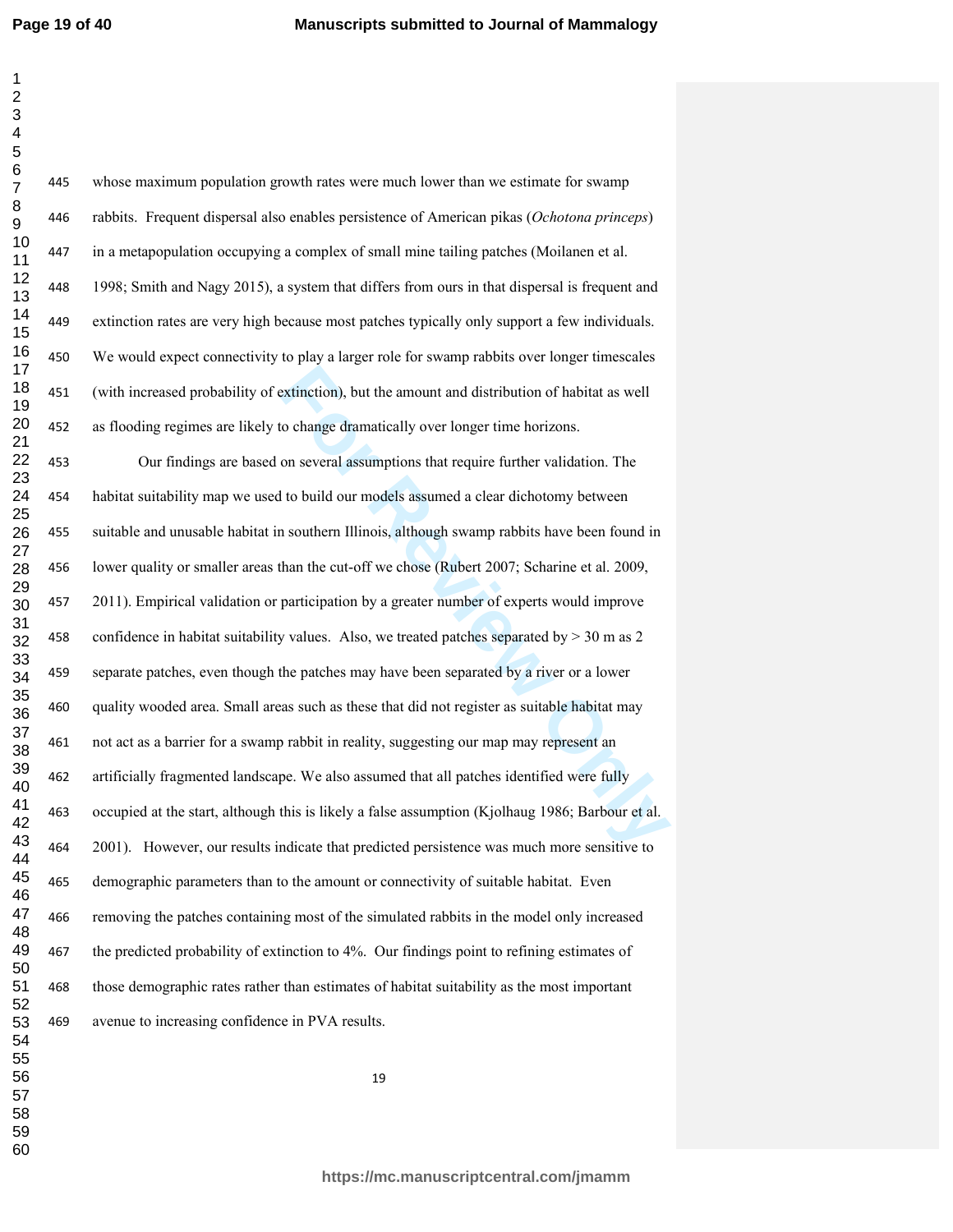| 470 | There has been much debate about whether the primary approach of species                         |
|-----|--------------------------------------------------------------------------------------------------|
| 471 | conservation should be to increase connectivity or to conserve existing habitat (Simberloff      |
| 472 | and Cox 1987; Simberloff et al. 1992; Beier and Noss 1998). Enhancing connectivity can           |
| 473 | increase genetic variability, decrease local extinctions, and increase abundance in patches      |
| 474 | with smaller populations (Fahrig and Merriam 1985; Dunning et al. 1995; Haddad and Baum          |
| 475 | 1999). However, our models suggest that efforts to improve dispersal amongst swamp rabbit        |
| 476 | populations in southern Illinois will have less impact on their overall persistence in the state |
| 477 | than improvements in patch habitat quality. This conclusion is in concordance with the           |
| 478 | outcome of agent-based simulation models of Ye et al. (2013), who found that long-term           |
| 479 | abundance of habitat specialists in heterogeneous environments depended mainly on the size       |
| 480 | and quality of suitable habitat patches whereas that of generalists was more strongly            |
| 481 | influenced by patch isolation. Thus, while habitat quality is obviously important for            |
| 482 | demographic parameters and population persistence of all species, it may be particularly         |
| 483 | crucial (relative to connectivity) for habitat specialists with low vagility.                    |
| 484 | This study suggests some potential changes to management practices that would help               |
| 485 | swamp rabbit population in Illinois and will likely have similar positive effects in other       |
| 486 | fragmented areas in the northern portion of the swamp rabbit range (e.g. Indiana—Roy             |
| 487 | Nielsen et al. 2008), as well as for other species occupying similar habitats. Wildlife          |
| 488 | managers working to conserve individual species are often torn between improving and             |
| 489 | expanding existing habitat (Hobbs 1992; Beier and Noss 1998; Hoctor et al. 2000). Woolf          |
| 490 | and Barbour (2002) and Scharine et al. (2009) suggested that maintaining quality of existing     |
| 491 | patches, particularly upland areas adjacent to the bottomland hardwood forests currently         |
| 492 | occupied, should be a major goal in swamp rabbit conservation, and our results agree. High-      |
| 493 | quality upland habitat (e.g., with thicker understory growth for food and protection) provides   |
| 494 | a refuge from flooding without high predation (Kjolhaug et al. 1987), which will decrease the    |
|     |                                                                                                  |

 $\mathbf 1$  $\overline{2}$  $\overline{\mathbf{4}}$  $\,6$  $\boldsymbol{7}$  $\bf 8$  $\boldsymbol{9}$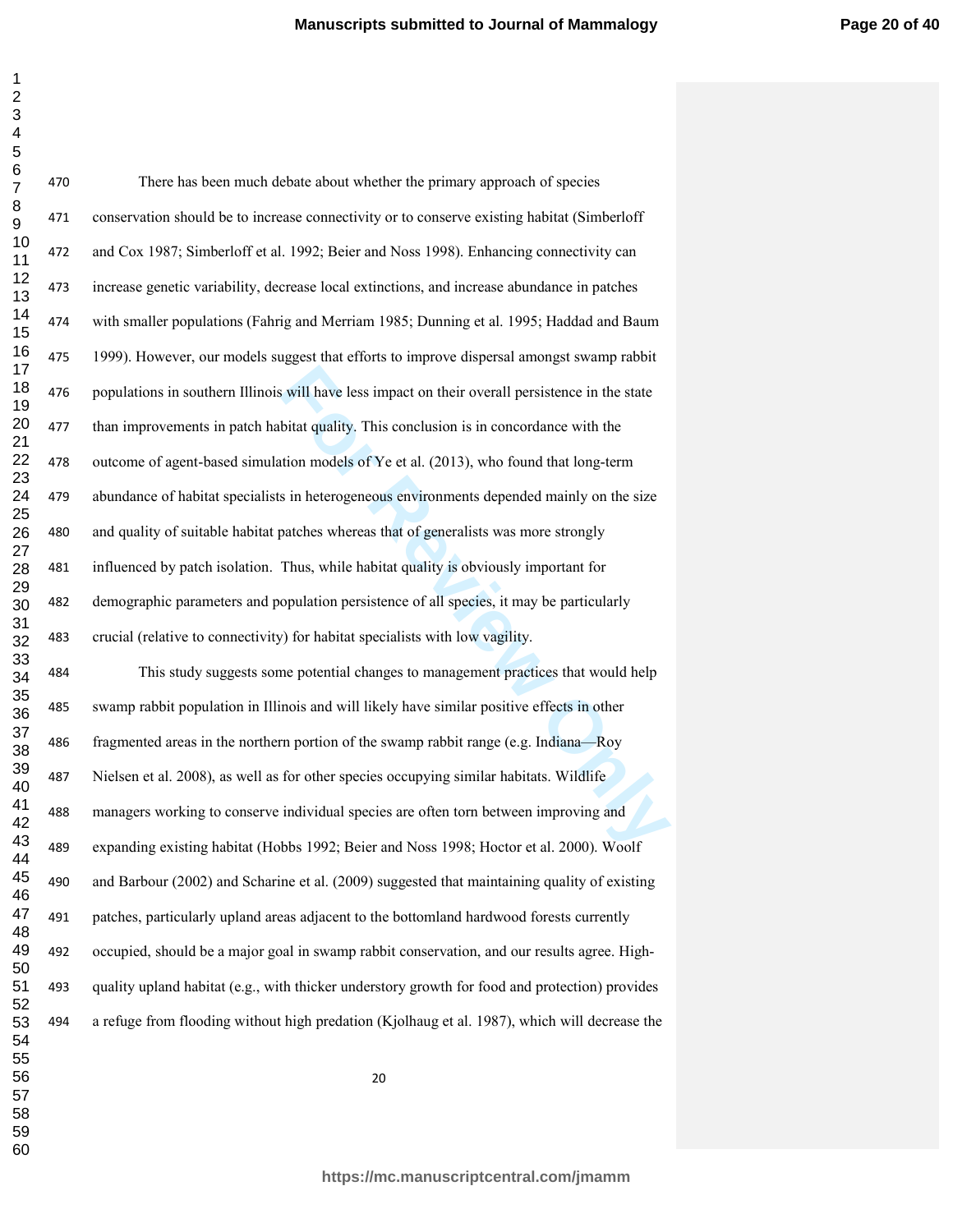$\mathbf{1}$  $\overline{2}$ 

 effect of floods on survival and population abundance, and increase reproduction during  $\overline{7}$ flooding periods. We also identified further research to improve our knowledge of swamp rabbit persistence in southern Illinois and create more accurate models of swamp rabbit population dynamics in the future. Most important are better estimates of fecundity of swamp rabbits in Illinois and the effect of floods on swamp rabbit populations. These 2 parameters had the greatest effect on extinction risk in the model and are the least studied in swamp rabbits range wide. **ACKNOWLEDGMENTS** We thank M. Wefer and J. Cole and the Illinois Department of Natural Resources for funding this project via Federal Aid in Wildlife Restoration Project W-106-R. We also thank the Cooperative Wildlife Research Laboratory, Department of Zoology, and the Graduate School at Southern Illinois University for support. We also wish to thank M. LaRue and G. Feldhamer for their assistance with this project, and 2 anonymous reviewers whose comments and suggestions substantially improved this manuscript. **https://mc.manuscriptcentral.com/jmamm**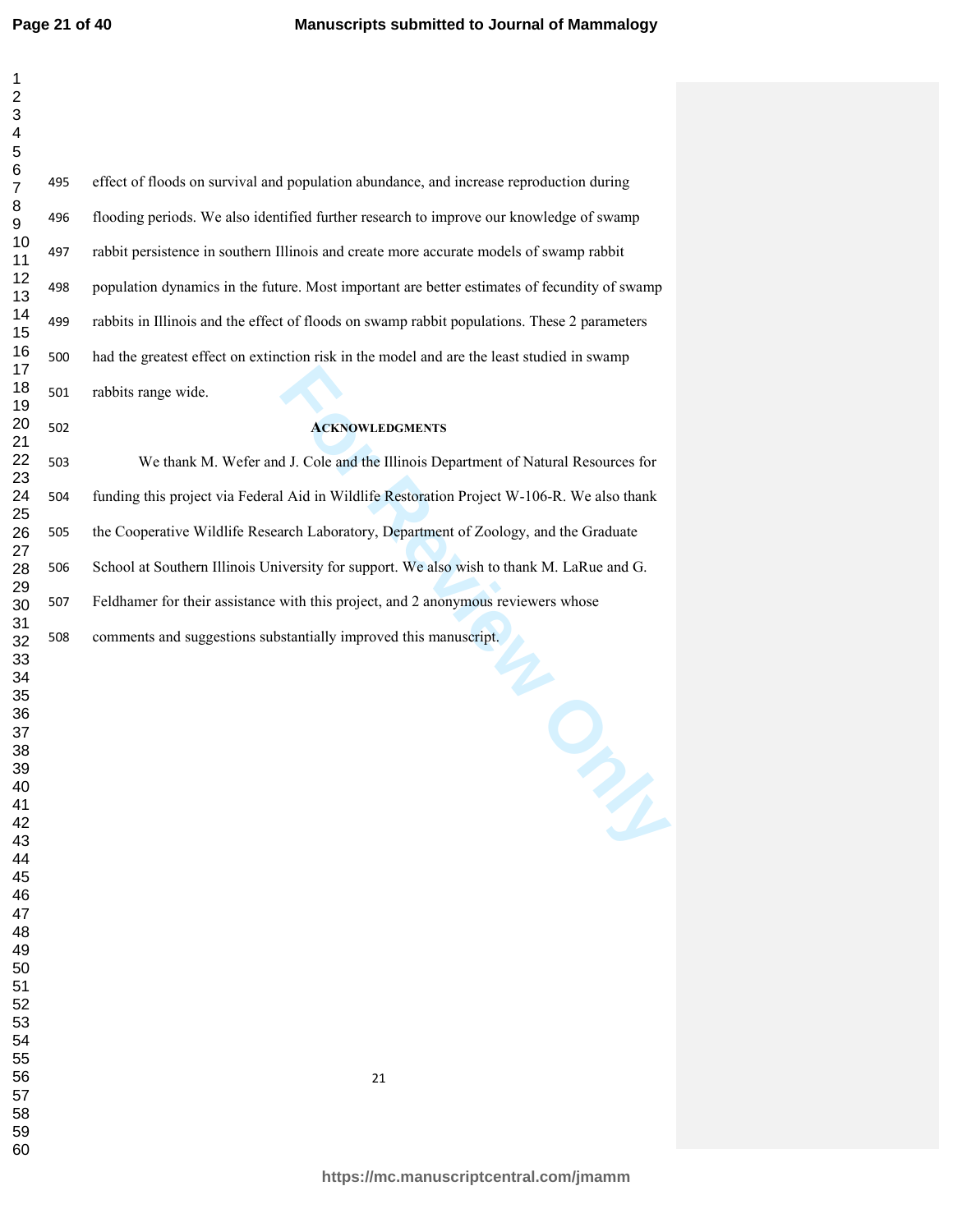| 1<br>$\overline{2}$              |                        |                                                                                             |  |  |  |  |  |
|----------------------------------|------------------------|---------------------------------------------------------------------------------------------|--|--|--|--|--|
| 3                                |                        |                                                                                             |  |  |  |  |  |
| 4<br>5                           |                        |                                                                                             |  |  |  |  |  |
| 6<br>$\overline{7}$              | 509                    | <b>Literature Cited</b>                                                                     |  |  |  |  |  |
| 8<br>9                           | 510                    | Adriaensen, F., J. P. Chardon, G. De Blust, E. Swinnen, S. Villalba, H. Gulinck, AND E.     |  |  |  |  |  |
| 10<br>11                         | 511                    | Matthysen. 2003. The application of 'least-cost' modeling as a functional landscape         |  |  |  |  |  |
| 12<br>13                         | 512                    | model. Landscape and Urban Planning 64:233-247.                                             |  |  |  |  |  |
| 14<br>15                         | 513                    | Akçakaya, H. R. 2005. RAMAS GIS: Linking spatial data with population viability analysis    |  |  |  |  |  |
| 16<br>17                         | 514                    | (version 5.0). Applied Biomathematics, Setauket, New York.                                  |  |  |  |  |  |
| 18<br>19                         | 515                    | Akçakaya, H. R., J. L. Atwood, D. Breininger, C. T. Collins, AND B. Duncan. 2003.           |  |  |  |  |  |
| 20<br>21                         | 516                    | Metapopulation viability of the California least tern. Journal of Wildlife Management       |  |  |  |  |  |
| 22                               | 517                    | 67:829-842.                                                                                 |  |  |  |  |  |
| 23<br>24                         | 518                    | Akçakaya, H. R., AND M. G. Raphael. 1998. Assessing human impact despite uncertainty:       |  |  |  |  |  |
| 25<br>26                         | 519                    | viability of the northern spotted owl metapopulation in the northwestern USA.               |  |  |  |  |  |
| 27<br>28<br>29<br>30<br>31<br>32 | 520                    | Biodiversity and Conservation 7:875-894.                                                    |  |  |  |  |  |
|                                  | 521                    | Allen, A. W. 1985. Habitat suitability index model: swamp rabbit. United States Fish and    |  |  |  |  |  |
|                                  | 522                    | Wildlife Service. Habitat Evaluations Procedure Group. Fort Collins, Colorado, USA.         |  |  |  |  |  |
| 33<br>34                         | 523                    | Åström, J., AND T. Pärt. 2013. Negative and matrix-dependent effects of dispersal corridors |  |  |  |  |  |
| 35<br>36                         | 524                    | in an experimental metacommunity. Ecology 94:72-82.                                         |  |  |  |  |  |
| 37<br>38                         | 525                    | Bakker, V. J., AND D. F. Doak. 2009. Population viability management: ecological standards  |  |  |  |  |  |
| 39<br>40                         | 526                    | to guide adaptive management for rare species. Frontiers in Ecology and the                 |  |  |  |  |  |
| 41<br>42                         | Environment 7:158-165. |                                                                                             |  |  |  |  |  |
| 43<br>44                         | 528                    | Barbour, M. S., A. Woolf, AND J. W. Porath. 2001. Recent trends and future outlook for the  |  |  |  |  |  |
| 45<br>46                         | 529                    | swamp rabbit (Sylvilagus aquaticus) in Illinois. Transactions of the Illinois State         |  |  |  |  |  |
| 47<br>48                         | 530                    | Academy of Science 94:151-160.                                                              |  |  |  |  |  |
| 49<br>50                         | 531                    | Beier, P., AND R. F. Noss. 1998. Do habitat corridors provide connectivity? Conservation    |  |  |  |  |  |
| 51<br>52                         | 532                    | Biology 12:1241-1242.                                                                       |  |  |  |  |  |
| 53                               |                        |                                                                                             |  |  |  |  |  |
| 54<br>55                         |                        |                                                                                             |  |  |  |  |  |
| 56<br>57                         |                        | 22                                                                                          |  |  |  |  |  |
| 58<br>59                         |                        |                                                                                             |  |  |  |  |  |

 $\mathbf{1}$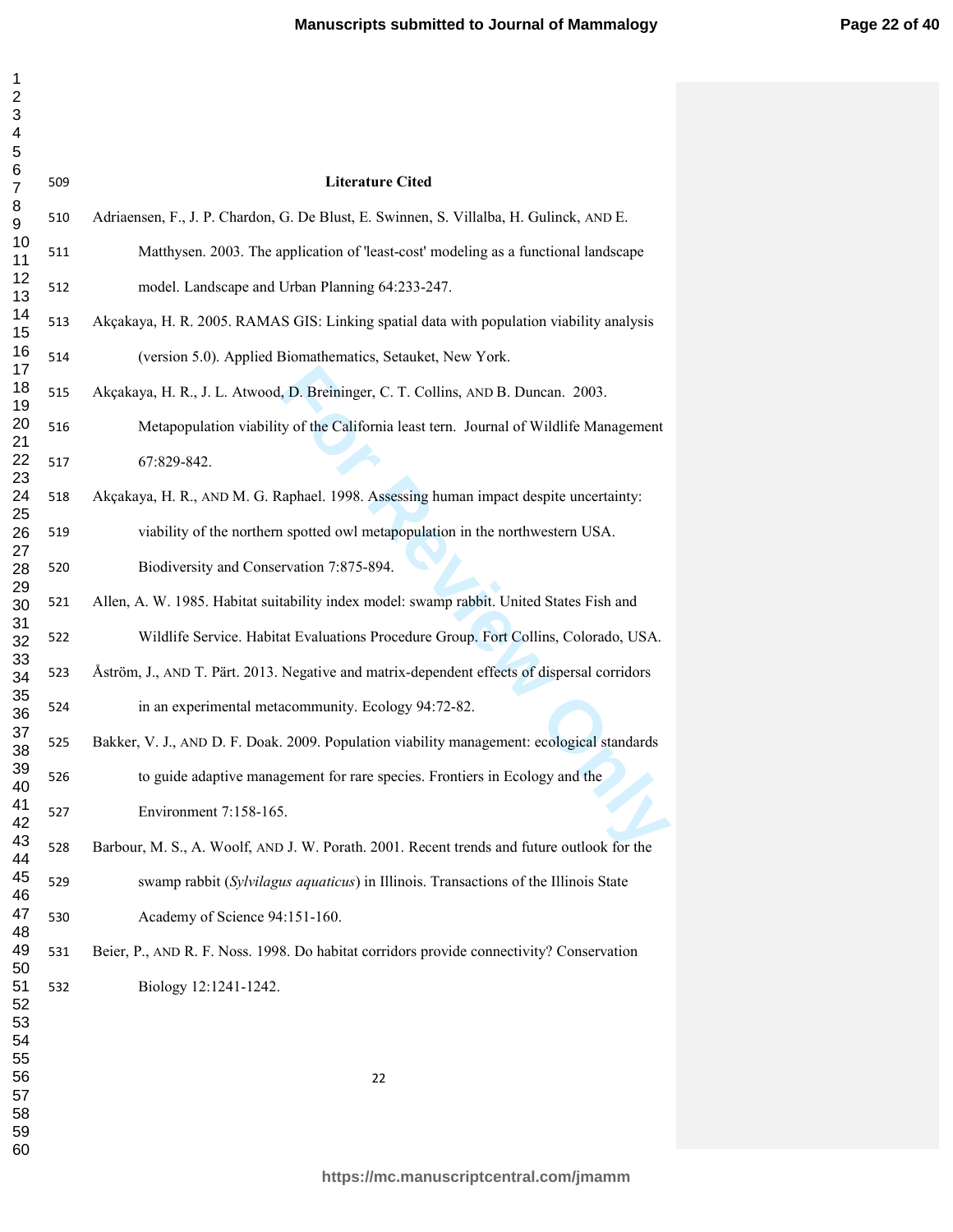$\mathbf{1}$ 

| 1<br>$\overline{c}$<br>3<br>4     |                                                                                           |                                                                                             |  |  |  |
|-----------------------------------|-------------------------------------------------------------------------------------------|---------------------------------------------------------------------------------------------|--|--|--|
| 5<br>6                            |                                                                                           |                                                                                             |  |  |  |
| $\overline{7}$                    | 533                                                                                       | Beissinger, S. R., AND M. I. Westphal. 1998. On the use of demographic models of            |  |  |  |
| 8<br>$\boldsymbol{9}$             | 534                                                                                       | population viability in endangered species management. Journal of Wildlife                  |  |  |  |
| 10<br>11                          | 535                                                                                       | Management 62:821-841.                                                                      |  |  |  |
| 12<br>13                          | 536                                                                                       | Berkman, L. K., C. K. Nielsen, C. L. Roy, AND E. J. Heist. 2015. Comparative genetic        |  |  |  |
| 14<br>15                          | 537                                                                                       | structure of sympatric leporids in southern Illinois. Journal of Mammalogy 96:552-          |  |  |  |
| 16<br>17                          | 538                                                                                       | 563.                                                                                        |  |  |  |
| 18<br>19                          | 539                                                                                       | Bouwer, L. M. 2011. Have disaster losses increased due to anthropogenic climate change?     |  |  |  |
| 20                                | 540                                                                                       | Bulletin of the American Meteorological Society 92:39-46.                                   |  |  |  |
| 21<br>22                          | 541                                                                                       | Bowers, M. A., S. F. Matter, J. L. Dooley, Jr., J. L. Dauten, AND J. A. Simkins. 1996.      |  |  |  |
| 23<br>24                          | 542                                                                                       | Controlled experiments of habitat fragmentation: a simple computer simulation and a         |  |  |  |
| 25<br>26                          | 543                                                                                       | test using small mammals. Oecologia 108:182-191.                                            |  |  |  |
| 27<br>28                          | 544                                                                                       | Brook, B. W., M. A. Burgman, H. R. Akçakaya, J. J. O'Grady, AND R. Frankham. 2002.          |  |  |  |
| 29<br>30                          | 545                                                                                       | Critiques of PVA ask the wrong questions: throwing the heuristic baby out with the          |  |  |  |
| 31<br>32                          | 546                                                                                       | numerical bath water. Conservation Biology 16:262-263.                                      |  |  |  |
| 33<br>34                          | 547                                                                                       | Caswell, H. 2001. Matrix population models. Sinauer Associates, Inc., Sunderland,           |  |  |  |
| 35<br>Massachusetts.<br>548<br>36 |                                                                                           |                                                                                             |  |  |  |
| 37<br>38                          | Chapman, J. A., AND G. A. Feldhamer. 1981. Sylvilagus aquaticus. Mammalian Species<br>549 |                                                                                             |  |  |  |
| 39<br>40                          | 550                                                                                       | $151:1-4.$                                                                                  |  |  |  |
| 41<br>42                          | 551                                                                                       | Chapman, J. A., AND D. E. C. Trethewey. 1972. Movements within a population of              |  |  |  |
| 43<br>44                          | 552                                                                                       | introduced eastern cottontail rabbits. Journal of Wildlife Management 36:155-158.           |  |  |  |
| 45                                | 553                                                                                       | Conaway, C. H., T. S. Baskett, AND J. E. Toll. 1960. Embryo resorption in the swamp rabbit. |  |  |  |
| 47                                | 46<br>Journal of Wildlife Management 24:197-202.<br>554                                   |                                                                                             |  |  |  |
| 48<br>49                          | 555                                                                                       | Crawford, J. C. 2014. Ecology of the swamp rabbit and eastern cottontail in bottomland      |  |  |  |
| 50<br>51                          | 556                                                                                       | hardwood forests in southern Illinois. Ph.D. Dissertation, Southern Illinois                |  |  |  |
| 52<br>53<br>54                    | University, Carbondale.                                                                   |                                                                                             |  |  |  |
| 55<br>56<br>57<br>58<br>59        |                                                                                           | 23                                                                                          |  |  |  |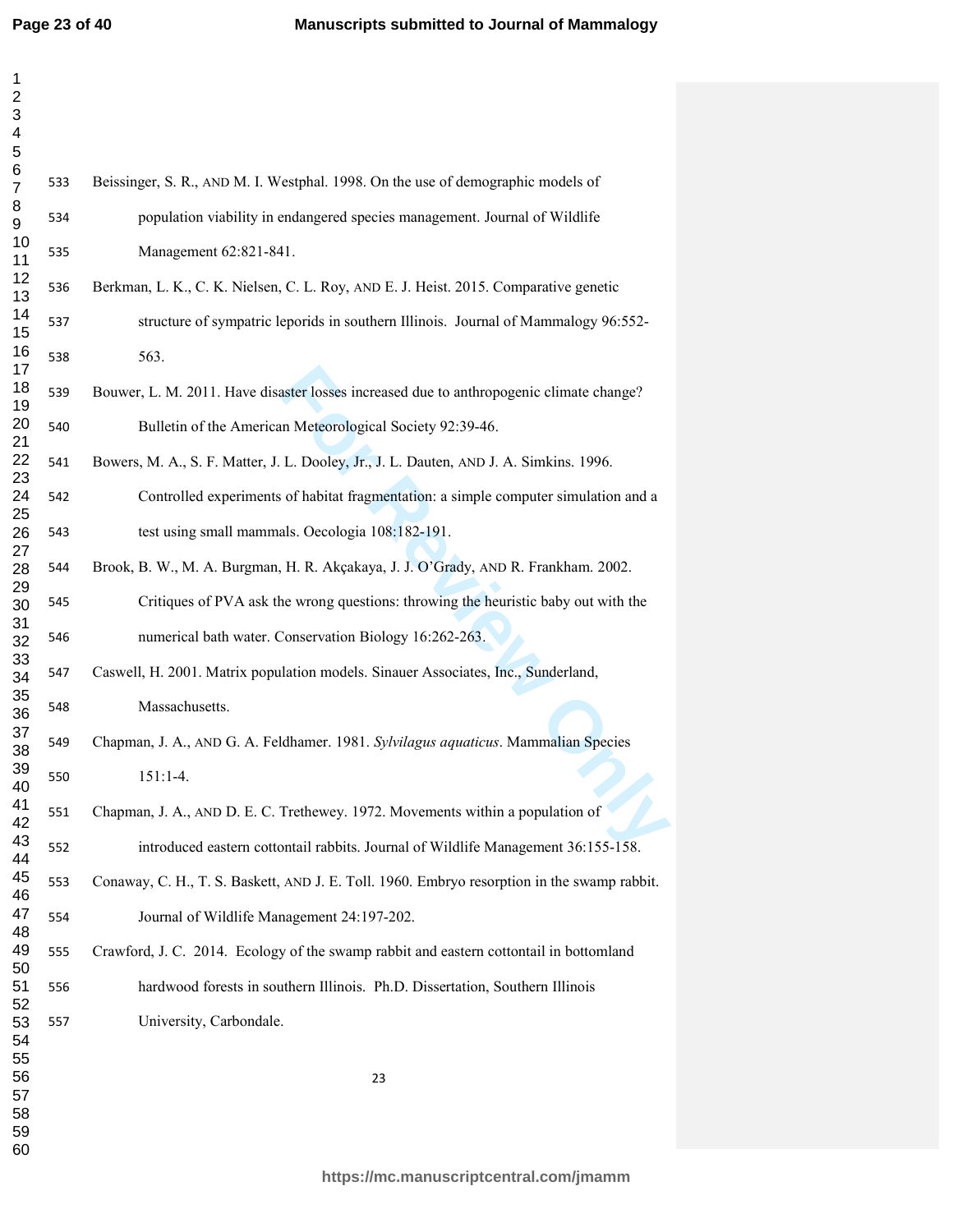| 1                                    |
|--------------------------------------|
| 2                                    |
| $\mathbf{S}$                         |
|                                      |
| 3<br>4<br>5<br>6                     |
|                                      |
| 7                                    |
|                                      |
|                                      |
|                                      |
| 891011234151617                      |
|                                      |
|                                      |
|                                      |
|                                      |
|                                      |
|                                      |
|                                      |
| 18                                   |
| - 19<br>20<br>-                      |
|                                      |
| 21<br>22<br>-                        |
|                                      |
|                                      |
|                                      |
|                                      |
|                                      |
|                                      |
|                                      |
| ∠2 3 4 5 6 7 7 8 9 3 1 3 1 3 3 3 3 1 |
|                                      |
|                                      |
|                                      |
| 31<br>32<br>$\overline{ }$           |
|                                      |
|                                      |
|                                      |
| 33<br>34<br>35<br>36<br>37           |
|                                      |
|                                      |
| 38<br>39                             |
|                                      |
| 40                                   |
| 41                                   |
| 42                                   |
| 43<br>Š                              |
| 44                                   |
| 45                                   |
| 46                                   |
| 47                                   |
| 48                                   |
| 49                                   |
| 50                                   |
| 51                                   |
| ۔<br>52                              |
| $\overline{ }$                       |
| 53                                   |
| 54                                   |
| 55                                   |
| 56<br>ć                              |
| 57                                   |
| 58                                   |
| 59                                   |
| 60                                   |

| 558 | Dailey, T. V., T. M. Vangilder, AND L. W. Burger, Jr. 1993. Swamp rabbit distribution in    |
|-----|---------------------------------------------------------------------------------------------|
| 559 | Missouri. Proceedings of the Annual Conference for the Association of Southeastern          |
| 560 | Fish and Wildlife Agencies 47:251-256.                                                      |
| 561 | Dooley, J. L., Jr., AND M. A. Bowers. 1998. Demographic responses to habitat fragmentation: |
| 562 | experimental tests at the landscape and patch scale. Ecology 79:696-980.                    |

- Dunning, J. B., R. Borgella, K. Clements, AND G. K. Meffe. 1995. Patch isolation, corridor effects, and colonization by a resident sparrow in a managed pine woodland.
- Conservation Biology 9:542-550.
- Ellner, S. P., J. Fieberg, D. Ludwig, AND C. Wilcox. 2002. Precision of population viability analysis. Conservation Biology 16:258-261.
- ESRI. 2012. ArcGIS. Ver. 10.1. Environmental System Research Institute, Inc. Redlands, California.
- Fahrig, L., AND G. Merriam. 2003. Habitat patch connectivity and population survival. Ecology 66:1762-1768.
- In by a resident sparrow in a managed pine woodland.<br>
For Ford 2-542-550.<br>
Hwig, AND C. Wilcox. 2002. Precision of population viability<br>
Biology 16:258-261.<br> **For Review Review Research Institute, Inc. Redlands,**<br> **For Rev** Fenderson, L. E., A. I. Kovach, J. A. Litvaitis, K. M. O'Brien, K. M. Boland, AND W. J. Jakubas. 2014. A multiscale analysis of gene flow for the New England cottontail, an imperiled habitat specialist in a fragmented landscape. Ecology and Evolution 4:1853-1875.
- Forys, E. A. 1995. Metapopulations of marsh rabbits: a population viability analysis of the Lower Keys marsh rabbit (*Sylvilagus palustris hefneri*). Ph. D. dissertation, University of Florida, Gainesville, USA.
- Forys, E. A., AND S. R. Humphrey. 1996. Home range and movements of the Lower Keys marsh rabbit in a highly fragmented habitat. Journal of Mammalogy 77:1042-1048.
- Fowler, A., AND R. E. Kissell, Jr. 2007. Winter relative abundance and habitat associations of swamp rabbits in eastern Arkansas. Southeastern Naturalist 6:247-258.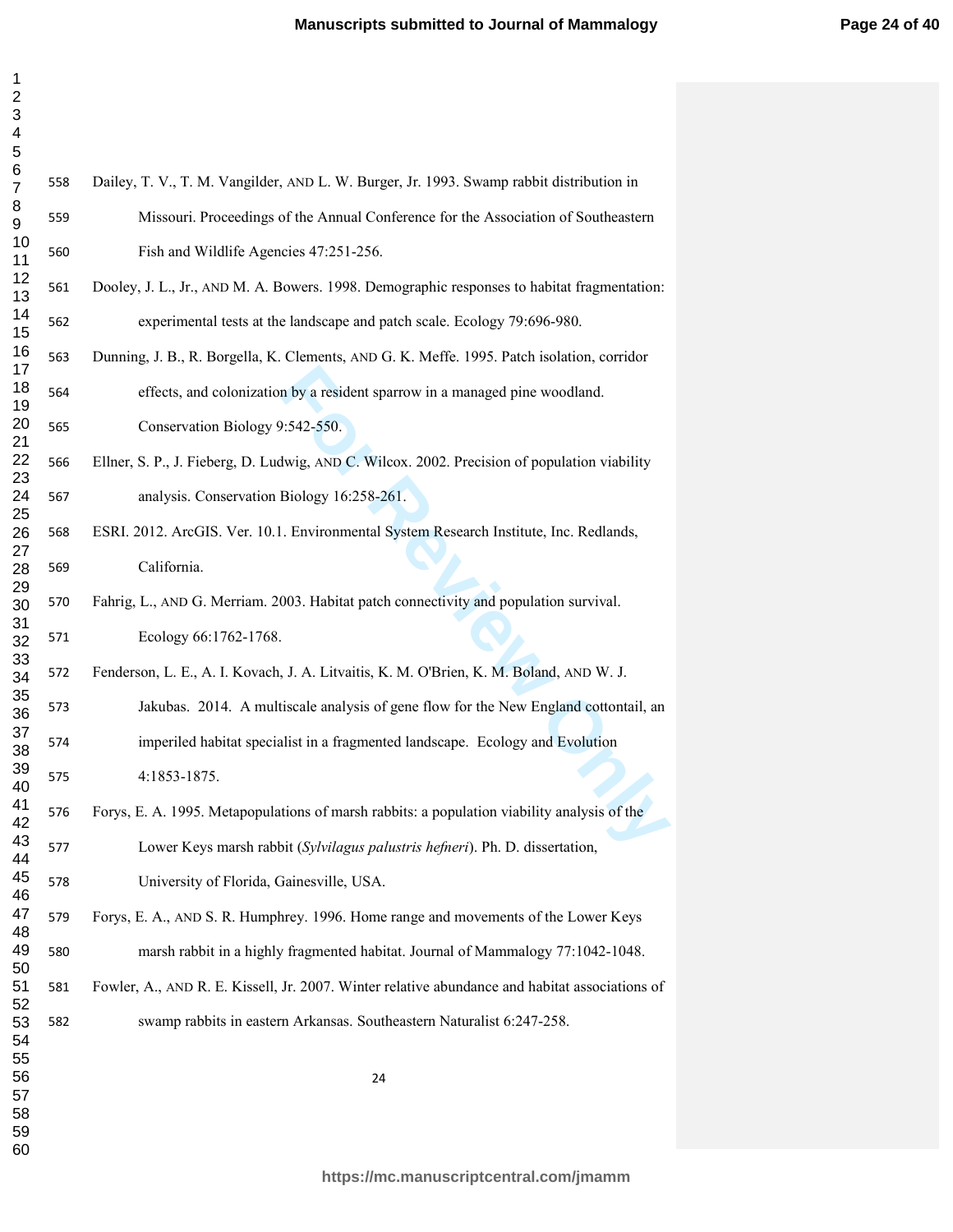| $\mathbf{1}$<br>$\overline{\mathbf{c}}$<br>3 |     |                                                                                               |
|----------------------------------------------|-----|-----------------------------------------------------------------------------------------------|
| 4<br>5                                       |     |                                                                                               |
| 6<br>$\overline{7}$                          | 583 | Ginzburg, L. R., L. B. Slobodkin, K. Johnson, and A. G. Bindman. 1982. Quasiextinction        |
| 8<br>9                                       | 584 | probabilities as a measure of impact on population growth. Risk Analysis 21:171-              |
| 10<br>11                                     | 585 | 181.                                                                                          |
| 12<br>13                                     | 586 | Haag, T., A. S. Santos, D. A. Sana, R. G. Morato, L. Cullen, Jr., P. G. Crawshaw, Jr., C. De  |
| 14<br>15                                     | 587 | Angelo, D. S. Di Bitetti, F. M. Salzano, AND E. Eizirik. 2010. The effect of habitat          |
| 16<br>17                                     | 588 | fragmentation on the genetic structure of a top predator: loss of diversity and high          |
| 18                                           | 589 | differentiation among remnant populations of Atlantic Forest jaguars (Panthera                |
| 19<br>20                                     | 590 | onca). Molecular Ecology 19:4906-4921.                                                        |
| 21<br>22                                     | 591 | Haddad, N. M. AND K. A. Baum. 1999. An experimental test of corridor effects on butterfly     |
| 23<br>24                                     | 592 | densities. Ecological Applications 9:623-633.                                                 |
| 25<br>26                                     | 593 | Hamilton, L. P., P. A. Kelly, D. F. Williams, D. A. Kelt, AND H. U. Wittmer. 2010. Factors    |
| 27<br>28                                     | 594 | associated with survival of reintroduced riparian brush rabbits in California.                |
| 29<br>30                                     | 595 | Biological Conservation 143:999-1007.                                                         |
| 31<br>32                                     | 596 | Hanski, I., and M. Gilpin. 1991. Metapopulation dynamics: a brief history and conceptual      |
| 33<br>34                                     | 597 | domain. Biological Journal of the Linnaean Society 42:3-16.                                   |
| 35<br>36                                     | 598 | Hill, E. P., III. 1967. Notes on the life history of the swamp rabbit in Alabama. Proceedings |
| 37<br>38                                     | 599 | of the Annual Conference of Southeastern Association of Game and Fish                         |
| 39<br>40                                     | 600 | Commissioners 21:117-123.                                                                     |
| 41<br>42                                     | 601 | Hobbs, R. J. 1992. The role of corridors in conservation: solution or bandwagon? Trends in    |
| 43<br>44                                     | 602 | Ecology and Evolution 7:389-392.                                                              |
| 45<br>46                                     | 603 | Hoctor, T. S., M. H. Carr, AND P. D. Zwick. 2000. Identifying a linked reserve system using   |
| 47                                           | 604 | a regional landscape approach: The Florida Ecological Network. Conservation                   |
| 48<br>49<br>605<br>50                        |     | Biology 14:984-1000.                                                                          |
| 51<br>52                                     | 606 | Holler, N. S., T. S. Baskett, AND J. P. Rogers. 1963. Reproduction in confined swamp rabbits. |
| 53                                           | 607 | Journal of Wildlife Management 27:179-183.                                                    |
| 54<br>55                                     |     |                                                                                               |
| 56<br>57                                     |     | 25                                                                                            |
| 58<br>59                                     |     |                                                                                               |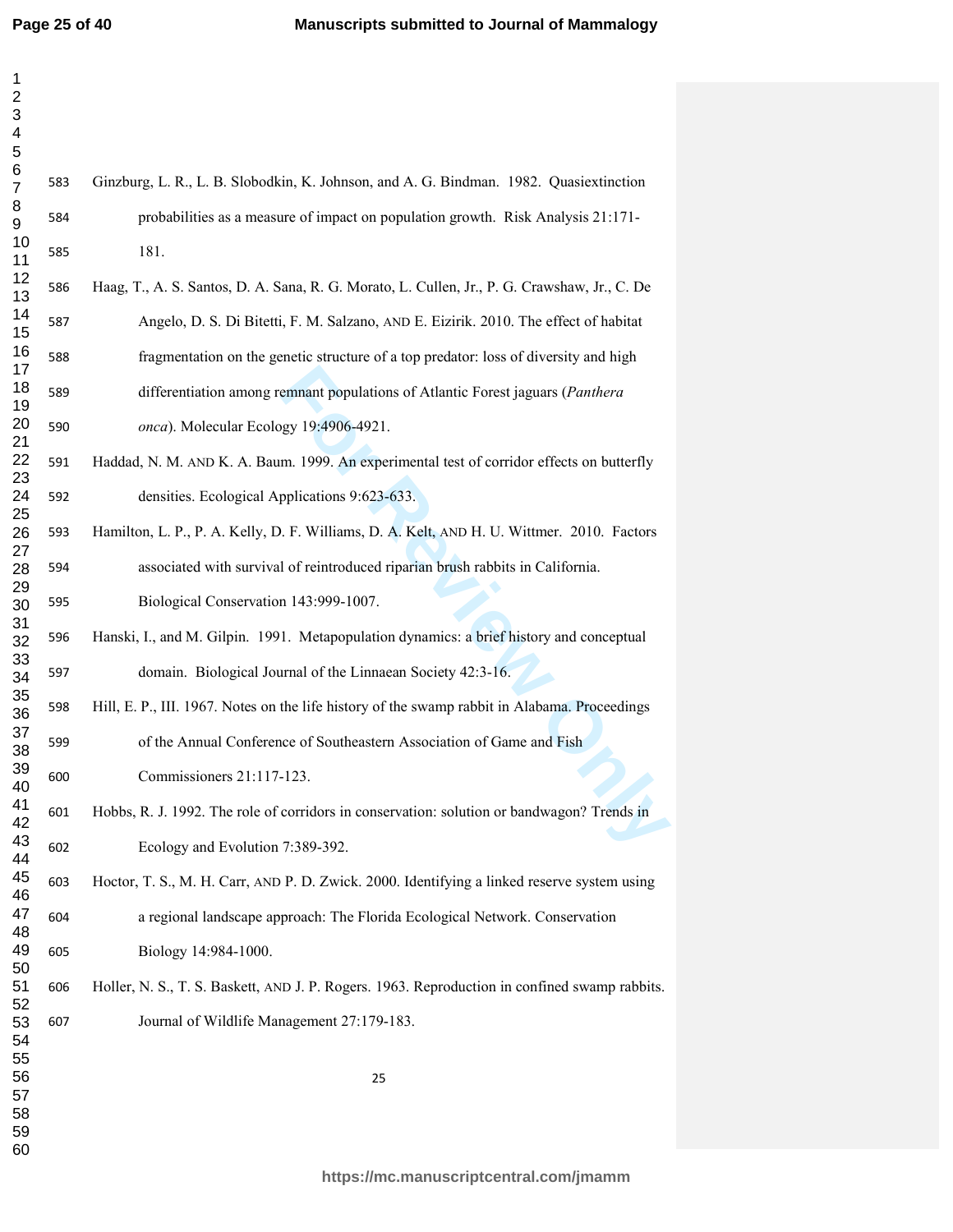$\mathbf 1$  $\overline{2}$ 

| 608 | Holmes, E. E. 2001. Estimating risks in declining populations with poor data. Proceedings of  |
|-----|-----------------------------------------------------------------------------------------------|
| 609 | the National Academy of Sciences of the United States of America 98:5072-5077.                |
| 610 | Hunt, T. P. 1959. Breeding habits of the swamp rabbit with notes on its life history. Journal |
| 611 | of Mammalogy 40:82-91.                                                                        |
| 612 | Indiana Department of Natural Resources. 2013. Division of Fish and Wildlife. Nongame &       |
| 613 | Endangered Wildlife. http://www.in.gov/dnr/fishwild/2356.htm. Accessed 5 March                |
| 614 | 2013.                                                                                         |
| 615 | Johst, K., R. Brandl, AND S. Eber. 2002. Metapopulation persistence in dynamic landscapes:    |
| 616 | the role of dispersal distance. Oikos 98:263-270.                                             |
| 617 | Kirkpatrick, R. L., and D. M. Baldwin. 1974. Population density and reproduction in penned    |
| 618 | cottontail rabbits. Journal of Wildlife Management 38:482-487.                                |
| 619 | Kjolhaug, M. S. 1986. Status, distribution, and factors determining habitat quality of the    |
| 620 | swamp rabbit in Illinois. M. S. thesis, Southern Illinois University Carbondale, USA.         |
| 621 | Kjolhaug, M. S., A. Woolf, AND W. D. Klimstra. 1987. Current status and distribution of the   |
| 622 | swamp rabbit in Illinois. Transactions of the Illinois Academy of Science 80:299-308.         |
| 623 | Kovacs, J. M., J. Malczewski, AND F. F. Verdugo. 2004. Examining local ecological             |
| 624 | knowledge of hurricane impacts in a mangrove forest using an analytical hierarchy             |
| 625 | process (AHP) approach. Journal of Coastal Research 20:792-800.                               |
| 626 | Krauss, J., R. Bommarco, M. Guardiola, R. K. Heikkinen, A. Helm, M. Kuussaari, R.             |
| 627 | Lindborg, E. Öckinger, M. Pärtel, J. Pino, J. Pöyry, K. M. Raatikainen, A. Sang, C.           |
| 628 | Stefanescu, T. Teder, M. Zobel, AND I. Steffan-Dewenter. 2010. Habitat                        |
| 629 | fragmentation causes immediate and time-delayed biodiversity loss at different                |
| 630 | trophic levels. Ecology Letters 13:597-605.                                                   |
| 631 | LaFever, D. H., P. M. Schmidt, N. D. Perry, C. A. Faulhaber, R. R. Lopez, N. J. Silvy, AND    |
| 632 | E. A. Forys. 2008. Use of a population viability analysis to evaluate human-induced           |
|     |                                                                                               |
|     | 26                                                                                            |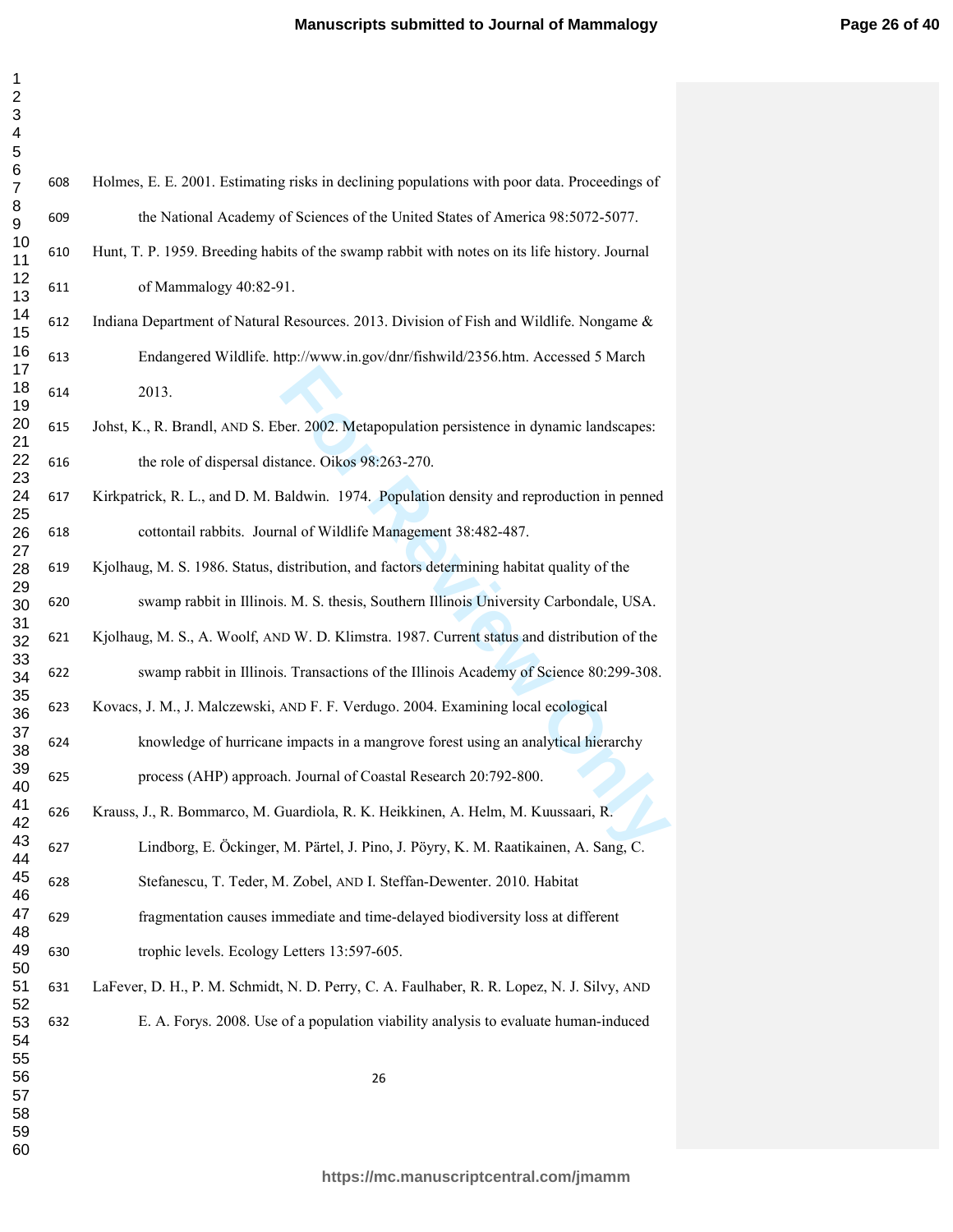$\overline{A}$ 

| 1<br>$\overline{c}$ |     |              |
|---------------------|-----|--------------|
| 3                   |     |              |
| 4<br>5              |     |              |
| 6<br>7              | 633 | $\mathbf{i}$ |
| 8<br>9              | 634 | $\mathbf$    |
| 10<br>11            | 635 | LaRue, l     |
| 12<br>13            | 636 | i            |
| 14<br>15            | 637 | 2            |
| 16                  | 638 | LaRue, l     |
| 17<br>18            | 639 | ľ            |
| 19<br>20            | 640 | Lorimer      |
| 21<br>22            | 641 | I            |
| 23<br>24            | 642 | Ludwig,      |
| 25<br>26            | 643 | ľ            |
| 27<br>28            | 644 | ľ            |
| 29<br>30            | 645 | McCartl      |
| 31<br>32            | 646 | ľ            |
| 33<br>34            | 647 | J            |
| 35<br>36            | 648 | Medici,      |
| 37<br>38            | 649 | t            |
| 39<br>40            | 650 | 2            |
| 41<br>42            | 651 | Moilane      |
| 43<br>44            | 652 | C            |
| 45<br>46            | 653 | Morris,      |
| 47<br>48            | 654 | I            |
| 49<br>50            | 655 | i            |
| 51                  | 656 | O'Grady      |
| 52<br>53            | 657 | C            |
| 54<br>55            |     |              |
| 56<br>57            |     |              |
| 58<br>59            |     |              |
| 60                  |     |              |

Frica. Ecological Modelling 222:897-900.<br>
I and ecological roles of disturbance in eastern North<br>
1) years of change. Wildlife Society Bulletin 29:425-439.<br>
2002. Fitting population viability analysis into adaptive<br>
520 in mpacts and mitigation for the endangered Lower Keys marsh rabbit. Human-Wildlife Conflicts 2:260-269. M. A., AND C. K. Nielsen. 2008. Modelling potential dispersal corridors for cougars in midwestern North America using least-cost path methods. Ecological Modelling 212:372-381. M. A., AND C. K. Nielsen. 2011. Modelling potential habitat for cougars in midwestern North America. Ecological Modelling 222:897-900. 6, C. G. 2001. Historical and ecological roles of disturbance in eastern North American forests: 9,000 years of change. Wildlife Society Bulletin 29:425-439. D., AND C. J. Walters. 2002. Fitting population viability analysis into adaptive management. Pp. 511-520 in Population viability analysis (S. R. Beissinger and D. R. McCullough, eds.). University of Chicago Press, Chicago, Illinois. hy, M. A., AND L. S. Broome. 2000. A method for validating stochastic models of population viability: a case study of the mountain pygmy-possum (*Burramys parvus*). fournal of Animal Ecology 69:599-607. E. P., AND A. L. J. Desbiez. 2012. Population viability analysis: using a modeling fronties to assess the viability of tapir populations in fragmented landscapes. Integrative Zoology 7:356-372. en, A., A. T. Smith, AND I. Hanski. 1998. Long-term dynamics in a metapopulation of the American pika. American Naturalist 152:530-542. W. F., P. L. Bloch, B. R. Hudgens, L. C. Moyle, AND J. R. Stinchcombe. 2002. Population viability analysis in endangered species recovery plans: past use and future mprovements. Ecological Applications 12:708-712. y, J. J., D. H. Reed, B. W. Brook, AND R. Frankham. 2004. What are the best correlates of predicted extinction risk? Biological Conservation 118:513-520.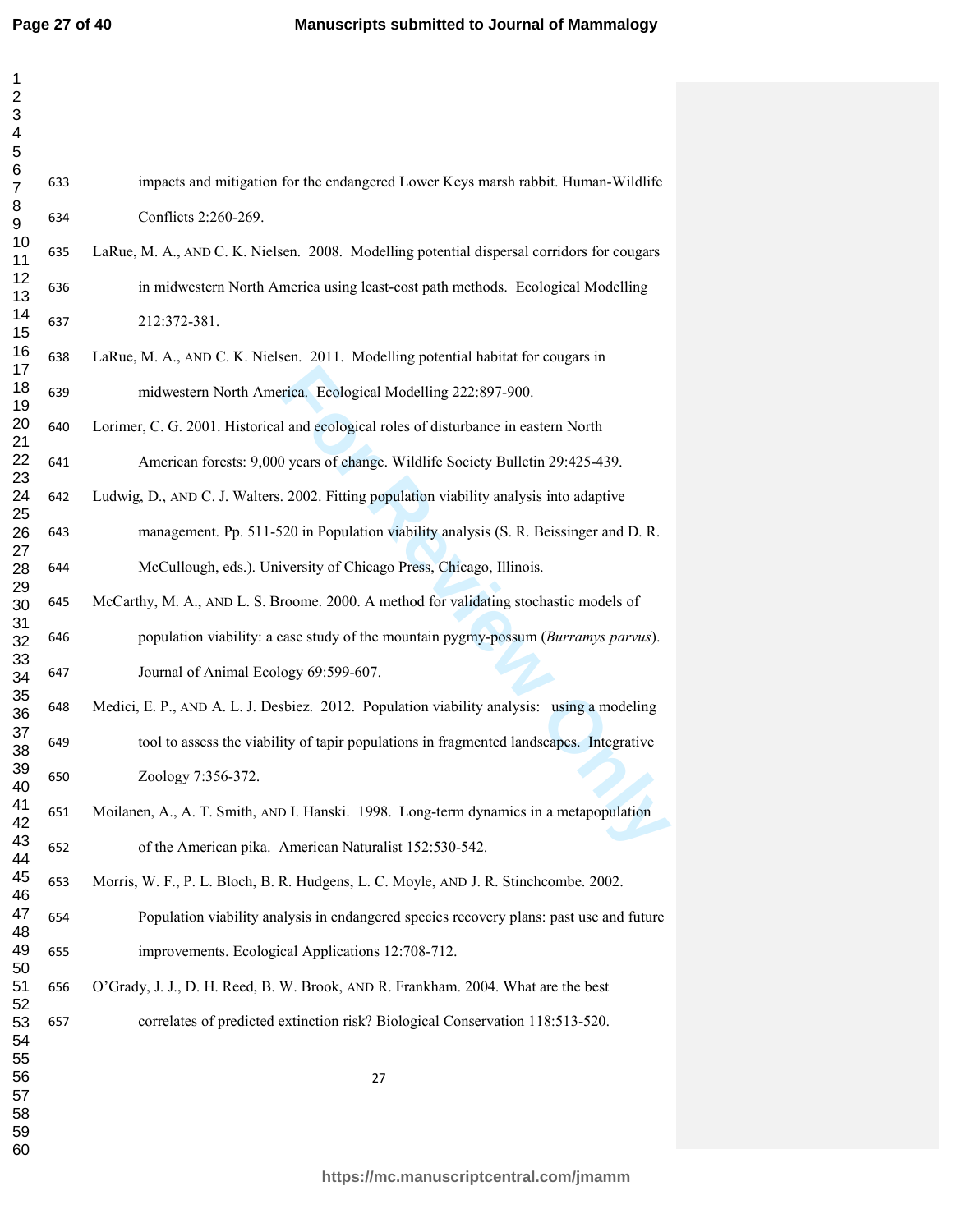| 1                                                    |            |
|------------------------------------------------------|------------|
| $\overline{c}$                                       |            |
|                                                      |            |
|                                                      |            |
|                                                      | Е          |
|                                                      |            |
|                                                      |            |
|                                                      |            |
|                                                      |            |
| _3 4 5 6 7 8 9 10 11 12 13 14 15 16 17 18 19 0 1 2 . |            |
|                                                      |            |
|                                                      |            |
|                                                      |            |
|                                                      |            |
|                                                      |            |
|                                                      |            |
|                                                      |            |
|                                                      |            |
|                                                      |            |
|                                                      |            |
| 2234567899013333456738                               |            |
|                                                      |            |
|                                                      |            |
|                                                      |            |
|                                                      |            |
|                                                      |            |
|                                                      |            |
|                                                      |            |
|                                                      |            |
|                                                      | $\epsilon$ |
| oo<br>39                                             | t          |
| 40<br>41                                             |            |
| 42                                                   | Е          |
| 43                                                   | Е          |
| 44                                                   |            |
| 45<br>46                                             | Є          |
| 47                                                   | Е          |
| 48                                                   |            |
| 49<br>50                                             | Е          |
| 51                                                   | б          |
| -<br>52                                              |            |
| 53                                                   |            |
| 54                                                   |            |
| 55<br>56<br>ć                                        |            |
| 57                                                   |            |
| 58                                                   |            |
| 59                                                   |            |

 $\mathbf{1}$ 

| Pinter, N., B. S. Ickes, J. H. Wlosinski, AND R. R. van der Ploeg. 2006. Trends in flood     |
|----------------------------------------------------------------------------------------------|
| stages: contrasting results from the Mississippi and Rhine River systems. Journal of         |
|                                                                                              |
| Hydrology 331:554-566.                                                                       |
| Platt, S. G., AND M. Bunch. 2000. Distribution and status of the swamp rabbit in South       |
| Carolina. Proceedings of the Annual Conference for the Association of Southeastern           |
| Fish and Wildlife Agencies 54:408-414.                                                       |
| Porath, W. J. 1997. Swamp rabbit (Sylvilagus aquaticus) status, distribution, and habitat    |
| characteristics in southern Illinois. M. S. thesis, Southern Illinois University,            |
| Carbondale, USA.                                                                             |
| Possingham, H. P., D. B. Lindenmayer, AND G. N. Tuck. 2002. Decision theory for              |
| population viability analysis. Pp. 470-489 in Population viability analysis (S. R.           |
| Beissinger and D. R. McCullough, eds.). University of Chicago Press, Chicago,                |
| Illinois.                                                                                    |
| Ralls, K., S. R. Beissinger, AND J. F. Cochrane. 2002. Guidelines for using population       |
| viability analysis in endangered-species management. Pp. 521-550 in Population               |
| viability analysis (S. R. Beissinger and D. R. McCullough, eds.). University of              |
| Chicago Press, Chicago, Illinois.                                                            |
| Ratcliffe, N., S. Schmitt, AND M. Whiffin. 2005. Sink or swim? Viability of a black-tailed   |
| godwit population in relation to flooding. Journal of Applied Ecology 42:834-843.            |
| Rolstad, J. 1991. Consequences of forest fragmentation for the dynamics of bird populations: |
| conceptual issues and the evidence. Biological Journal of the Linnaean Society               |
| $42:149-163.$                                                                                |
| Roy Nielsen, C. L., S. M. Wakamiya, AND C. K. Nielsen. 2008. Viability and patch             |
| occupancy of a swamp rabbit metapopulation at the northern edge of its distribution.         |
| Biological Conservation 141:1043-1054.                                                       |
| 28                                                                                           |
|                                                                                              |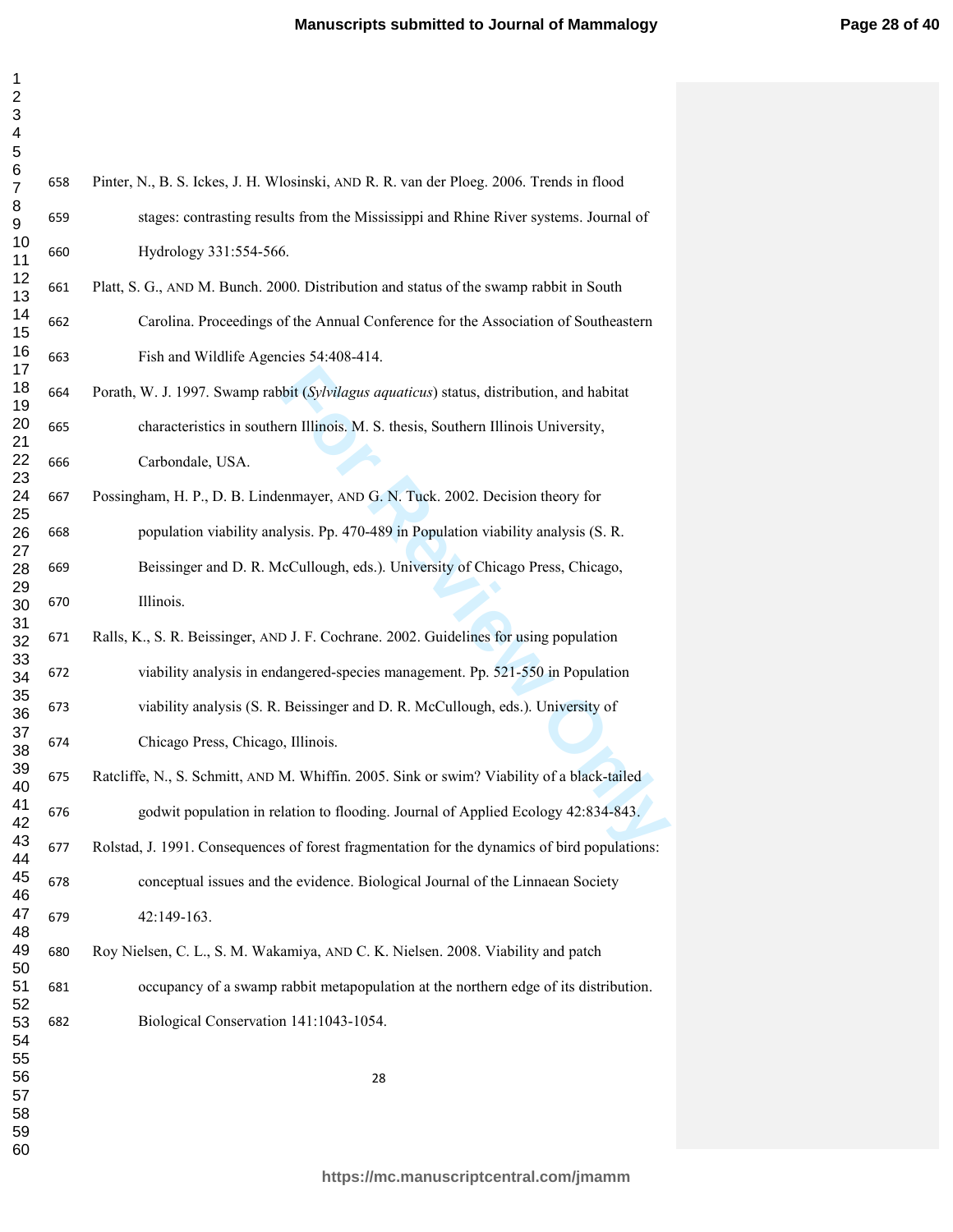| $\mathbf{1}$<br>$\boldsymbol{2}$                                                             |     |                                                                                             |
|----------------------------------------------------------------------------------------------|-----|---------------------------------------------------------------------------------------------|
| 3<br>4                                                                                       |     |                                                                                             |
| $\mathbf 5$                                                                                  |     |                                                                                             |
| 6<br>$\overline{7}$                                                                          | 683 | Rubert, L. 2007. Identifying habitat suitability and potential linkages for swamp rabbit    |
| 8<br>$\boldsymbol{9}$<br>10<br>11<br>12<br>13                                                | 684 | conservation in southern Illinois. M. S. thesis, Southern Illinois University               |
|                                                                                              | 685 | Carbondale, USA.                                                                            |
|                                                                                              | 686 | Saaty, T. 1980. The analytical hierarchy process: planning, setting priorities, resource    |
| 14<br>15                                                                                     | 687 | allocation. McGraw-Hill, New York, New York.                                                |
| 16<br>17                                                                                     | 688 | Scharine, P. D., C. K. Nielsen, E. M. Schauber, AND L. Rubert. 2009. Swamp rabbits in       |
| 18<br>19                                                                                     | 689 | floodplain ecosystems: influence of landscape- and stand-level habitat on relative          |
| 20<br>21                                                                                     | 690 | abundance. Wetlands 29:615-623.                                                             |
| 22                                                                                           | 691 | Scharine, P. D., C. K. Nielsen, E. M. Schauber, L. Rubert, AND J. C. Crawford. 2011.        |
| 23<br>24                                                                                     | 692 | Occupancy, detection, and habitat associations of sympatric lagomorphs in early-            |
| 25<br>26<br>27<br>28<br>29<br>30<br>31<br>32<br>33<br>34<br>35<br>36<br>37<br>38<br>39<br>40 | 693 | successional bottomland forests. Journal of Mammalogy 92:880-890.                           |
|                                                                                              | 694 | Scheibe, J. S., and R. Henson. 2003. The distribution of swamp rabbits in southeast         |
|                                                                                              | 695 | Missouri. Southeastern Naturalist 2:327-334.                                                |
|                                                                                              | 696 | Shields, P. W. 1960. Movement patterns of brush rabbits in northwestern California. Journal |
|                                                                                              | 697 | of Wildlife Management 24:381-386.                                                          |
|                                                                                              | 698 | Simberloff, D. AND J. Cox. 1987. Consequences and costs of conservation corridors.          |
|                                                                                              | 699 | Conservation Biology 6:63-70.                                                               |
|                                                                                              | 700 | Simberloff, D., J. A. Farr, J. Cox, AND D. W. Mehlman. 1992. Movement corridors:            |
| 41<br>42                                                                                     | 701 | conservation bargains or poor investments? Conservation Biology 6:493-504.                  |
| 43<br>44                                                                                     | 702 | Singleton, P. H., W. L. Gaines, AND J. F. Lehmkuhl. 2002. Landscape permeability for large  |
| 45<br>46                                                                                     | 703 | carnivores in Washington: a geographic information system weighted distance and             |
| 47                                                                                           | 704 | least-cost corridor assessment. U. S. Department of Agriculture, Pacific Northwest          |
| 48<br>49                                                                                     | 705 | Research Station, Portland, Oregon, USA.                                                    |
| 50<br>51                                                                                     | 706 | Smith, A. T., AND J. D. Nagy. 2015. Population resilience in an American pika (Ochotona     |
| 52<br>53                                                                                     | 707 | princeps) metapopulation. Journal of Mammalogy 96:394-404.                                  |
| 54<br>55                                                                                     |     |                                                                                             |
| 56<br>57                                                                                     |     | 29                                                                                          |
| 58<br>59                                                                                     |     |                                                                                             |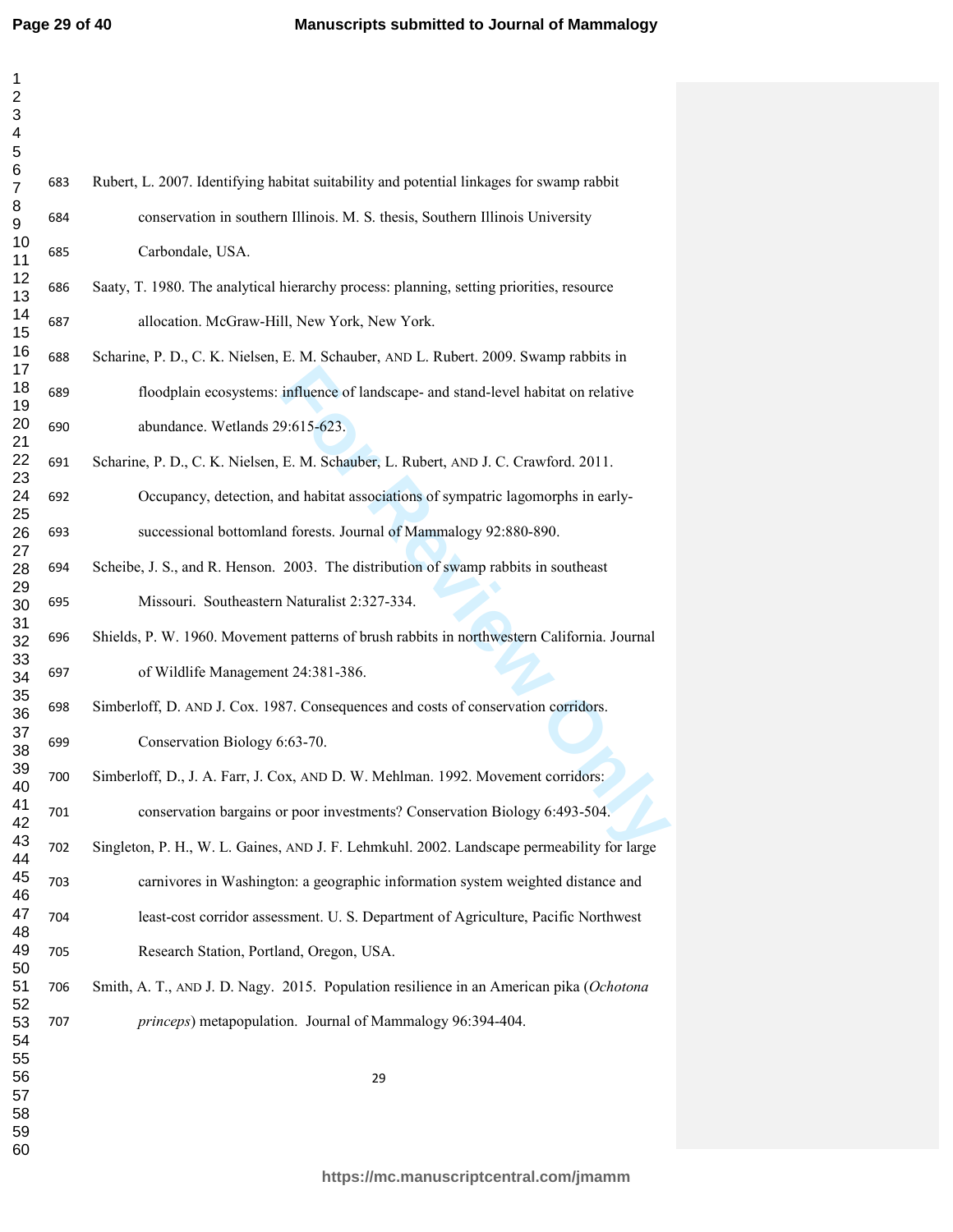| 1                                             |
|-----------------------------------------------|
| 2                                             |
|                                               |
|                                               |
|                                               |
| 34567                                         |
|                                               |
|                                               |
|                                               |
|                                               |
|                                               |
|                                               |
|                                               |
|                                               |
|                                               |
|                                               |
|                                               |
|                                               |
| 891011213141516178                            |
| $1920$<br>$20223$<br>$2425$<br>$2627$<br>$28$ |
|                                               |
|                                               |
|                                               |
|                                               |
|                                               |
|                                               |
|                                               |
|                                               |
|                                               |
|                                               |
| 29                                            |
|                                               |
|                                               |
| $30$ 31 $32$ 33 $34$ 35 $36$ 37 $38$          |
|                                               |
|                                               |
|                                               |
|                                               |
|                                               |
|                                               |
| -<br>39                                       |
| 40                                            |
| 41                                            |
| $\ddot{a}$                                    |
| 4.                                            |
| 44                                            |
| 45                                            |
|                                               |
| 46                                            |
| 47                                            |
| 48                                            |
| 49                                            |
| 50                                            |
| 51                                            |
| $\frac{1}{5}$<br>$\overline{ }$               |
| E<br>X<br>3                                   |
| 54                                            |
| 55                                            |
| 56<br>ć                                       |
| 57                                            |
| 58                                            |
| 59                                            |
| 60                                            |
|                                               |

| 708 | Sole, J. D. 1994. Assessing swamp rabbit distribution in Kentucky. Proceedings of the |
|-----|---------------------------------------------------------------------------------------|
| 709 | Annual Conference for the Association of Southeastern Fish and Wildlife Agencies      |
| 710 | 48:145-151.                                                                           |

- Sorensen, M. F., J. P. Rogers, AND T. S. Baskett. 1968. Reproduction and development in confined swamp rabbits. Journal of Wildlife Management 32:520-531.
- Staples, D. F., M. L. Taper, AND B. Dennis. 2004. Estimating population trend and process variation for PVA in the presence of sampling error. Ecology 85:923-929.
- Starfield, A. M. 1997. A pragmatic approach to modeling for wildlife management. Journal 716 of Wildlife Management. 61:261-270.
- Toll, J. E., T. S. Baskett, AND C. H. Conaway. 1960. Home range, reproduction, and foods of the swamp rabbit in Missouri. American Midland Naturalist 63:398-412.
- resence of sampling error. Ecology 85:923-929.<br>
attic approach to modeling for wildlife management. Journal<br>
att. 61:261-270.<br>
C. H. Conaway. 1960. Home range, reproduction, and foods of<br>
ssouri. American Midland Naturalis Trakhtenbrot, A., R. Nathan, G. Perry, AND D. M. Richardson. 2005. The importance of long-distance dispersal in biodiversity conservation. Diversity and Distributions 11:173-
- 181.
- United States Army Corps of Engineers. 2011. Louisville District Corps of Engineer. Water levels of rivers and lakes.
- http://www2.mvr.usace.army.mil/WaterControl/new/layout.cfm. Accessed 14 Dec 2011.
- United States Department of Commerce. 2011. TIGER/Line data.
- http://www.census.gov/cgi-bin/geo/shapefiles2011/main. Accessed 14 Dec 2011.
- United States Fish and Wildlife. Recovery plan for upland species of the San Joaquin Valley, California. 319 pp. http://ecos.fws.gov/docs/recovery\_plans/1998/980930a.pdf.
	- Accessed 13 May 2015.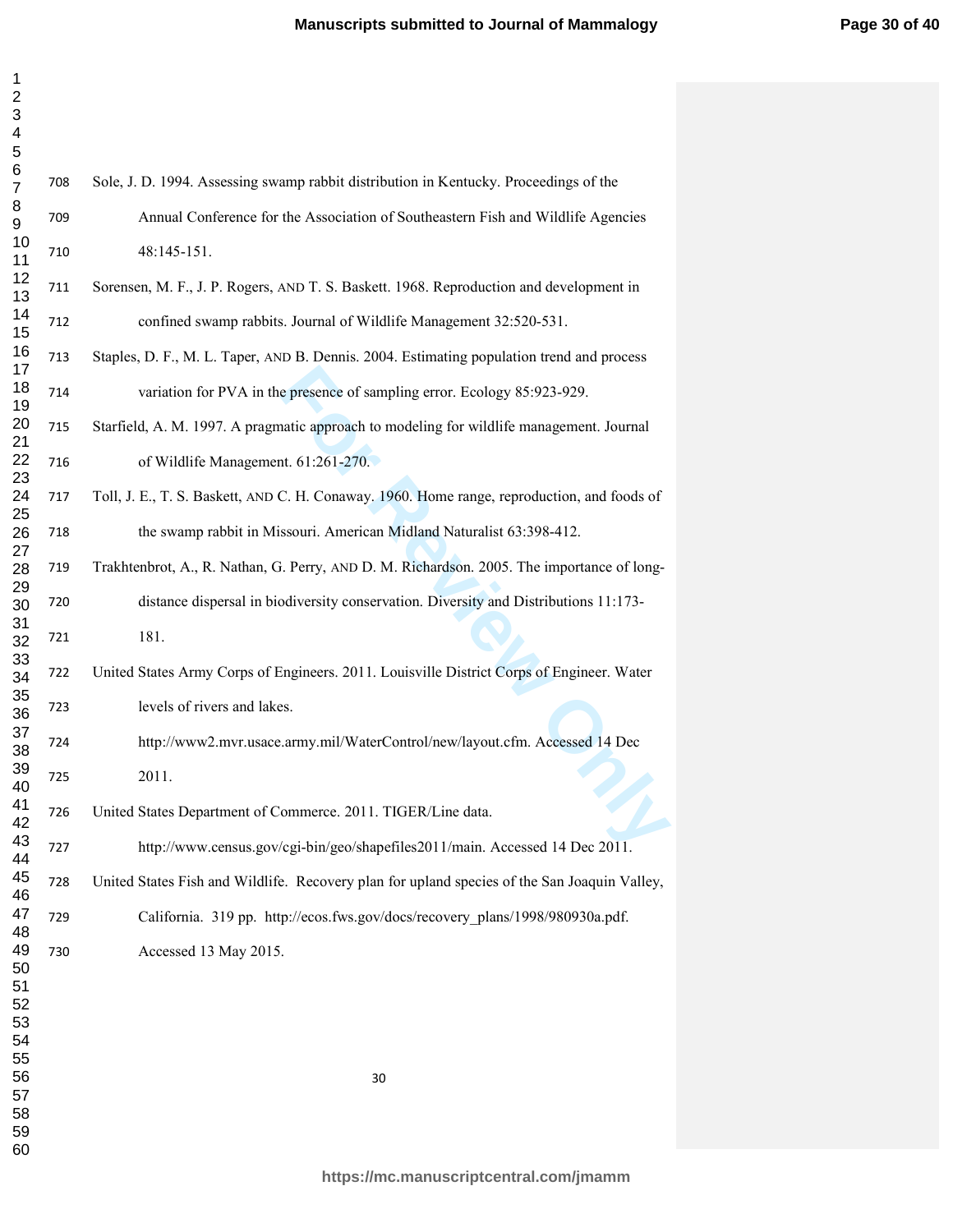| $\mathbf{1}$<br>$\overline{c}$   |     |                                                                                             |
|----------------------------------|-----|---------------------------------------------------------------------------------------------|
| 3<br>4<br>$\mathbf 5$            |     |                                                                                             |
| 6<br>$\overline{7}$              | 731 | United States Geological Survey. 2001. Multi-Resolution Land Characteristics Consortium.    |
| 8<br>9                           | 732 | National Landcover Database. http://www.mrlc.gov/nlcd2001.php. Accessed 29 Nov              |
| 10<br>11                         | 733 | 2011.                                                                                       |
| 12<br>13                         | 734 | United States Geological Survey. 2006. Multi-Resolution Land Characteristics Consortium.    |
| 14<br>15                         | 735 | National Landcover Database. http://www.mrlc.gov/nlcd2006.php. Accessed 29 Nov              |
| 16<br>17                         | 736 | 2011.                                                                                       |
| 18<br>19                         | 737 | United States Geological Survey. 2008. Project LANDFIRE. LANDFIRE data distribution         |
| 20<br>21                         | 738 | site. http://landfire.cr.usgs.gov/viewer/. Accessed 30 Jan 2012.                            |
| 22                               | 739 | United States Geological Survery. 2011. National Weather Information System. USGS           |
| 23<br>24                         | 740 | surface-water daily data for Illinois. http://waterdata.usgs.gov/il/nwis/dv?. Accessed      |
| 25<br>26                         | 741 | 29 Nov 2011.                                                                                |
| 27<br>28<br>29<br>30<br>31<br>32 | 742 | Vale, K. B. 2008. Spatial ecology of male swamp rabbits (Sylvilagus aquaticus) in           |
|                                  | 743 | southeastern Arkansas. Thesis, University of Arkansas at Monticello, USA.                   |
|                                  | 744 | Wikramanayake, E., M. McKnight, E. Dinerstein, A. Joshi, B. Gurung, AND D. Smith. 2004.     |
| 33<br>34                         | 745 | Designing a conservation landscape for tigers in human-dominated environments.              |
| 35<br>36                         | 746 | Conservation Biology 18:839-44.                                                             |
| 37<br>38                         | 747 | Wilby, R. L., AND R. Keenan. 2012. Adapting to flood risk under climate change. Progress in |
| 39<br>40                         | 748 | Physical Geography 36:348-378.                                                              |
| 41<br>42                         | 749 | Wilcove, D. S., C. H. McLellan, AND A. P. Dobson. 1997. Habitat fragmentation in the        |
| 43<br>44                         | 750 | temperate zone. Pp. 342-355 in The human impact reader (A. Goudie, ed.). Blackwell          |
| 45<br>46                         | 751 | Publishers, Malden, Massachusetts.                                                          |
| 47<br>48                         | 752 | Woolf, A., AND M. S. Barbour. 2002. Population dynamics and status of the swamp rabbit in   |
| 49<br>50                         | 753 | Illinois. Final Report, Illinois Federal Aid Project W-106-R-12. Cooperative Wildlife       |
| 51<br>52<br>53                   | 754 | Research Laboratory, Southern Illinois University, Carbondale, Illinois.                    |
| 54<br>55<br>56<br>57<br>58       |     | 31                                                                                          |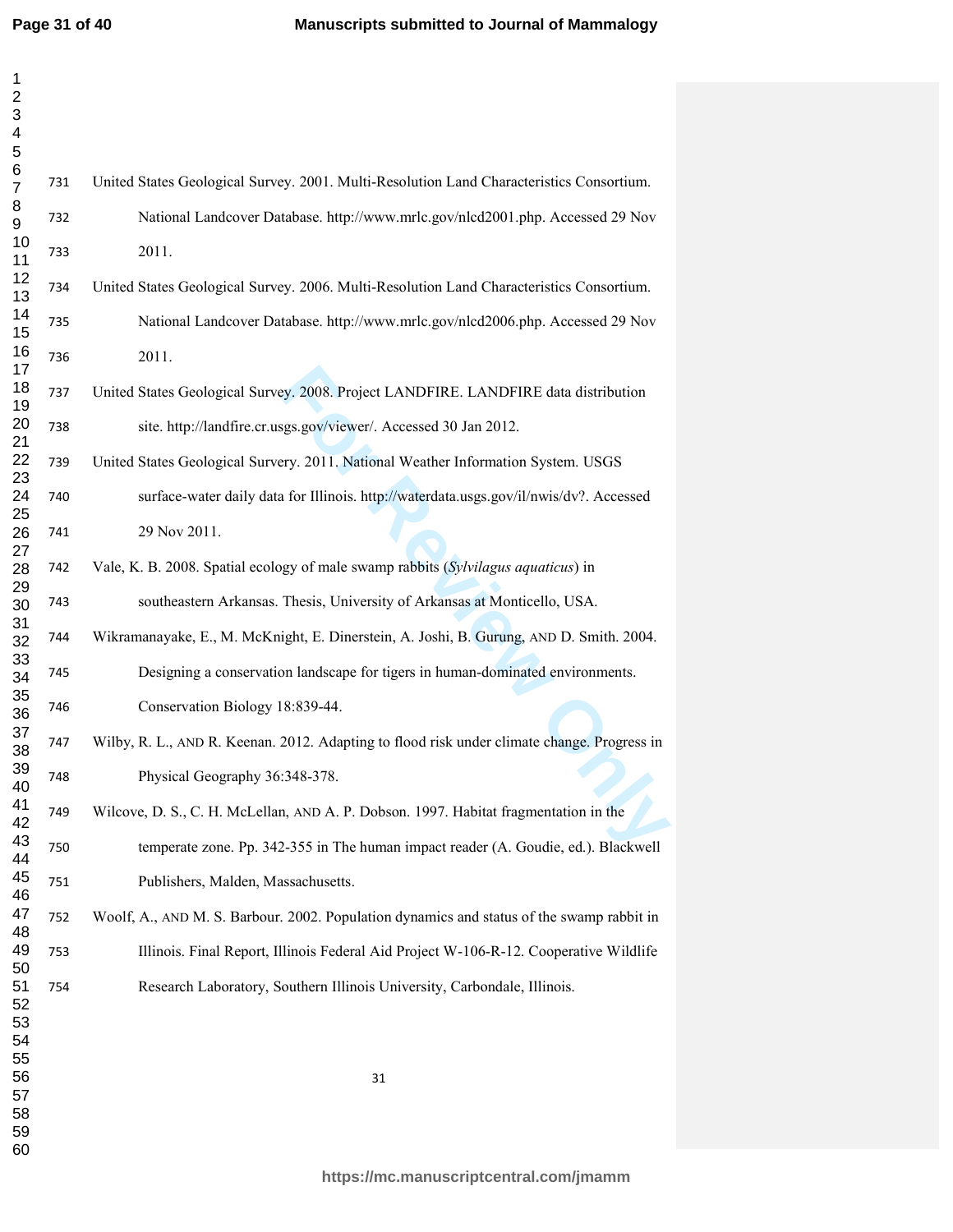| 1                     |     |
|-----------------------|-----|
| $\overline{c}$<br>3   |     |
| 4                     |     |
| 5                     |     |
| 6<br>7                | 755 |
| 8<br>9                | 756 |
| 10<br>11              | 757 |
| 12                    | 758 |
| 13<br>14<br>15<br>16  | 59  |
|                       | 760 |
| 17<br>18              | 761 |
| 19<br>20              | 762 |
| $\overline{21}$<br>22 | 763 |
| 23<br>24              | 764 |
| 25<br>26              | 765 |
| 27<br>28              | 766 |
| 29                    |     |
| 30<br>31              |     |
| 32                    |     |
| 33                    |     |
| -<br>34               |     |
| 35<br>36              |     |
| 37                    |     |
| 38                    |     |
| 39                    |     |
| 40                    |     |
| 41<br>42              |     |
| 43                    |     |
| 44                    |     |
| 45                    |     |
| 46                    |     |
| 47                    |     |
| 48<br>49              |     |
| 50                    |     |
| 51                    |     |
| 52                    |     |
| 53                    |     |
| 54<br>55              |     |
| 56                    |     |
| 57                    |     |
| 58                    |     |
| 59                    |     |
| 60                    |     |

55 Ye, X. P., A. K. Skidmore, AND T. J. Wang. 2013. Within-patch habitat quality determines the resilience of specialist species in fragmented landscapes. Landscape Ecology 28:135-147.

# 58 Zollner, P. A., W. P. Smith, AND L. A. Brennan. 2000a. Home range use by swamp rabbits (*Sylvilagus aquaticus*) in a frequently inundated bottomland forest. American Midland Naturalist 143:64-69.

- New Kitch Control Control Control Control Control Control Control Control Control Control Control Control Control Control Control Control Control Control Control Control Control Control Control Control Control Control Cont Zollner, P. A., W. P. Smith, AND L. A. Brennan. 2000b. Microhabitat characteristics of sites 62 used by swamp rabbits. Wildlife Society Bulletin 28:1003-1011.
- *Submitted 8 September 2014. Accepted XXXXXXXX.*
- *Associate Editor was Harald Beck.*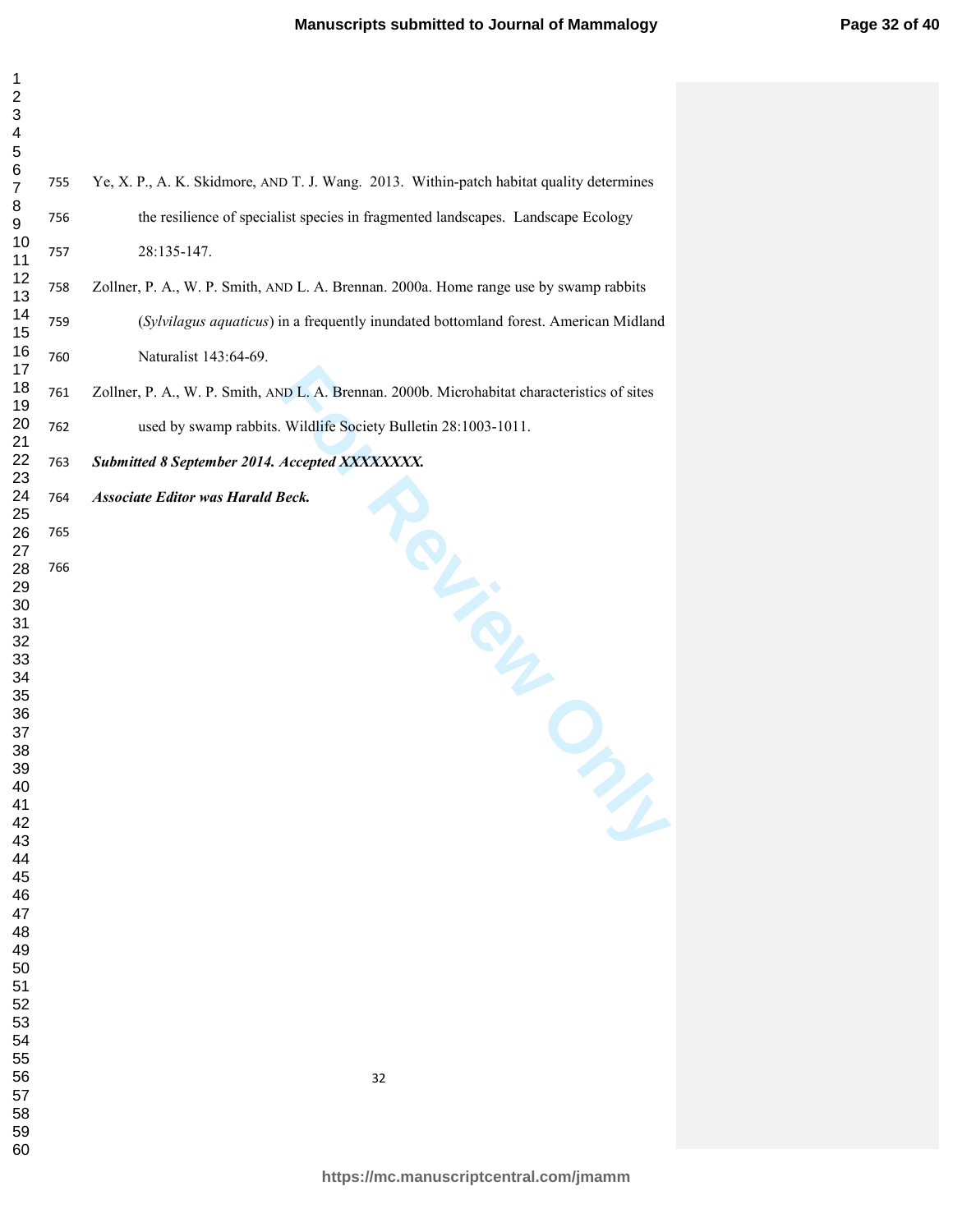| $\mathbf{1}$<br>$\mathbf 2$      |     |                                                                                                    |  |
|----------------------------------|-----|----------------------------------------------------------------------------------------------------|--|
| 3<br>4                           |     |                                                                                                    |  |
| $\,$ 5 $\,$                      |     |                                                                                                    |  |
| 6<br>$\overline{7}$              | 767 | <b>FIGURE LEGENDS</b>                                                                              |  |
| 8<br>9                           | 768 | Fig. 1. Mean importance weights with standard deviations calculated using the analytical           |  |
| 10<br>11                         | 769 | hierarchy process (Saaty 1980), representing the relative importance of each factor in the         |  |
| 12<br>13                         | 770 | habitat suitability model (solid bar) and the dispersal cost model (hatched bar) for swamp         |  |
| 14<br>15                         | 771 | rabbits (Sylvilagus aquaticus) in southern Illinois. A mean weight of 1 (dotted line) indicates    |  |
| 16<br>17                         | 772 | equal perceived importance relative to other factors.                                              |  |
| 18<br>19                         | 773 |                                                                                                    |  |
| 20<br>21                         | 774 | Fig. 2. Maps of a) habitat patches ( $n = 62$ ) identified as suitable or highly suitable and with |  |
| 22<br>23                         | 775 | confirmed swamp rabbit (Sylvilagus aquaticus) presence in southern Illinois (inset) in 1983-       |  |
| 24                               | 776 | 1985, 1995-1997, 2006-2007, or 2009-2011, and b) dispersal corridors (in black) connecting         |  |
| 25<br>26                         | 777 | suitable habitat patches with confirmed swamp rabbit presence (in gray) in the Cache River         |  |
| 27<br>28                         | 778 | watershed, southern Illinois.                                                                      |  |
| 29<br>30                         | 779 |                                                                                                    |  |
| 31<br>32<br>33<br>34<br>35<br>36 | 780 | Fig. 3. Minimum (circles), 5th percentile (squares), and median (50th percentile; diamonds)        |  |
|                                  | 781 | simulated metapopulation abundance as percentage of initial metapopulation size for swamp          |  |
|                                  | 782 | rabbits (Sylvilagus aquaticus) in southern Illinois over 50 years, based on intermediate           |  |
| 37<br>38                         | 783 | parameter values.                                                                                  |  |
| 39<br>40                         | 784 |                                                                                                    |  |
| 41<br>42                         | 785 | Fig. 4. Probability of quasi-extinction for swamp rabbits (Sylvilagus aquaticus) in southern       |  |
| 43<br>44                         | 786 | Illinois within 25 years following detrimental changes in fecundity (decreased fecundity;          |  |
| 45<br>46                         | 787 | diamonds) and effect of catastrophes (increased impact on populations; squares). Dashed line       |  |
| 47<br>48                         | 788 | represents the upper 95% confidence interval around the probability of quasi-extinction $(0\%)$    |  |
| 49<br>50                         | 789 | from the initial test using all intermediate values.                                               |  |
| 51<br>52                         | 790 |                                                                                                    |  |
| 53<br>54                         |     |                                                                                                    |  |
| 55                               |     |                                                                                                    |  |
| 56                               |     | 33                                                                                                 |  |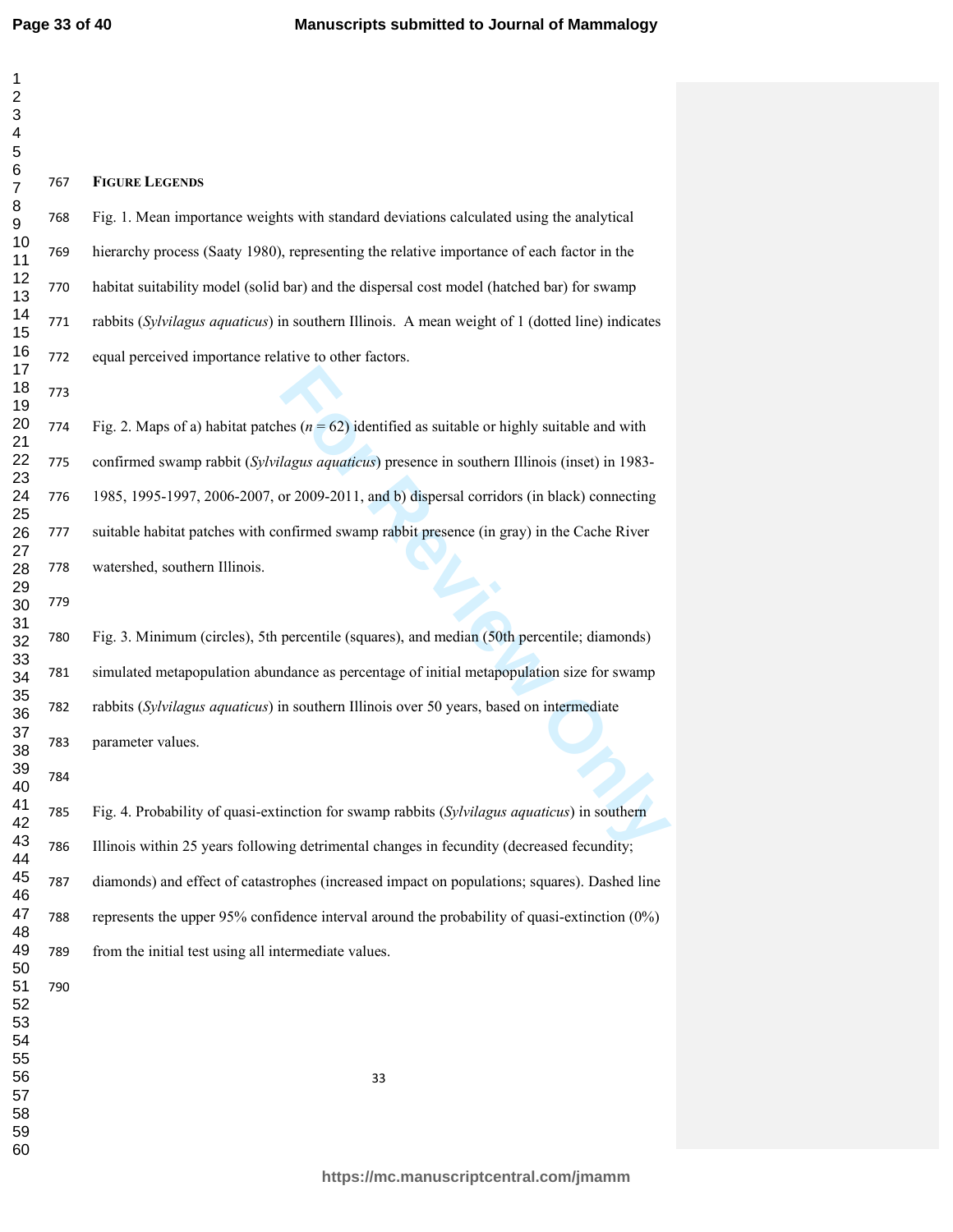Table 1. Importance of habitat characteristics for swamp rabbits (*Sylvilagus aquaticus*), calculated from expert surveys using the analytical hierarchy process (Saaty 1980). Values are mean weights (+ *SD*), representing the relative suitability of each attribute within the factors used in mapping habitat suitability and dispersal resistance for swamp rabbits in southern Illinois. Bold indicates the attribute with highest suitability or dispersal resistance within each factor.

|              |                             |                 | Dispersal       |
|--------------|-----------------------------|-----------------|-----------------|
| Factor       | Attribute                   | Suitability     | resistance      |
| Land cover   | Open water/barren/developed | $0.16 \pm 0.02$ | $2.68 + 0.49$   |
|              | Agriculture                 | $0.24 \pm 0.06$ | $1.75 \pm 0.58$ |
|              | <b>Upland</b> forest        | $0.39 \pm 0.11$ | $0.88 \pm 0.07$ |
|              | Upland shrub/scrub          | $0.54 \pm 0.08$ | $0.83 \pm 0.22$ |
|              | Upland herbaceous           | $0.50 \pm 0.18$ | $1.15 \pm 0.47$ |
|              | Wetland forest              | $2.26 \pm 0.63$ | $0.23 \pm 0.07$ |
|              | Wetland shrub/scrub         | $2.11 \pm 0.57$ | $0.20 \pm 0.05$ |
|              | Wetland herbaceous          | $1.80 + 0.49$   | $0.29 \pm 0.10$ |
| Canopy cover | $0 - 25%$                   | $0.24 \pm 0.06$ | $1.93 \pm 0.81$ |
|              | 26-50%                      | $0.91 \pm 0.50$ | $0.89 \pm 0.35$ |
|              | 51-75%                      | $1.36 \pm 0.36$ | $0.64 \pm 0.60$ |

**https://mc.manuscriptcentral.com/jmamm**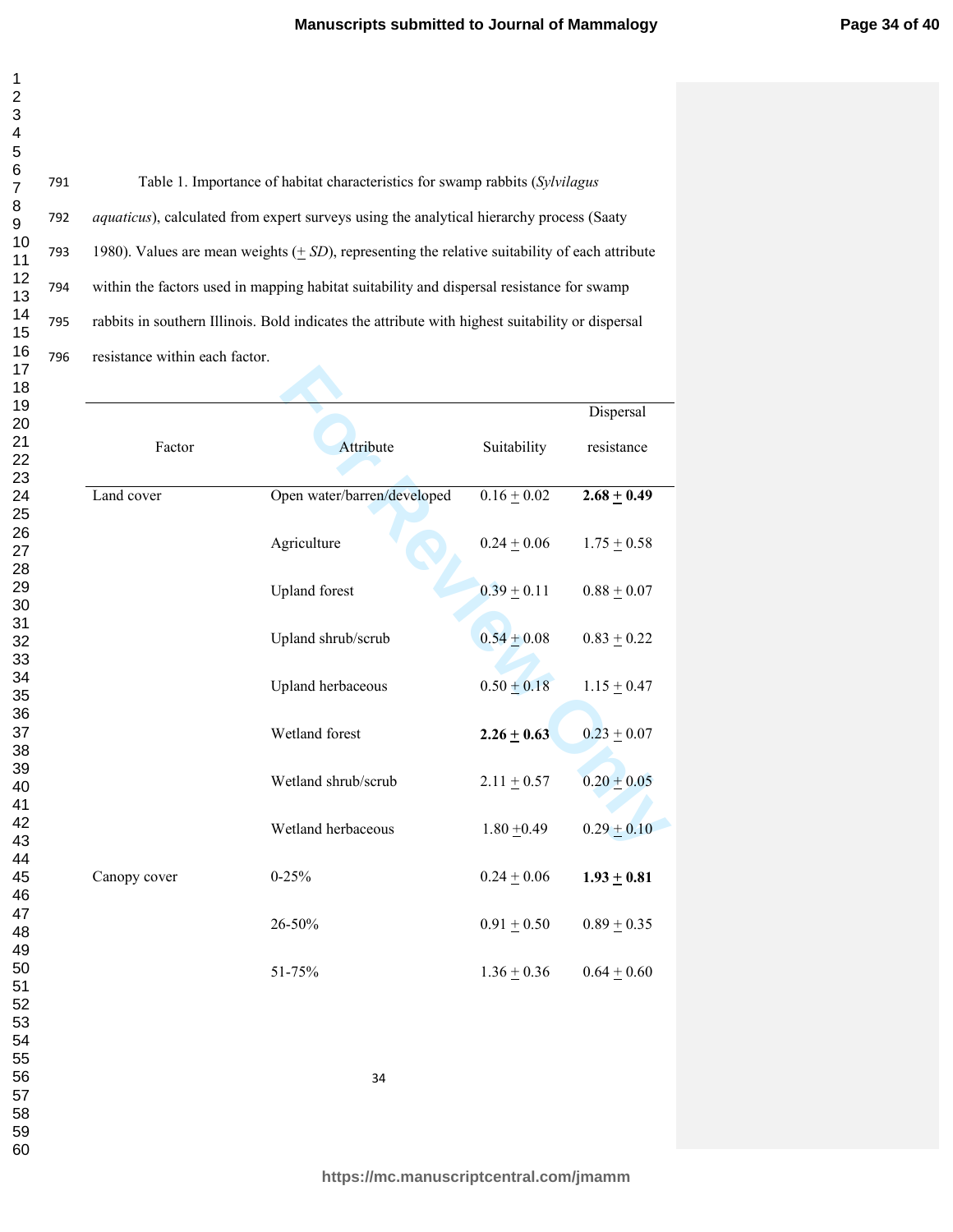$\mathbf 1$  $\overline{2}$  $\overline{\mathbf{4}}$  $\overline{7}$  $\bf 8$ 

| 4<br>5                                                                        |                          |                           |                 |                 |
|-------------------------------------------------------------------------------|--------------------------|---------------------------|-----------------|-----------------|
| $\overline{6}$<br>$\overline{7}$                                              |                          | 76-100%                   | $1.49 \pm 0.75$ | $0.54 \pm 0.37$ |
| 8<br>$\mathsf 9$<br>10                                                        | Streams and water bodies | Intermittent shoreline    | $0.58 \pm 0.48$ | $1.16 \pm 0.64$ |
| 11<br>12<br>13                                                                |                          | Perennial shoreline       | $1.14 \pm 0.56$ | $0.89 \pm 0.57$ |
| 14<br>15                                                                      |                          | Intermittent stream/ditch | $0.64 \pm 0.31$ | $1.01 \pm 0.54$ |
| 16<br>17<br>18                                                                |                          | Perennial stream/ditch    | $1.58 \pm 0.44$ | $0.81 \pm 0.50$ |
| 19<br>20<br>21                                                                |                          | Intermittent lake/pond    | $0.76 \pm 0.50$ | $1.25 \pm 0.65$ |
| 22<br>23                                                                      | Roads                    | Perennial lake/pond       | $1.31 \pm 0.88$ | $0.87 \pm 0.94$ |
| 24<br>25<br>26                                                                |                          | Highways                  | $0.22 \pm 0.05$ | $1.81 \pm 0.79$ |
| 27<br>28<br>29                                                                |                          | Secondary                 | $0.45 \pm 0.07$ | $0.96 \pm 0.28$ |
| 30<br>31                                                                      |                          | Local/rural               | $0.82 \pm 0.18$ | $0.64 \pm 0.20$ |
| 32<br>33<br>34                                                                |                          | Unpaved                   | $2.50 \pm 0.20$ | $0.59 \pm 0.92$ |
| 35<br>797<br>36<br>798<br>37<br>38<br>39<br>40<br>41<br>42<br>43<br>$\Lambda$ |                          |                           |                 |                 |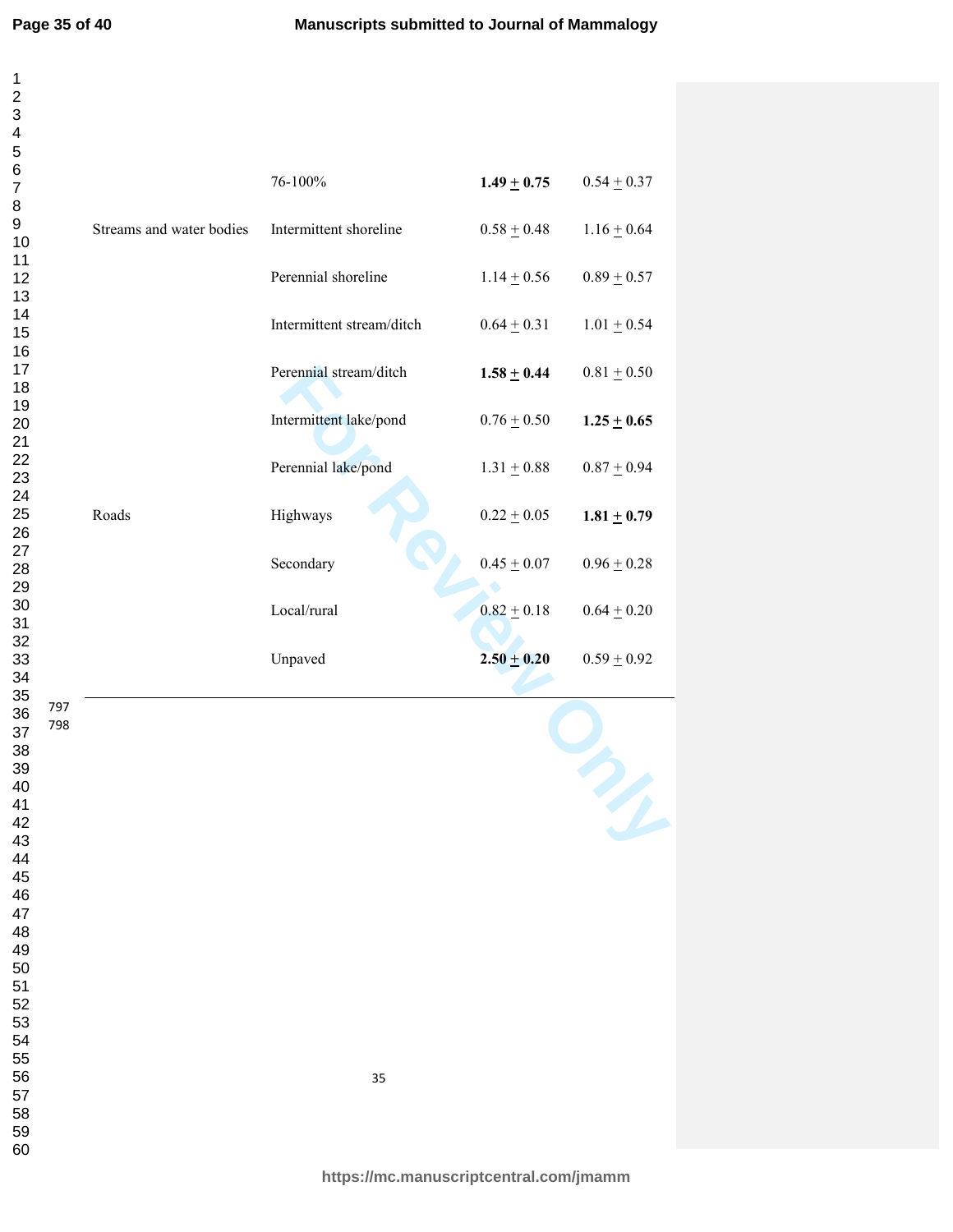| 799 | Table 2. Parameter values used in the initial population viability analysis                      |
|-----|--------------------------------------------------------------------------------------------------|
| 800 | (intermediate values) and sensitivity tests for swamp rabbits ( <i>Sylvilagus aquaticus</i> ) in |
| 801 | southern Illinois. Effect of catastrophe values are the percent of patch abundance lost in a     |
| 802 | flood, and trend in carrying capacity values are year-25 carrying capacity $(K_{25})$ as a       |
| 803 | percentage of $K_0$ .                                                                            |

| 804        |                                                                                                           |         |              |                        |  |
|------------|-----------------------------------------------------------------------------------------------------------|---------|--------------|------------------------|--|
|            | Parameter                                                                                                 | Minimum | Intermediate | Maximum                |  |
|            | Home Range (ha)                                                                                           | 0.965   | 1.93<br>0.3  | 2.895<br>0.45<br>2.016 |  |
|            | Survival                                                                                                  | 0.15    |              |                        |  |
|            | Fecundity                                                                                                 | 0.672   | 1.344        |                        |  |
|            | Occurrence Rate of Catastrophes                                                                           | $5\%$   | 10%          | 15%                    |  |
|            | Effect of Catastrophes <sup>a</sup>                                                                       | 30%     | 60%          | 90%<br>300             |  |
|            | Average Dispersal Distance (m)                                                                            | 100     | 200          |                        |  |
|            | Maximum Dispersal Rate                                                                                    | 5%      | 10%          | 15%                    |  |
|            | Dispersal Parameter c                                                                                     | 0.5     | 1            | 1.5                    |  |
|            | Trend in Carrying Capacity <sup>b</sup>                                                                   | 50%     | 100%         | 150%                   |  |
| 805<br>806 | <sup>a</sup> Percentage of patch population lost during flood.                                            |         |              |                        |  |
| 807        | <sup>b</sup> Values indicate carrying capacity in year 25 as a percentage of carrying capacity in year 0. |         |              |                        |  |
| 808        | 100% indicates no trend.                                                                                  |         |              |                        |  |

100% indicates no trend.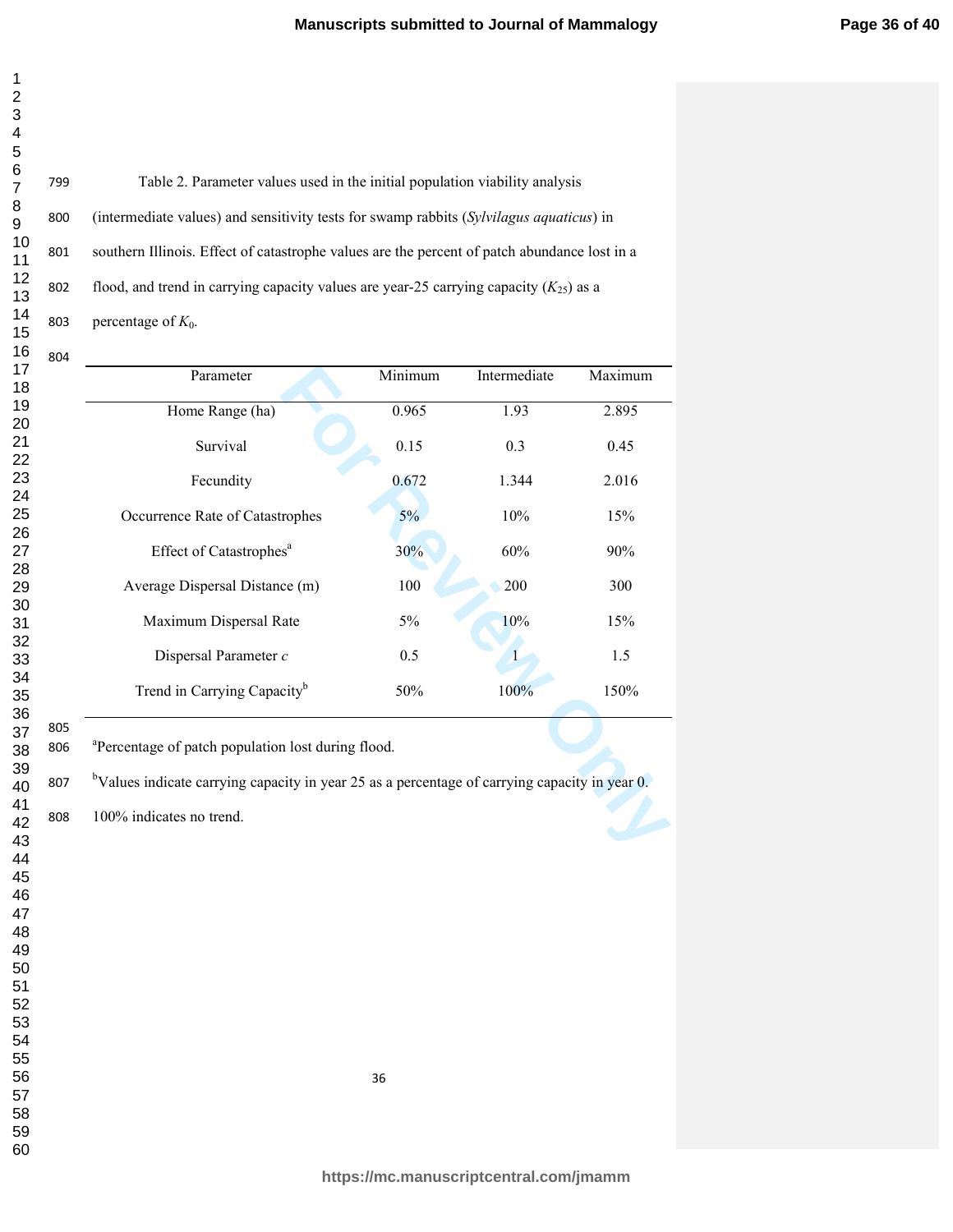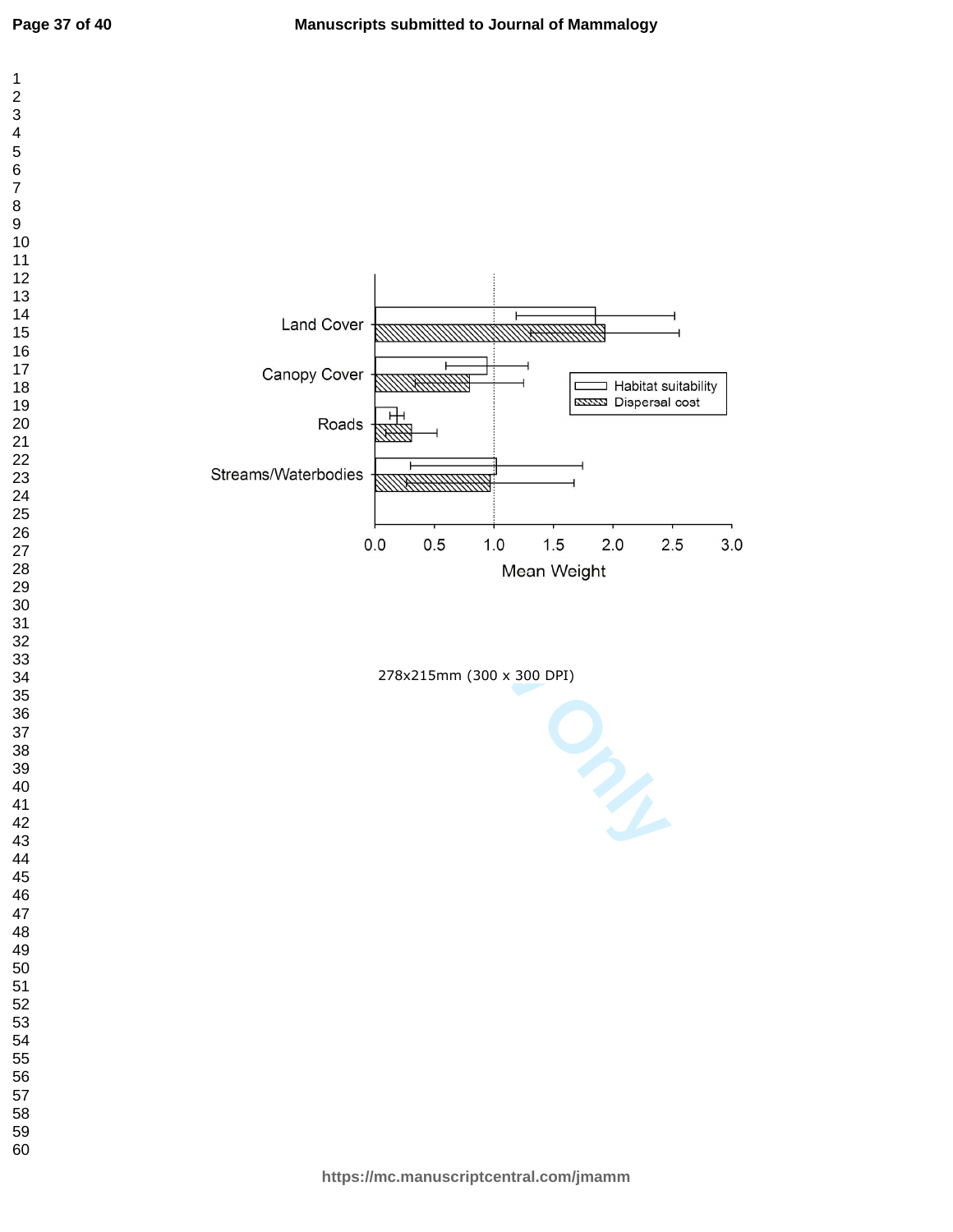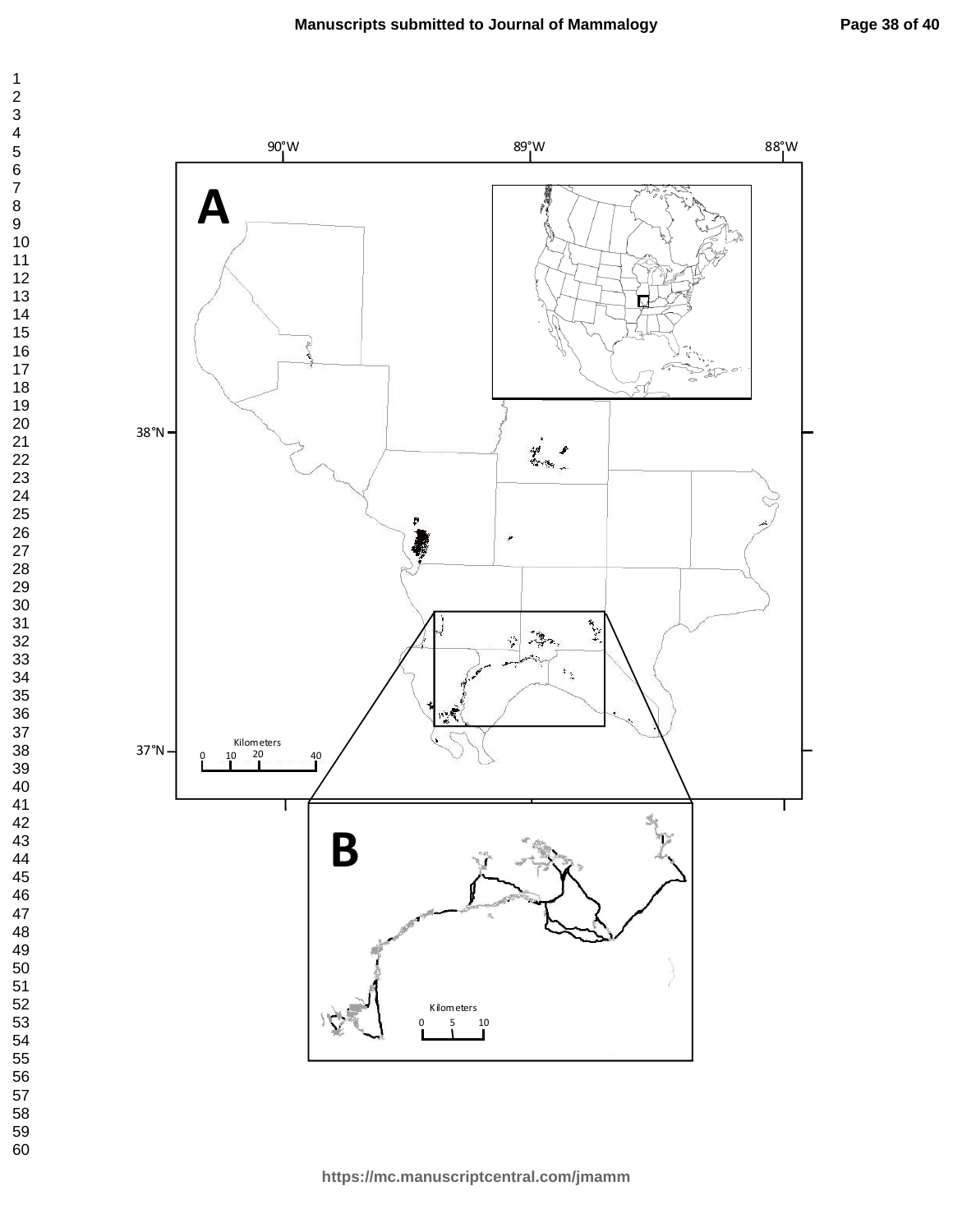